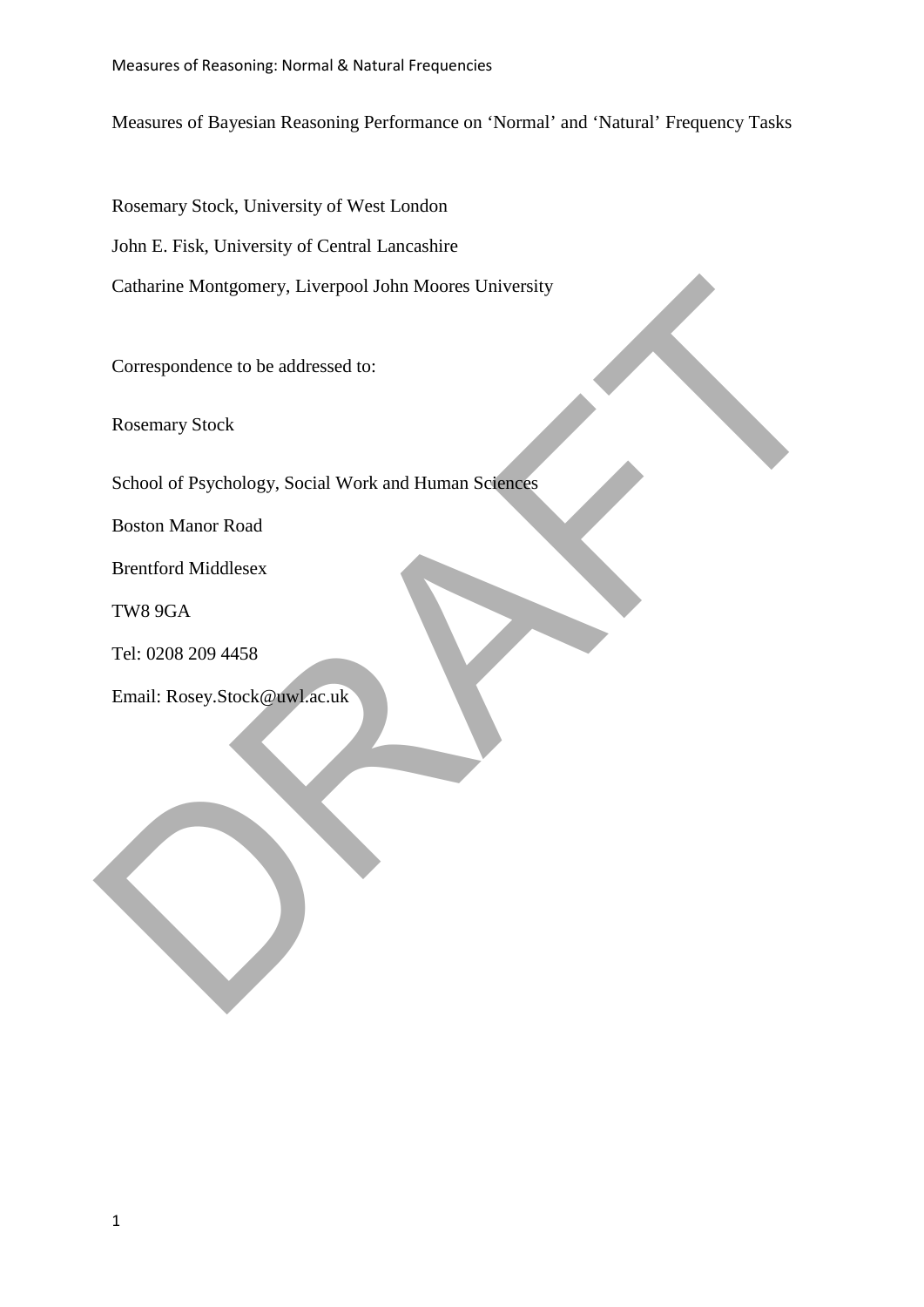#### Abstract

While the majority of similar studies examining Bayesian reasoning investigate how participants avoid common errors such as base rate neglect, the current research also examines whether different formats (frequency and probability) lead to a difference in levels of absolute accuracy.

In Study One older (≥60 years) and younger (18 to 29 years) participants completed tasks in the probability and normalised frequency formats. In Study 2, older and younger participants completed tasks in probability and natural frequency formats.

Findings are that frequencies lead to less over-estimation, particularly in natural frequency tasks, which also reveal an interaction between age and task format whereby older adults seem unaffected by format (this interaction is mediated by information processing speed). There was no association found between format and the avoidance of errors such as base rate neglect. Findings are discussed in the light of dual and multi process theories of reasoning, having failed to support the theory that frequency formats elicit System 2 reasoning processes. of absolute accuracy.<br>In Study One older (260 years) and younger (18 to 29 years) participants completed tasks in<br>the probability and normalised frequency formats. In Study 2, older and younger participants<br>completed tasks

Key Words: Bayesian, natural frequency, probability, cognitive aging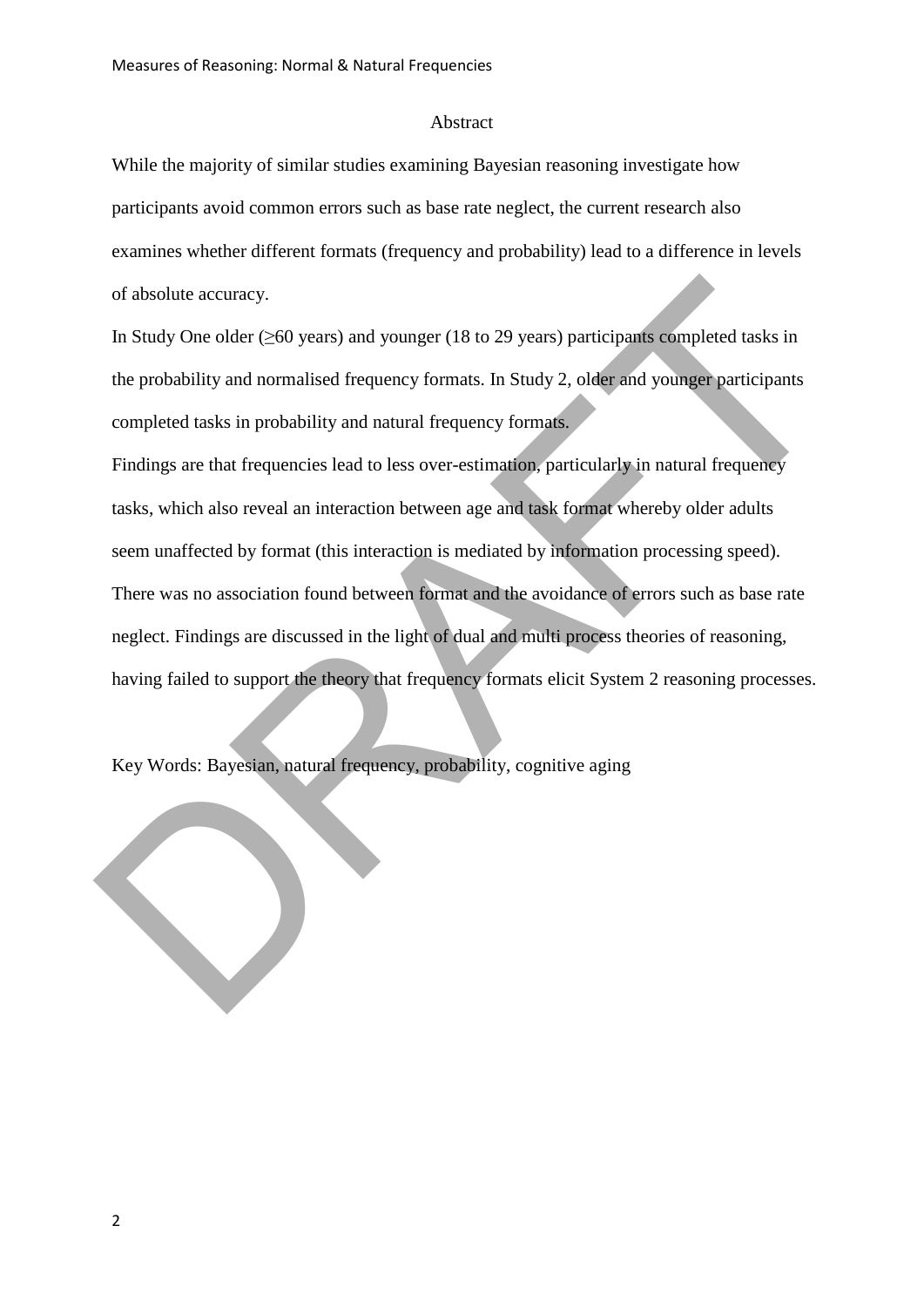### Introduction

Reasoning and decision making is a subject of great and growing interest within not just the academic study of psychology but also to a wider audience, as evidenced by the popularity of Kahneman's 'Thinking, Fast and Slow' (2011). As Kahneman's work details, some of the more fascinating things to be learnt about our decision making, and the processes underlying our decisions, stem from the fact that many of our decisions are ultimately contradictory, and fail to follow the logical, and what has been termed the rational, path (see, for instance, Kahneman & Frederick, 2002). more fascinating things to be learnt about our decision making, and the processes underlying<br>our decisions, stem from the fact that many of our decisions are ultimately contradictory, and<br>fail to follow the logical, and w

One method that has been used extensively to investigate reasoning is the Bayesian probability task. To achieve the correct or normative value of a Bayesian probability, the following formula is appropriate:

$$
P(E|A) = \frac{P(E) \times P(A|E)}{P(E) \times P(A|E) + P(not E) \times P(A|not E)}
$$

where P(E|A) refers to the probability of some event E *given* the evidence, A.

Such reasoning is required whenever there is a need to consider how likely any given event may be, given some previously established evidence. One area where such decisions can have wide ranging implications for those involved is in clinical diagnostics, for example, in cases where a clinician obtains a test result and must decide on the probability of their patient having the condition in question given that test result. There is a large body of evidence that practitioners do not properly consider such probabilities (Gigerenzer, 1996; Croskerry, 2009;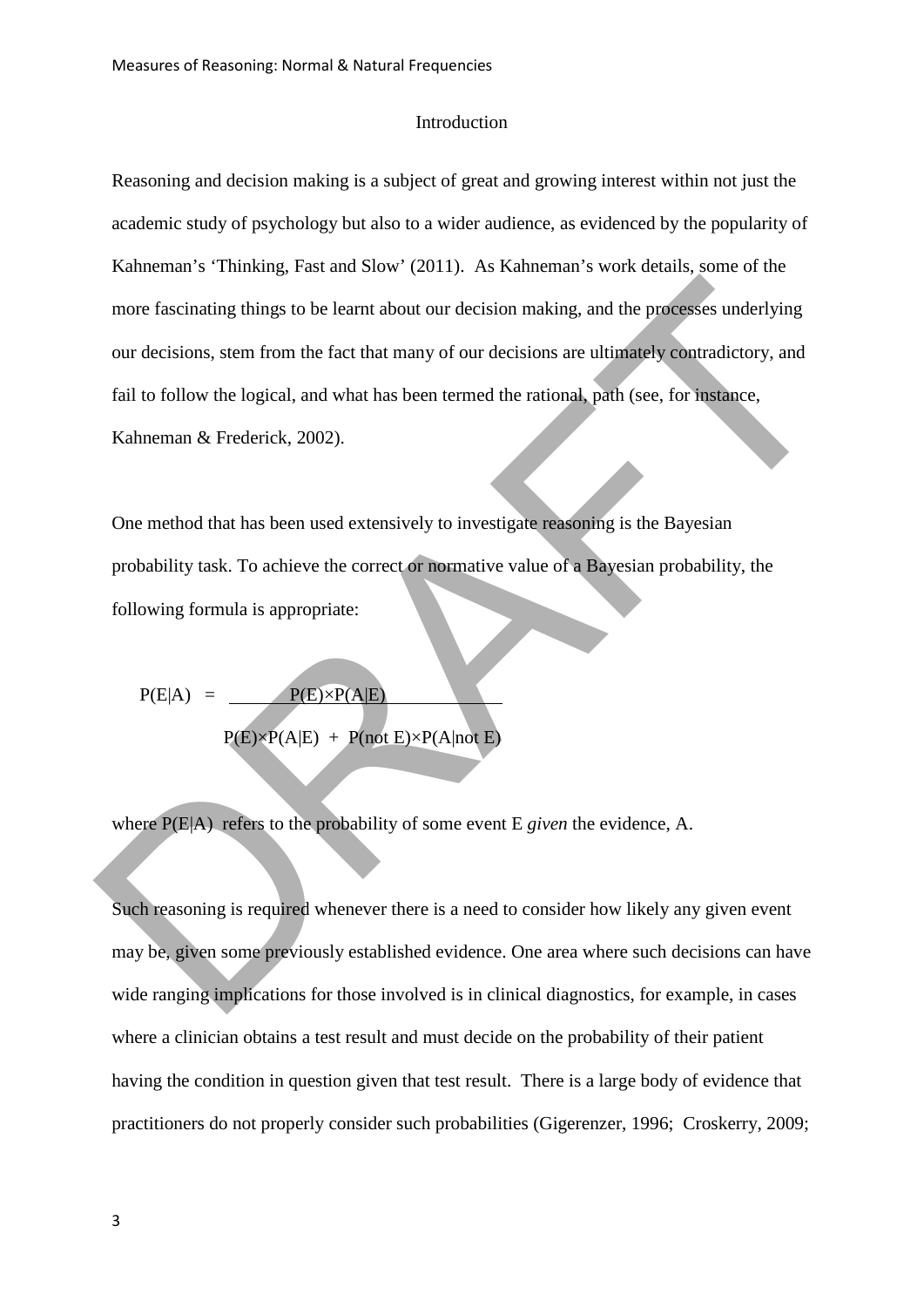Anderson, Gigerenzer, Parker & Schulkin, 2014), nor do patients, or journalists and politicians (Gigerenzer, Gaissmaier, Kurz-Milcke, Schwartz, & Woloshin, 2008).

Utilising the formula above when making Bayesian judgements would clearly be a complex and cognitively demanding process. Fisk (2005) points out that even if one is not attempting to solve the exact equation, an individual who is attempting to solve a Bayesian task through calculation would need to manipulate a considerable amount of information about A and E, and their relationship to each other, in order to come up with any kind of solution which approached the normatively correct one. Birnbaum (2004) states that over 80% of student participants will fail to respond with the normative answer, and in a study by Gigerenzer and Hoffrage (1995), half of all participants failed to use any form of reasoning that could be described as 'Bayesian', even when the frequency format, a way of presenting the data believed to facilitate performance, was used (see below). Despite evidence that participants have processed the relevant base rate information, the most common response to such tasks is to respond by producing an estimate based on the likelihood of the additional evidence, a tendency known as base rate neglect (Johansen, Fouquet & Shanks*,* 2007; De Neys & Glumicic, 2008). and cognitively demanding process. Fisk (2005) points out that even if one is not attempting<br>to solve the exact equation, an individual who is attempting to solve a Bayesian task through<br>calculation would need to manipulat

Using the following example of the cab problem devised by Tversky and Kahneman (1980), Birnbaum (2004) identifies three main non-normative ways of responding to such tasks:

*"A cab was involved in a hit and run accident at night. There are two cab companies in the city, with 85% of cabs being green and the other 15% Blue cabs. A witness testified that the cab in the accident was "Blue." The witness was tested for ability to discriminate Green f rom*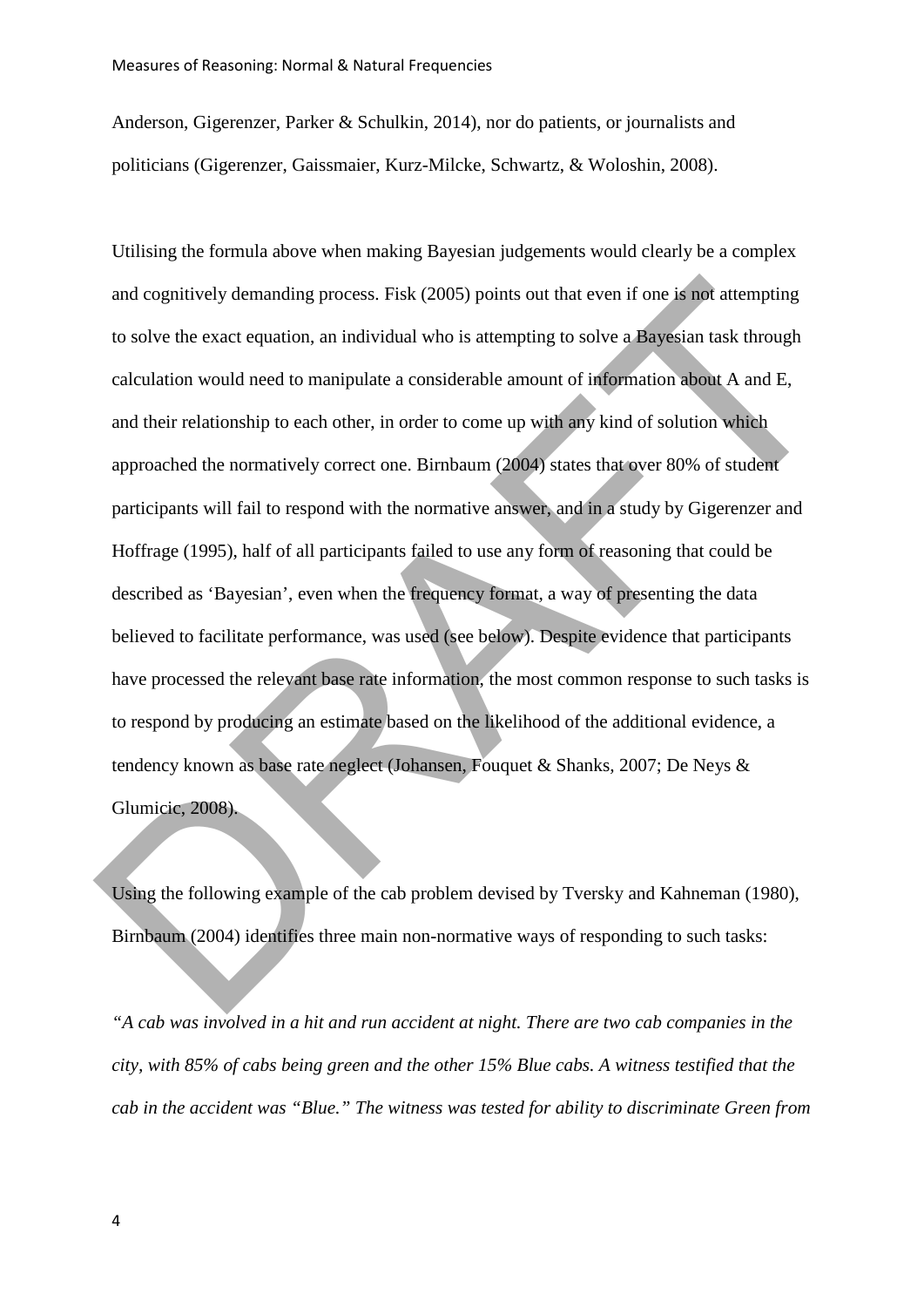*Blue cabs and was found to be correct 80% of the time. What is the probability that the cab in the accident was Blue as the witness testified?"*

Birnbaum (2004) states that the majority of participants, 60%, show base rate neglect by giving the witness reliability rate of 80% as their answer (a finding replicated by Hinsz, Tindale & Nagao*,* 2008), with a further 20% responding with the base rate only – that is, the 15% rate of blue cabs. The latter error has been called the reverse base rate fallacy (Teigen & Keren, 2007), also found by Philips and Edwards, (1966), who referred to this as conservatism, and is a result of the base rate being relied upon while the information specific to the current case, i.e. the reliability of the witness, is ignored entirely (see also Achtiger, Alos-Ferrer, Hugelschafer & Steinhauser, 2014). Birnbaum also identified a group of participants as multiplying base rate by witness accuracy, to get 12%, and states that very few participants ever give the correct answer of 41%. This being the case, it is the *type* of answer that is of interest in the current study, rather than the apparent inability to come up with the normative response. giving the witness reliability rate of 80% as their answer (a finding replicated by Hinsz,<br>Tindale & Nagao, 2008), with a further 20% responding with the base rate only – that is, the<br>15% rate of blue cabs. The latter erro

# Frequency Formats

Gigerenzer and Hoffrage (1995) have demonstrated that there is a 'frequency effect' whereby participants answer Bayesian problems more accurately when the relevant information is presented in terms of frequencies, rather than probabilities (see also Gigerenzer & Galesic, 2012; Cosmides & Tooby, 1996). When expressed as probabilities a typical task, taken in this case from Evan s, Handley, Perham, Over and Thompson, (2000), reads: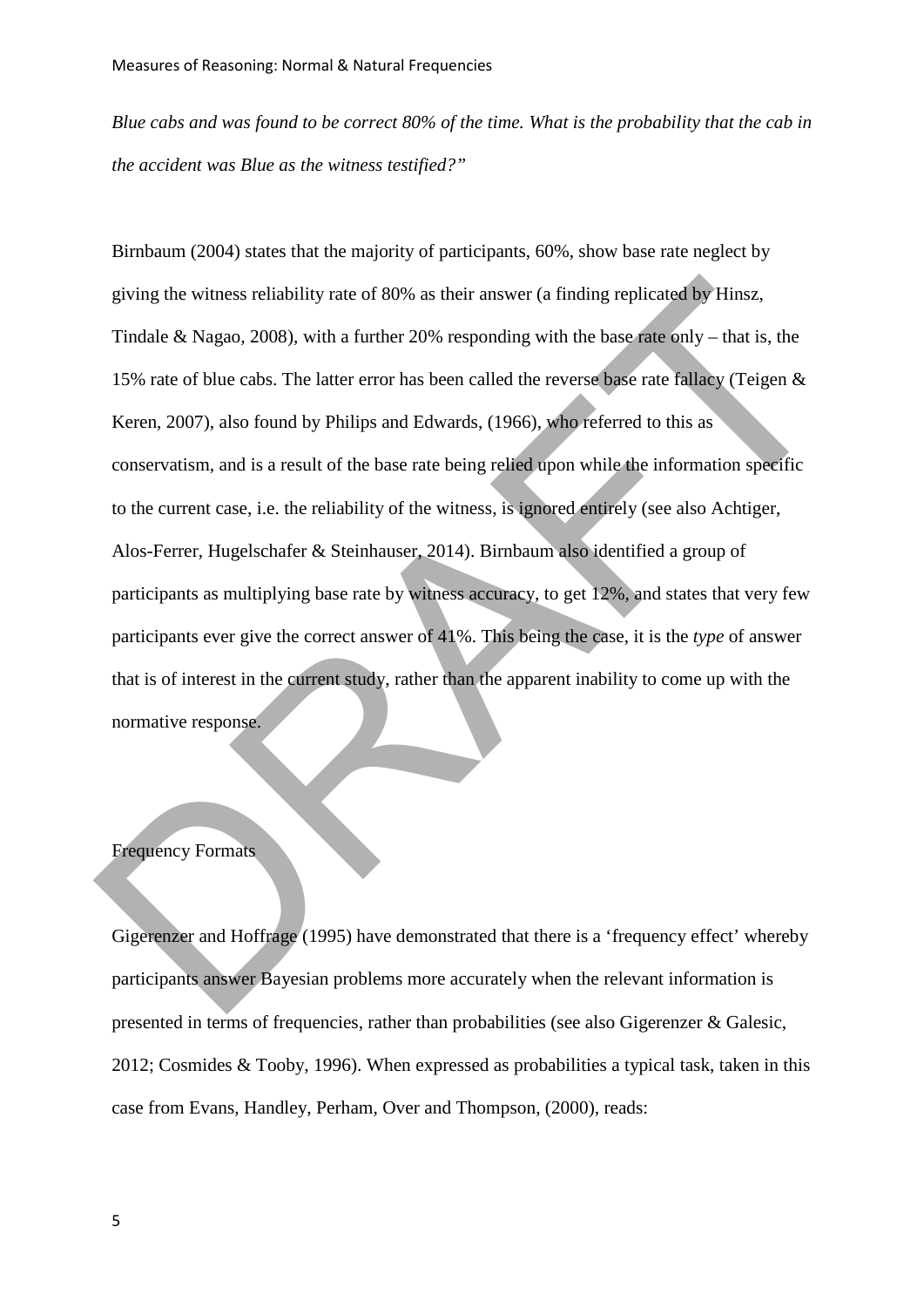*One out of every 1000 people has disease X. A test has been developed to detect when a person has disease X. Every time the test is given to a person who has the disease, the test comes out as positive. But sometimes the test also comes out positive when it is given to a person who is completely healthy. Specifically, 5% of healthy people test positive for the disease. Imagine that we selected a random sample of 1000 people. Given the information above:* 

*On average, how many people who test positive for the disease will actually have the disease? \_\_\_%* 

While a frequency version removes the reference to percentages, to become (with changes highlighted here):

*One out of every 1000 people has disease X. A test has been developed to detect when a person has disease X. Every time the test is given to a person who has the disease, the test comes out as positive. But sometimes the test also comes out positive when it is given to a person who is completely healthy. Specifically, out of every 1000 people who are perfectly healthy, 50 of them test positive for the disease. Imagine that we selected a random sample of 1000 people. Given the information above:*  disease. Imagine that we selected a random sample of 1000 people. Given the information<br>above:<br>On average, how many people who test positive for the disease will actually have the<br>disease? \_\_%<br>While a frequency version rem

*On average, how many people who test positive for the disease will actually have the disease? \_\_\_ out of \_\_\_*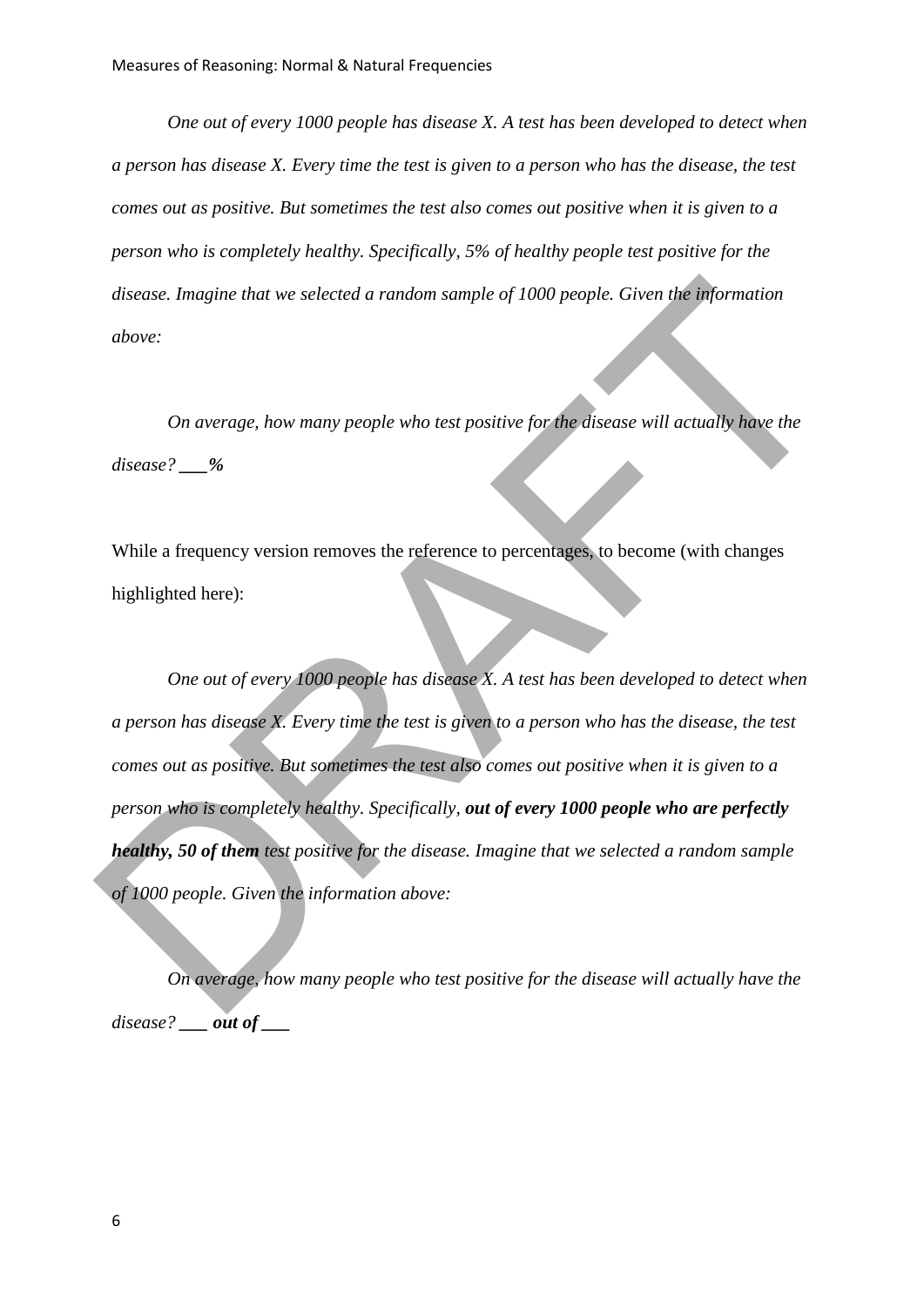This effect found by Cosmides and Tooby (1996) was so robust that even when the previous information is presented in a probability format, requesting the answer in terms of frequency (that is, as a number of cases rather than a probability) can produce a significant difference between that and the same problem with the same background information but the question worded so as to elicit a response based on single event probability. Gigerenzer and Hoffrage (1995) found that 76% of subjects found the correct answer to a frequency version of the problem, without additional prompting and clarification of the concepts involved, and a 92% accuracy level when told to work the problem out pictorially. They therefore concluded that previous literature in this area may have been too negative about the human ability to reason in accordance with Bayes theorem.

In accordance with this, there is evidence that young children can make probability judgements that are consistently better than chance. Gonazlez and Girotto (2011) examined children aged six to 10 years, asking them to look at a simple, single property (e.g. colour) and to give their answer as an approximation – that is, responding to 'what is more likely', instead of being required to estimate, or calculate a 'how likely' response. They found that the children could reason surprisingly well, with 10 year olds reaching levels of performance which were equivalent to the adult participants. worded so as to elicit a response based on single event probability. Gigerenzer and Hoffrage<br>(1995) found that 76% of subjects found the correct answer to a frequency version of the<br>problem, without additional prompting an

In their own examination of children's reasoning, Téglás et al. (2011) used a form of probabilistic reasoning with 'dynamic' scenes. Twelve month old babies saw films of different coloured bouncing objects inside a container which had one opening. The view of these objects was then briefly hidden from them, and one of the objects would fall through this opening. There were two factors which indicated which object should be most likely to fall. First, of the four objects three were the same shape and one was different, so the most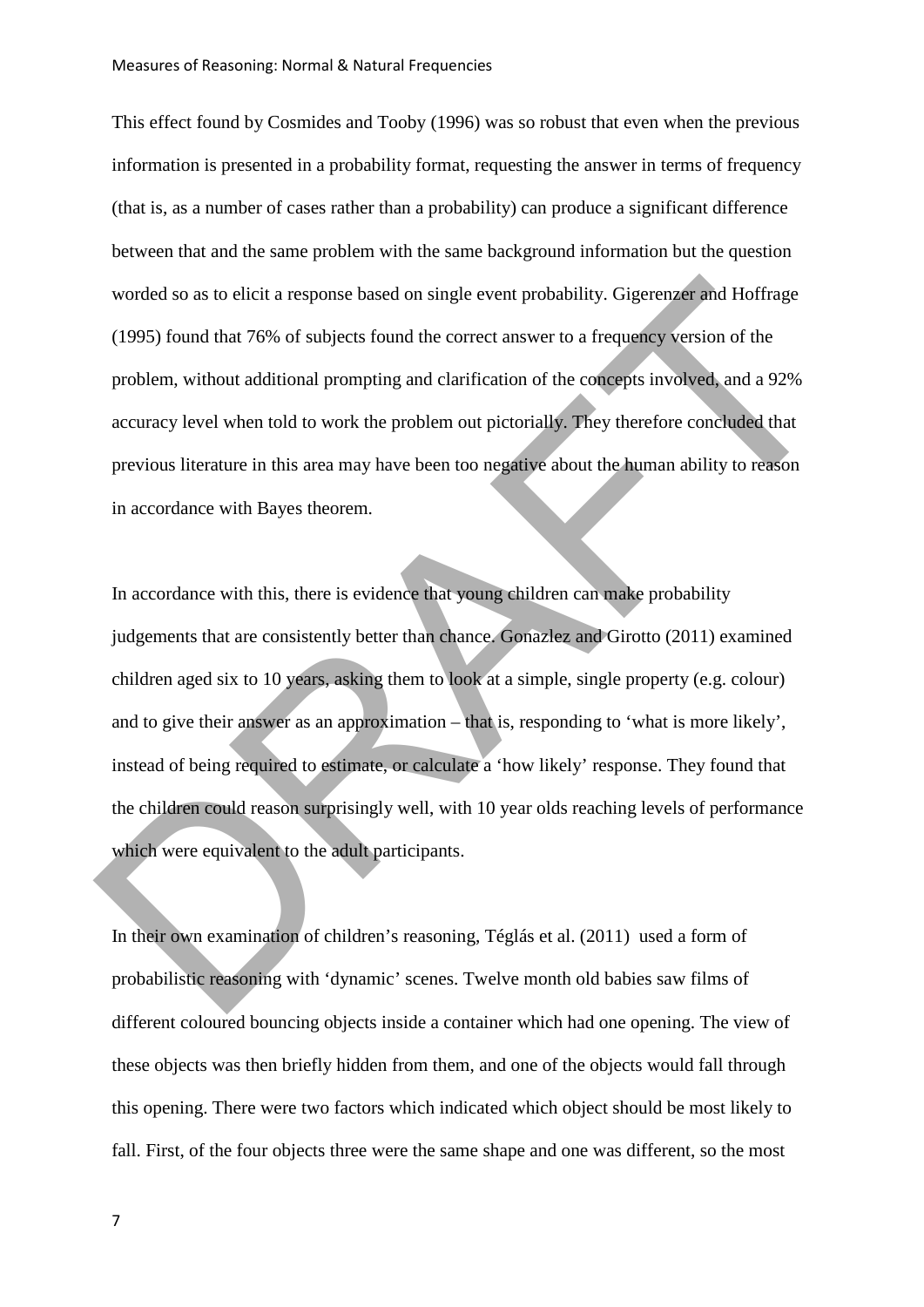common object would normally be the one most likely to fall. Second, the objects were initially shown in motion in an arrangement such that the falling object could have been seen (before they were hidden) as being 'near' the opening or 'far' from the opening. Babies were surprised – as demonstrated by their longer gaze time – when they saw the least common object go through the opening, and when they saw the 'far' object do so. This indicates their understanding that each of this factors – the unusual shape and further distance from the opening – both indicated a low probability, or high surprise value, of the event occurring. Further to this, the surprise caused by the distance factor was reduced when the brief hiding period was extended from .04 to one, and then to two seconds, indicating a still more sophisticated understanding based on the fact that during that longer hiding period the 'far' object may well have bounced round to the opening. Téglás et al. (2011) suggest that babies are showing intuitive reasoning which does closely fit a Bayseian model, incorporating data regarding the hiding period, the proximity to the opening, and the numerosity of the object involved. object go through the opening, and when they saw the 'far' object do so. This indicates their<br>understanding that each of this factors – the unusual shape and further distance from the<br>opening – both indicated a low probabi

For both Téglás et al. (2011) and Gonzalez and Girotto (2010), the emphasis is on the recognition of unlikely outcomes, rather than an estimation of how likely an outcome may be. Whatever form of cognition is occurring in such young children, it is clear that preverbal infants are not using the full formula set out above. Instead, Téglás et al. (2011) suggest a form of intuition, or 'pure reasoning' is being conducted. This form of reasoning is also conducted by adults, as addressed by dual process theories of reasoning.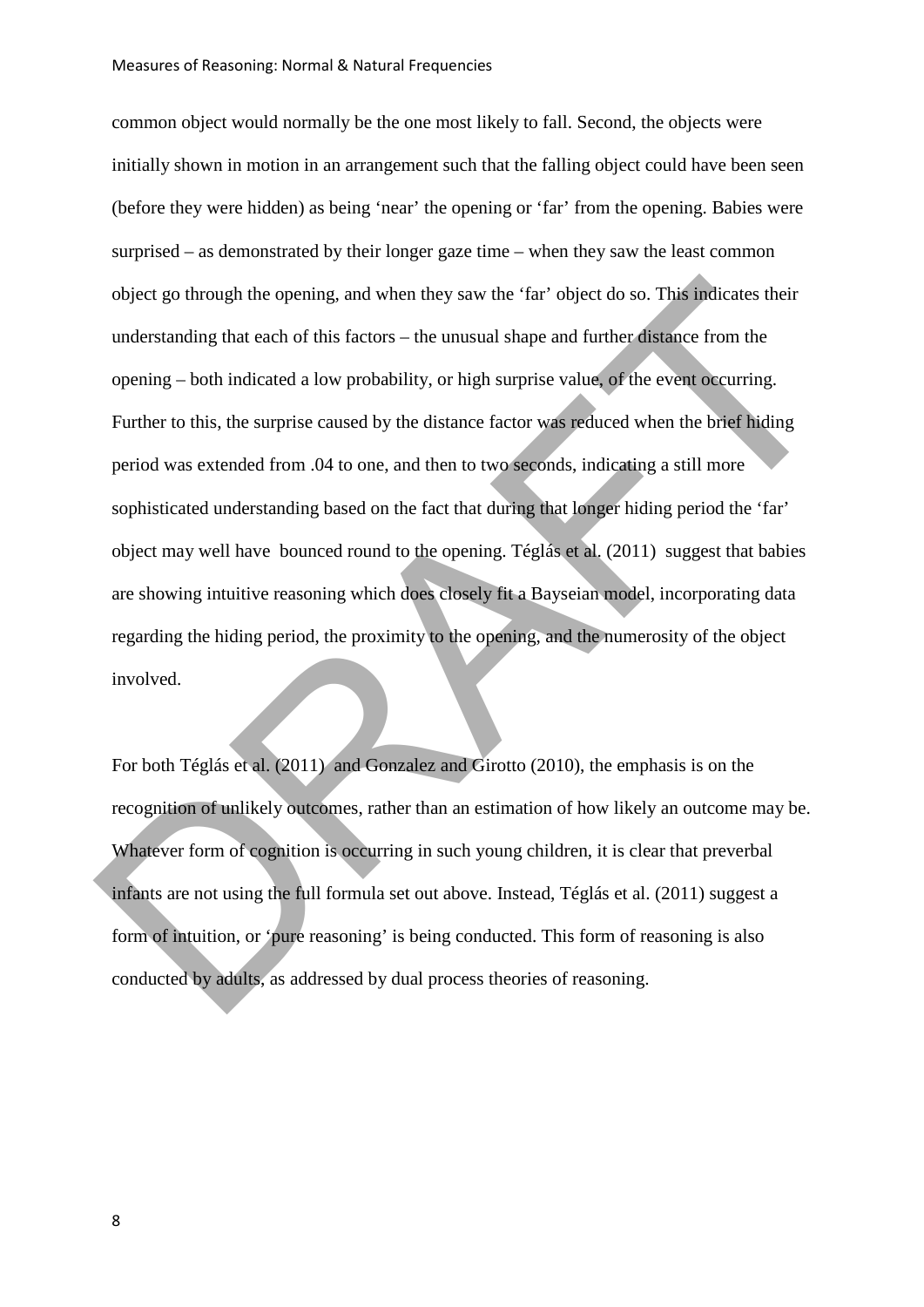Dual Process Theories of Reasoning

There are three key dual process theories of reasoning; Evans and Over's Dual-Process Theory (1996; Evans, 2009;2010), Sloman's Dual-System Theory (2002) and Stanovich and West's Two-Systems Theory (2000; Stanovich 2004). Each of these suggest that we have two systems, or sets of systems, for reasoning, one of these being rapid and automatic, the other being slower and more deliberate.

The systems are similarly defined in each of the theories, with system 1 requiring less conscious effort in each case, being both less conscious (or entirely unconscious) and rapid, while system 2 is more deliberate, more time consuming and more commonly described as being 'rule based'. It has been suggested that it is System 1 that is in use when any of the reasoning heuristics are being utilised, and can be seen to be using intuition, while System 2 is held to utilise, and be limited by, working memory resources to make more 'rational choices. It is also clear that while heuristics are, by definition, short cuts in reasoning, this does not mean that they lead to inaccurate or unhelpful judgements in all situations (see for instance Hogarth & Karelaia, 2006; 2007; Evans, 2014, Mandel 2014). West's Two-Systems Theory (2000; Stanovich 2004). Each of these suggest that we have two<br>systems, or sets of systems, for reasoning, one of these being rapid and automatic, the other<br>being slower and more deliberate.<br>The

There is also evidence in support of a tri, or multi-system theory, which allows for the existence of some form of reflective mind, which influences whether system 1 or 2 is used at any time. This process may be conscious and explicit (e.g. Stanovich 2009) or more implicit  $(Thompson 2009)$ .

It should be noted that the expression 'dual process theory' in this paper should not be taken to imply that the perspective adopted is exclusively, or even primarily, that of Evans and Over's Dual-Process Theory, nor is it intended to exclude the growing support for each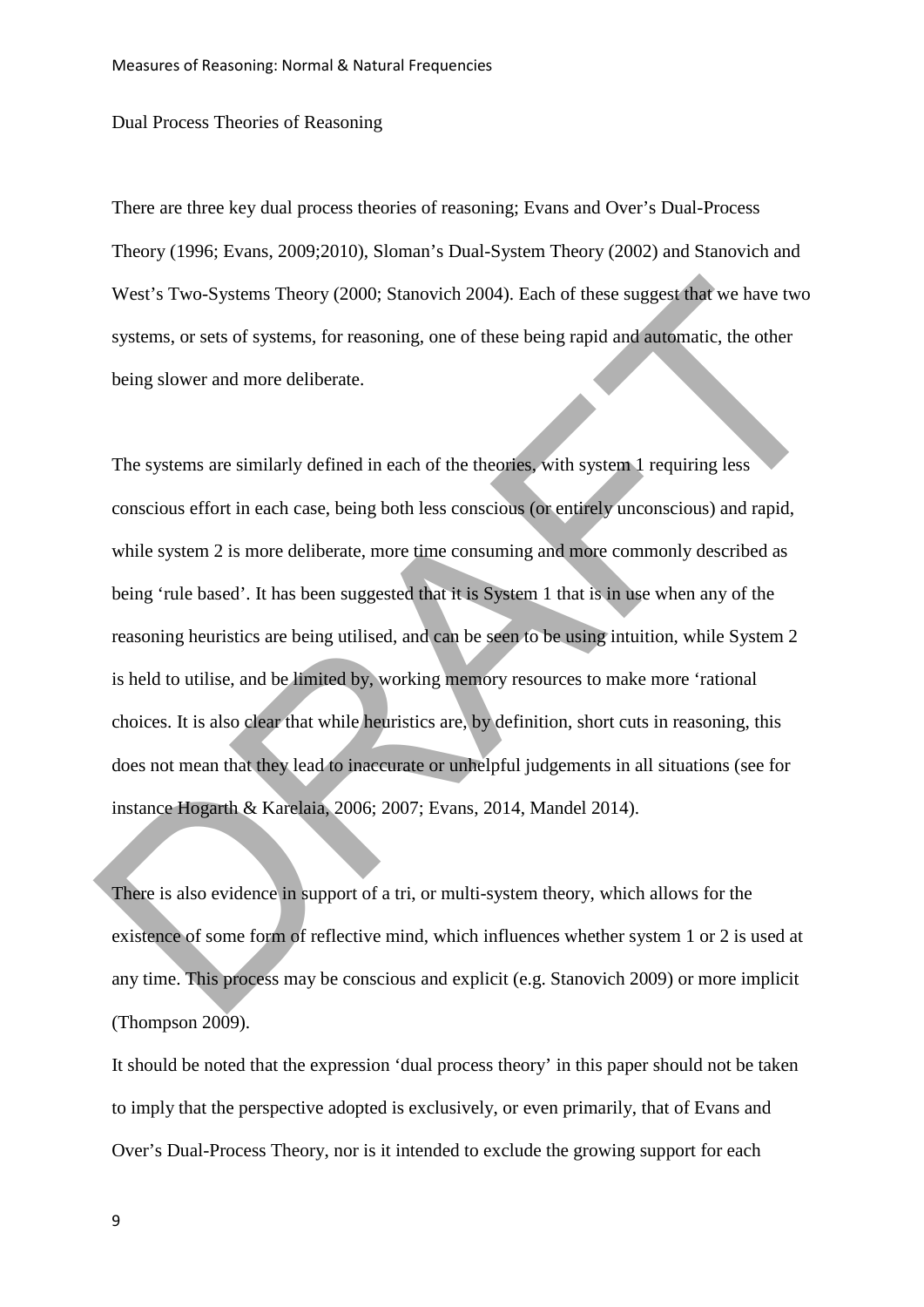system containing a number of processes (Stanovich, 2004: Evans, 2009, 2010), or the existence of a third 'reflective' process (Stanovich, 2009: Thompson, 2009). Instead the phrase is being used in general terms to describe any such theory, with emphasis on their commonalities, that System 1 operates on intuition, without using formal rules of logical calculation or a heavy cognitive load, while System 2 is heavily cognition dependent, rather than their differences.

### Cognitive Aging and Reasoning

It is well established that many cognitive skills do deteriorate throughout adulthood, with working memory in particular showing consistent age related decline (Salthouse, 1998; Salthouse & Babcock, 1991; Ghisletta, Rabbitt, Lunn & Lindenberger, 2012).

As such, it is reasonable to expect that reasoning performance will also show age related decline, but research to date shows mixed results, with any evident decline being far from universal on all tasks. There is evidence that every day problem solving and decision making effectiveness (EPSE) does deteriorate with age, as found by Thornton and Dumke (2005) in a meta-analysis including a total of 4,482 participants. While EPSE is suggested by the authors to be quite different from what they call 'traditional' problem solving, of the sort addressed in this paper, whereby the problem and its solution are often more stylised, and designed by the researcher to examine particular phenomena. ealculation or a heavy cognitive load, while System 2 is heavily cognition dependent, rather<br>than their differences.<br>
<br>
This well established that many cognitive skills do deteriorate throughout adulthood, with<br>
<br>
working

Research by Yam, Gross, Prindle and Marsiske (2014) finds that inductive reasoning, measured through tasks involving pattern completion, is actually strong predictor of abilities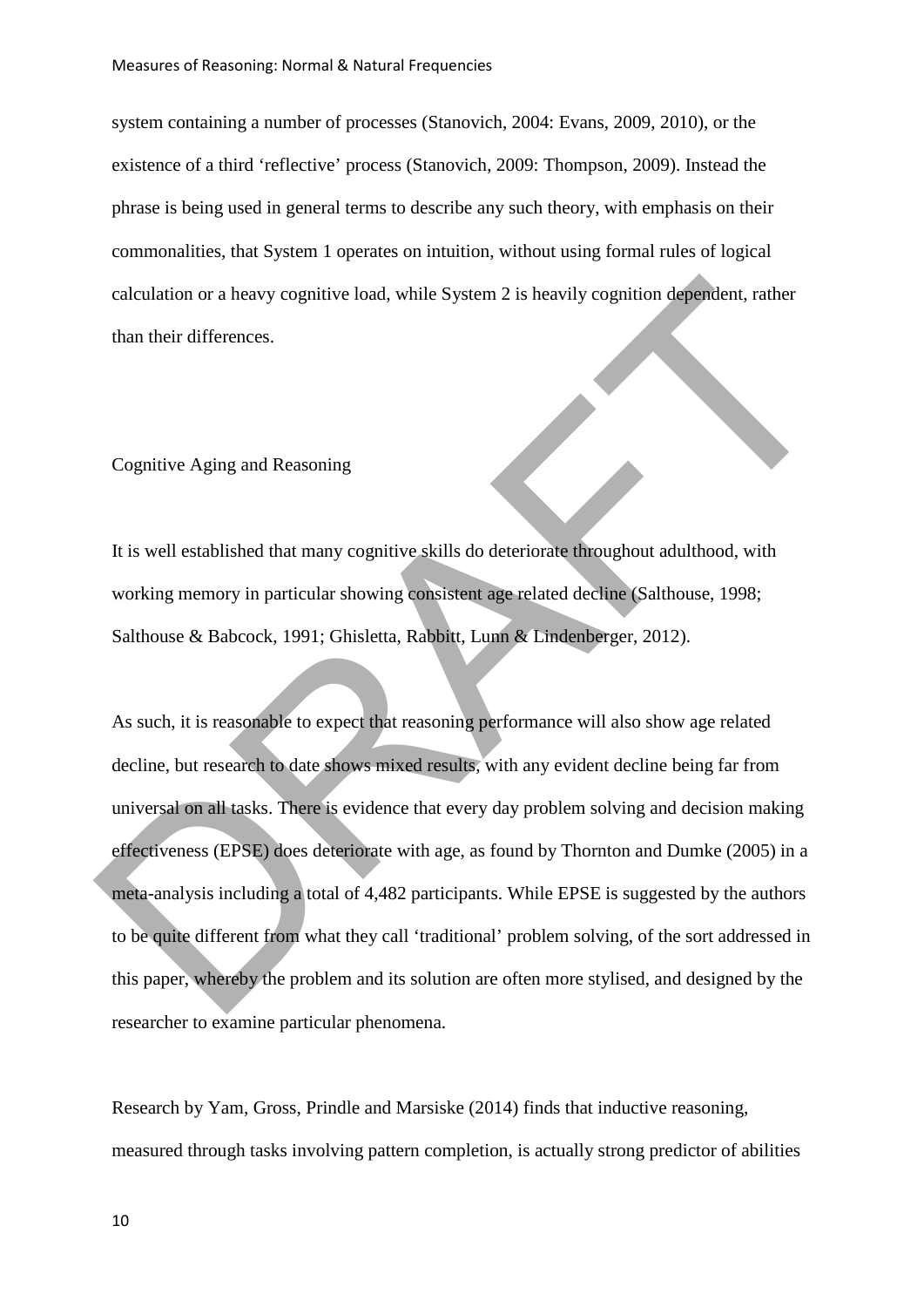in more ecologically valid 'every day cognition' tasks within older (65 years and above) sample. Mutter, (2000) has suggested that age related detriments in reasoning are often elicited by the addition of cognitive load tasks, while Chasseigne *et al.*, (2004), Chasseigne, Mullet and Steward (1997), Mutter (2000), Mutter, Haggbloom, Plumlee and Schirmer (2006) and Mutter and Williams (2004) have all established that tasks which require participants to respond to multiple cues are disproportionately difficult for older participants, with age decrements on reasoning tasks often only becoming apparent when the tasks are cognitively demanding.

Fisk (2005) found no clear detrimental effect of age upon Bayesian reasoning performance, with participants' scores actually indicating that the older participants were giving estimates that were closer to the normative than were their younger counterparts. While Fisk (2005) did not find an age effect on Bayesian reasoning, despite the more complex nature of the tasks, this current study aims to further investigate any effect of age by looking not only at the magnitude of error made by participants, but also at the apparent underlying processes. This will be done by examining whether incorrect answers can be attributed to the participants focusing only on one cue within the task, or by substituting the required, complex, calculation for one that has (to them) some face validity but is a much simpler calculation. For instance, simply summing or multiplying two or more cue values. and Mutter and Williams (2004) have all established that tasks which require participants to<br>respond to multiple cues are disproportionately difficult for older participans, with age<br>decrements on reasoning tasks often onl

With natural sampling giving participants clearly stated values that already contain base rate information, this may reduce the cognitive load on older participants. To use the framework of dual process theories of thinking and reasoning, this reduced cognitive load would enable the use of the deliberate and analytical system 2 processes (which are thought to be primed by the frequency format, Kahneman & Frederick, 2002). In a review of the literature on aging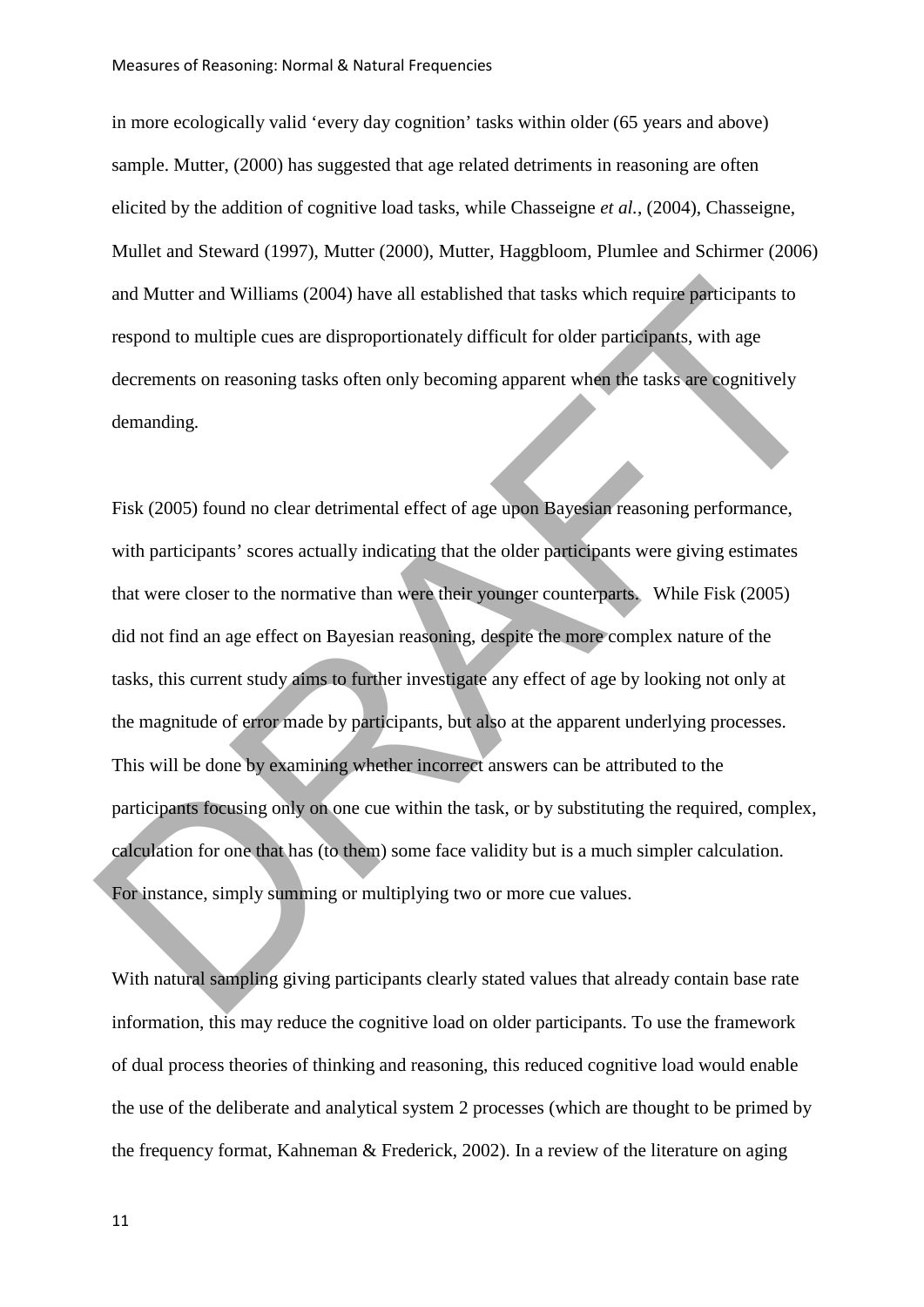and decision making Peters and Bruine de Bruin (2012) conclude that older adults are more likely to be swayed by how tasks are presented, and also that they put in less cognitive effort when solving such tasks, two things that would also suggest that older adults should find the natural frequency presentations of tasks to be particularly advantageous. Enabling older participants to make better decisions where possible is important not just because it provides them with increased independence (as suggested by Chen and Sun, 2003) but also due to the fact that society assigns important decision making roles to older adults, within fields such as law, politics and medicine (suggested by Peters & Bruine de Bruin, 2012).

Peters et al. (2000) suggest that the increasing prevalence of base rate neglect among older individuals in 'real life' situations is primarily due to their increased use of heuristics. However, priming the analytic system 2 by making the set structures clear in a natural frequency format, combined with the above fact that cognitive load has been reduced (by including information about the base rates within the frequencies) may lead to more effective analytic reasoning. This could give rise to more considered answers reliant on active reasoning, and/or more accurate answers. participants to make better decisions where possible is important not just because it provides<br>them with increased independence (as suggested by Chen and Sun, 2003) but also due to the<br>fract that society assigns important

One issue is whether or not older participants will be able to make use of the salient information in the tasks, (see Mutter & Pliske, 1994; Johnson 1993). If it were the case that older participants could not utilise the frequency information effectively, we would not expect older participants to show a great difference in performance across the different task formats, as they would not benefit from the natural frequency information in the same way as the younger participants. However, with System 2 being working memory dependent, the use of frequency formats – presenting the data in a more immediately accessible form – can be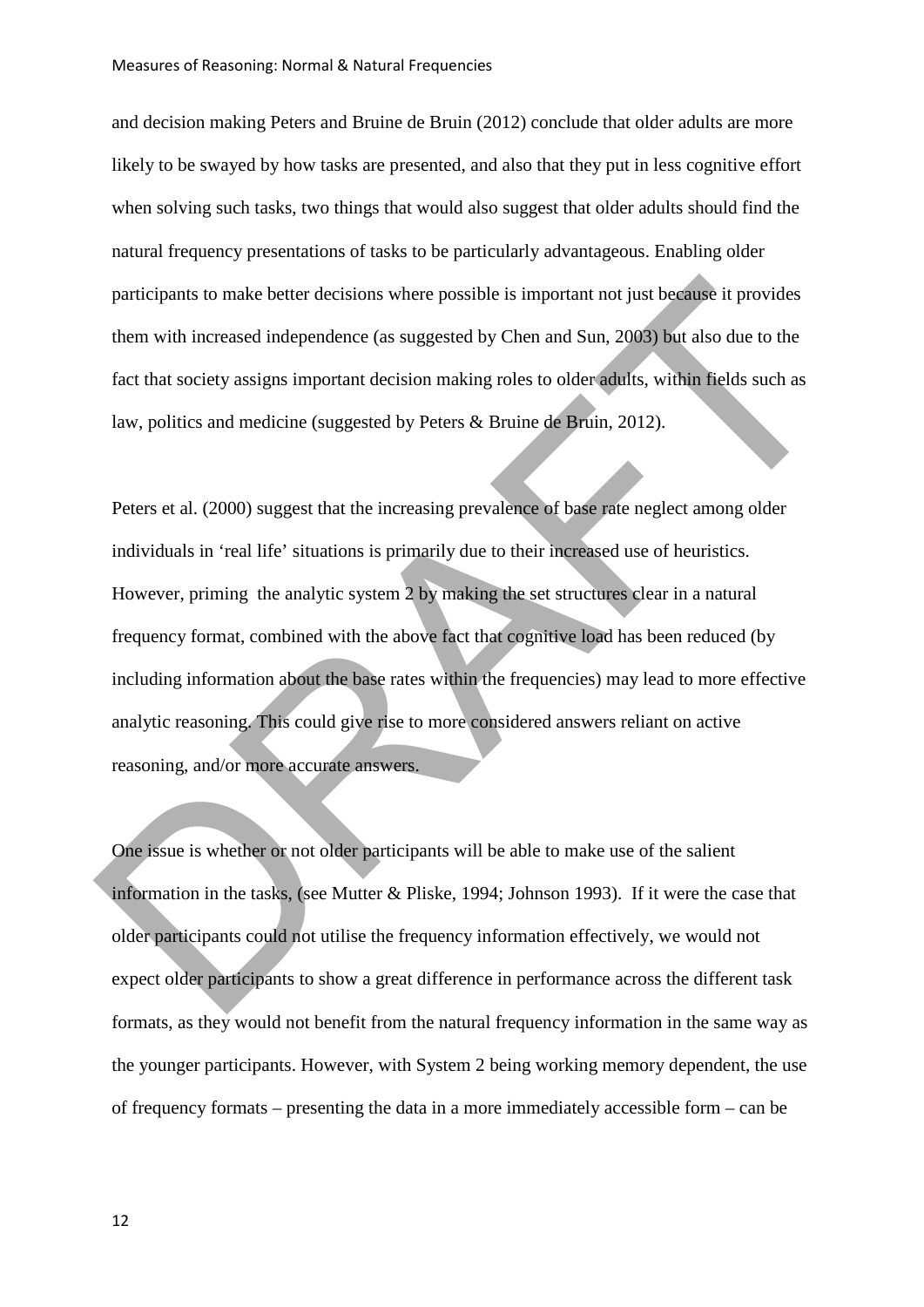expected to enable System 2, if primed, to work more efficiently and lead to more accurate answers.

Younger participants are also expected to benefit from natural frequencies, as per previous research (for instance Brase, 2008; Gigerenzer & Hoffrage, 1999). However, it is anticipated that this benefit will not be as pronounced as it is for the older participants, with the younger group being more able to deal with the greater cognitive load of the probability versions – given that the frequency versions reduce this load by containing information regarding the base rate throughout (see Gigerenzer & Hoffrage, 1995, and Mellers & McGraw,1999).

It is therefore anticipated that those participants given the tasks worded as natural frequencies will show more evidence of having attempted to manipulate the information to reach an answer, rather than simply responding with one of the values in the task. That is, they will be less likely to give 'base rate only' or 'base rate neglect' type responses.

Two separate studies were conducted. The first compares performance on tasks worded as probabilities with those worded as normalised frequencies. The second compares performance on those tasks worded as probabilities with those worded as natural frequencies. In each, the data were examined in two ways. First, by looking at the estimates of likelihood as values out of a hundred, allowing examination for overall accuracy, and second by looking at estimates in terms of response categories that are apparent in such data (for instance, base rate neglect, and 'base rate only' type responses). research (for instance Brase, 2008; Gigerenzer & Hoffrage, 1999). However, it is anticipated<br>that this benefit will not be as pronounced as it is for the older participants, with the younger<br>group being more able to deal w

In both cases, it is hypothesised that:

There will be a facilitating effect of frequency format upon accuracy of task.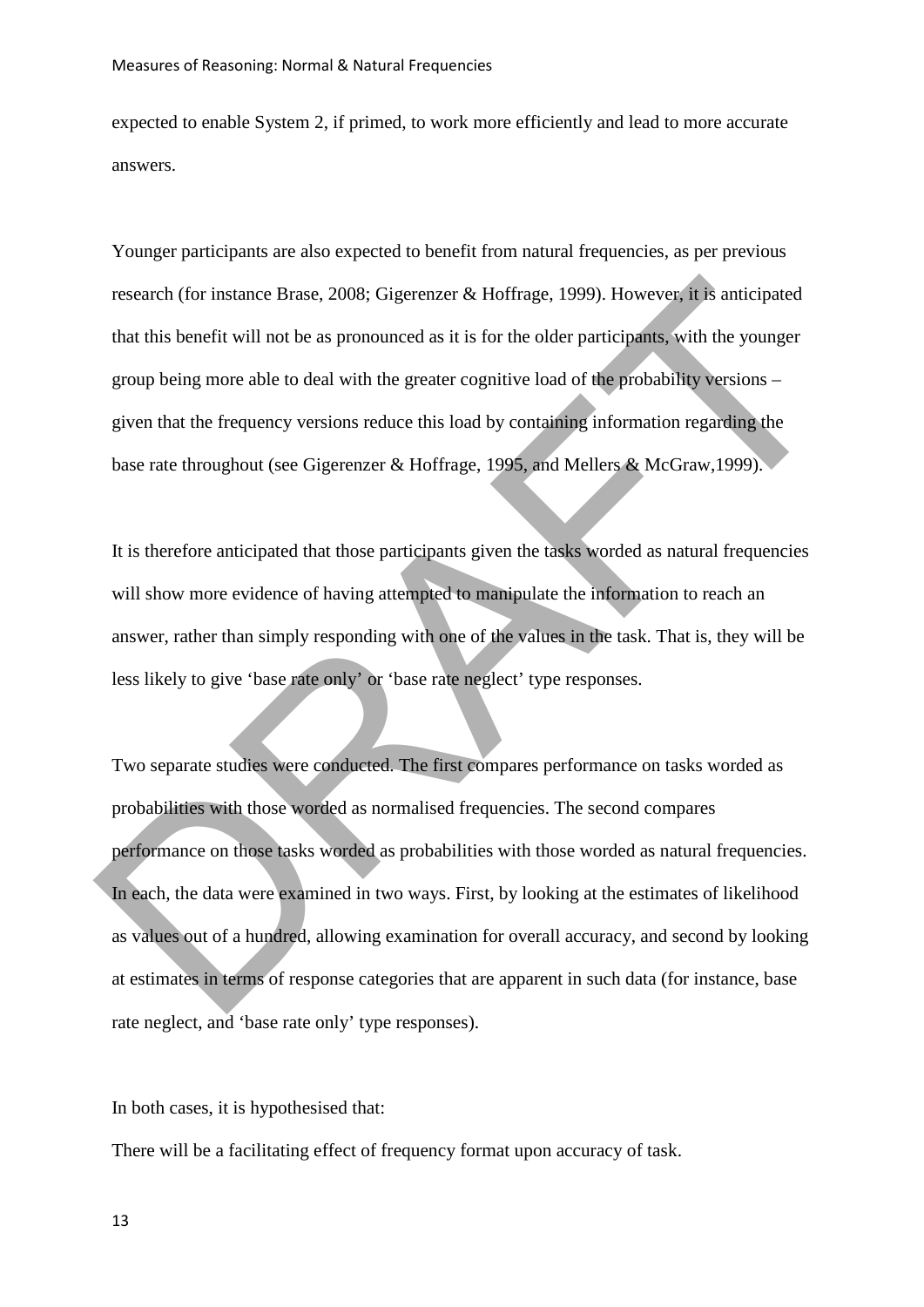There will be an interaction between age and format, whereby older participants experience a greater facilitating effect of the frequency format.

There will be an association between the frequency format and attempts to manipulate the data contained within the task. This will be indicated by participants in the frequency condition being more likely to give responses which are not merely re-stating single values from the task, but are clearly indicative of some manipulation of the data.

```
Study 1
```
Method

## Participants

Seventy-seven older individuals, with a mean age of  $70.53$  (SD =  $7.12$ ) years and a range from 60 to 88 were recruited through the University of the Third Age (U3A). There were 24 males and 53 females in this group. The U3A is a group for older people which provides a range of classes aimed to provide education on a wide range of topics. Hultsch, Hertzog, Small and Dixon (1999) suggest in their paper 'Use it or lose it' that cognitive decline may be caused by (and is certainly related to) cognitive inactivity. As such, it was important that this target population be matched to the younger group of students, in that they were cognitively active and continuing to learn. Potential participants received information about the research at their local U3A meetings, and those that wished to take part were then invited to come in condition being more likely to give responses which are not merely re-stating single values<br>from the task, but are clearly indicative of some manipulation of the data.<br><br>**Singly I**<br>**Method**<br>**Participants**<br>**Raticipants**<br>**Rat**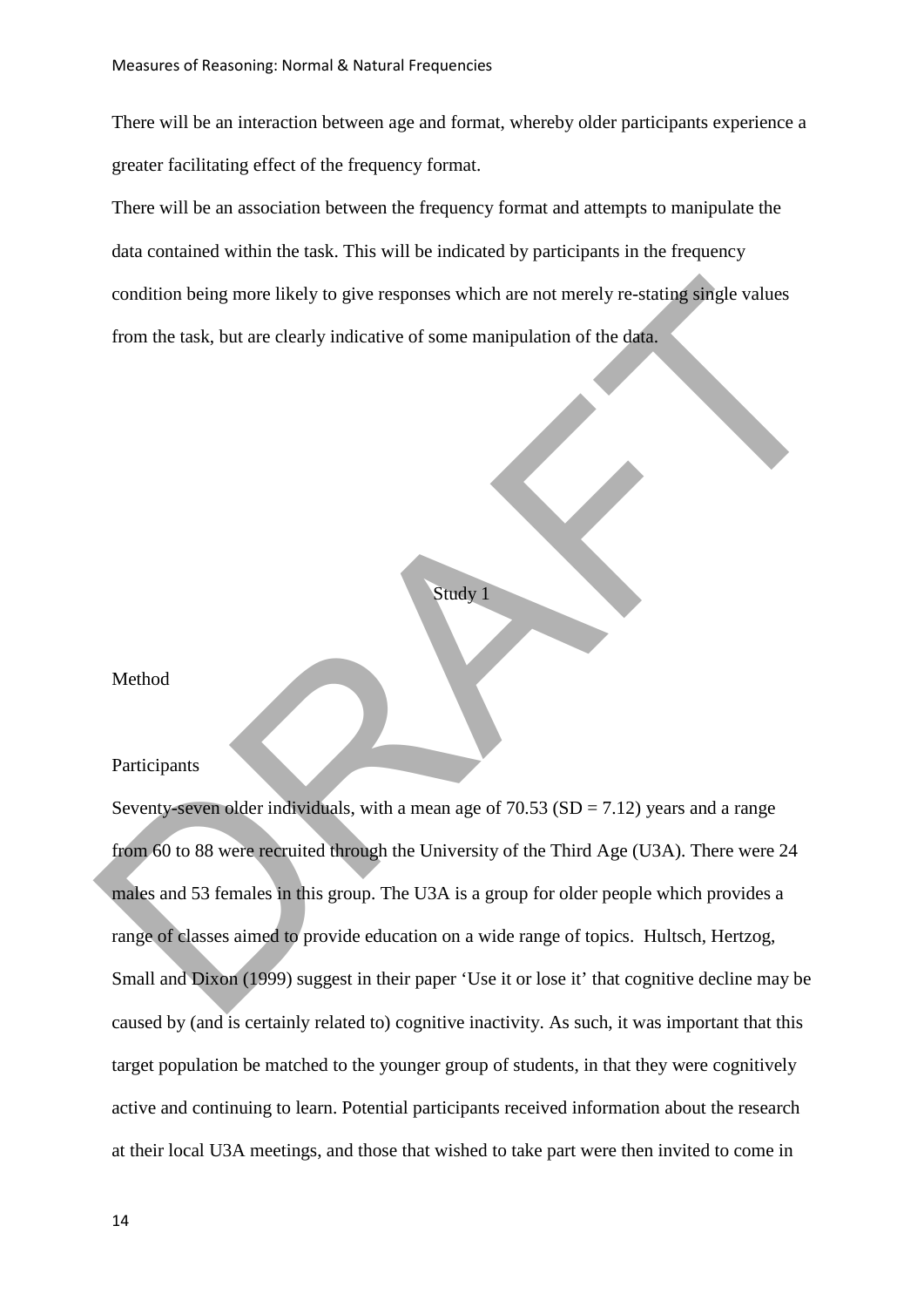to the university at a convenient time. They were each given a £10 supermarket gift voucher in lieu of any expenses incurred.

Regarding the younger participants, 139 took part, 20 male and 119 female, ranging from 18 to 29, with a mean age of 19.32 (2.05) years. All of this group were students of Liverpool John Moores University, and the experimental tasks were integrated into their coursework on a research methods module. As such, all students were given the opportunity to take part, resulting in a sample that was larger than could be obtained for the older age group. For ethical considerations students were also free to choose an alternative activity to fulfil coursework requirements, although none chose to do so. to 29, with a mean age of 19.32 (2.05) years. All of this group were students of Liverpool<br>John Moores University, and the experimental tasks were integrated into their coursework on<br>a research methods module. As such, all

In both cases, participants were randomly assigned to either the probability or the normalised frequency condition, and as far as could be ascertained, none of the participants had ever taken part in any similar research, at this or any other institution, and were naïve as to the issues being studied.

# **Materials**

Participants in each condition were presented with two Bayesian reasoning problems. The first of these, the 'disease X' problem, was based on one used by Evans, Handley, Perham, Over and Thompson (2000)

The probability version read as follows, with bold added here to emphasise the key differences between the two formats:

*One out of every 1000 people has disease X. A test has been developed to detect when a person has disease X. Every time the test is given to a person who has the disease, the test comes out as positive. But sometimes the test also comes out positive when it is given to a*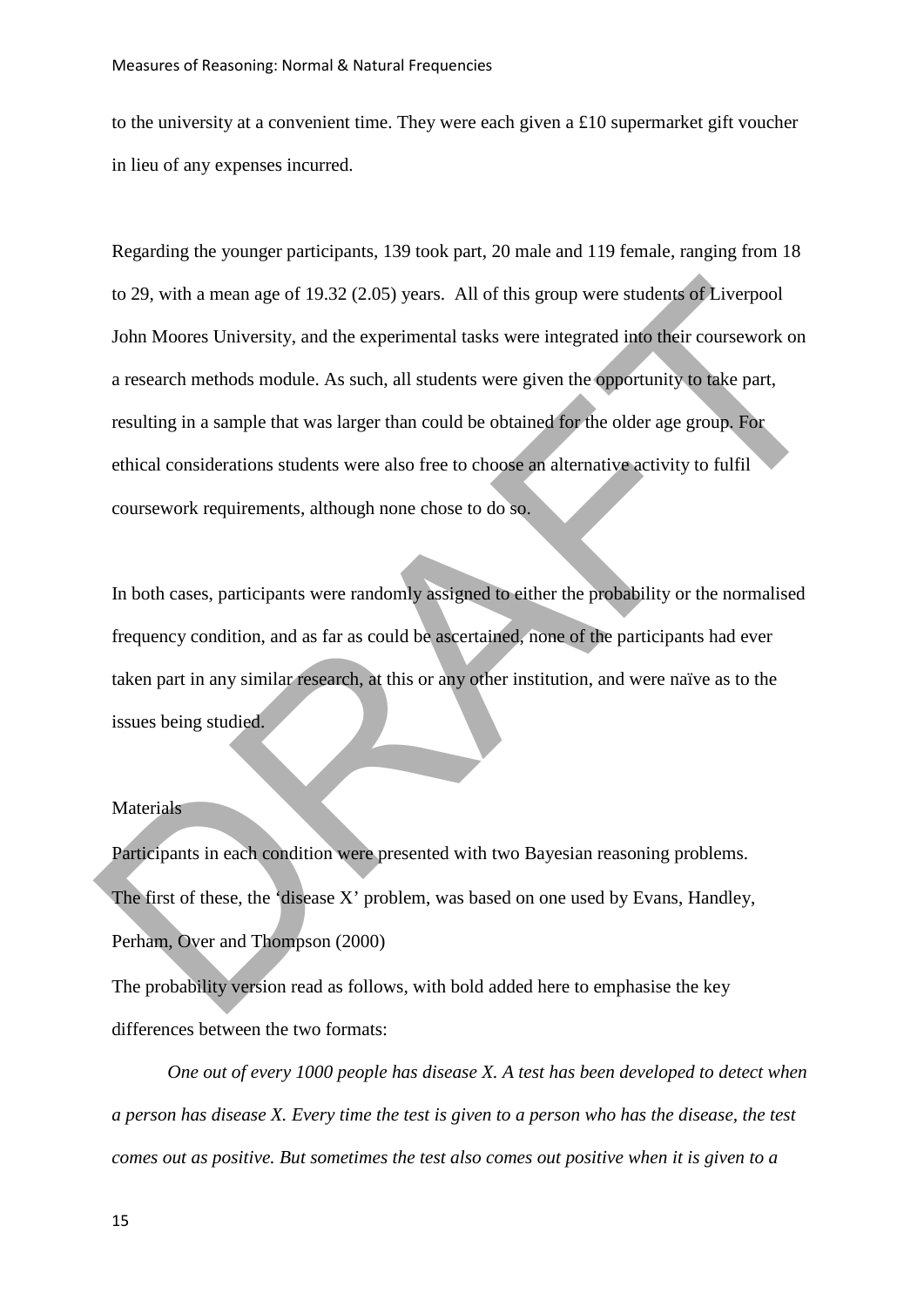*person who is completely healthy. Specifically, 5% of healthy people test positive for the disease. Imagine that we selected a random sample of 1000 people. Given the information above:* 

*On average, how many people who test positive for the disease will actually have the disease? \_\_\_%*

The frequency version removed the references to percentages, in both the vignette and the response prompt, with the bold again for emphasis:

*One out of every 1000 people has disease X. A test has been developed to detect when a person has disease X. Every time the test is given to a person who has the disease, the test comes out as positive. But sometimes the test also comes out positive when it is given to a person who is completely healthy. Specifically, out of every 1000 people who are perfectly healthy, 50 of them test positive for the disease. Imagine that we selected a random sample of 1000 people. Given the information above:*  On average, how many people who test positive for the disease will actually have the<br>disease? \_\_%<br>The frequency version removed the references to percentages. In both the vignetic and the<br>response prompt, with the bold ag

*On average, how many people who test positive for the disease will actually have the disease? \_\_\_ out of \_\_\_*

In this way, participants were free to think of any number of instances, rather than being led to think of a proportion out of one hundred, as implied by the probability version's use of a percentage response.

The second task was the non-causal version of the cab problem, based on that used by

16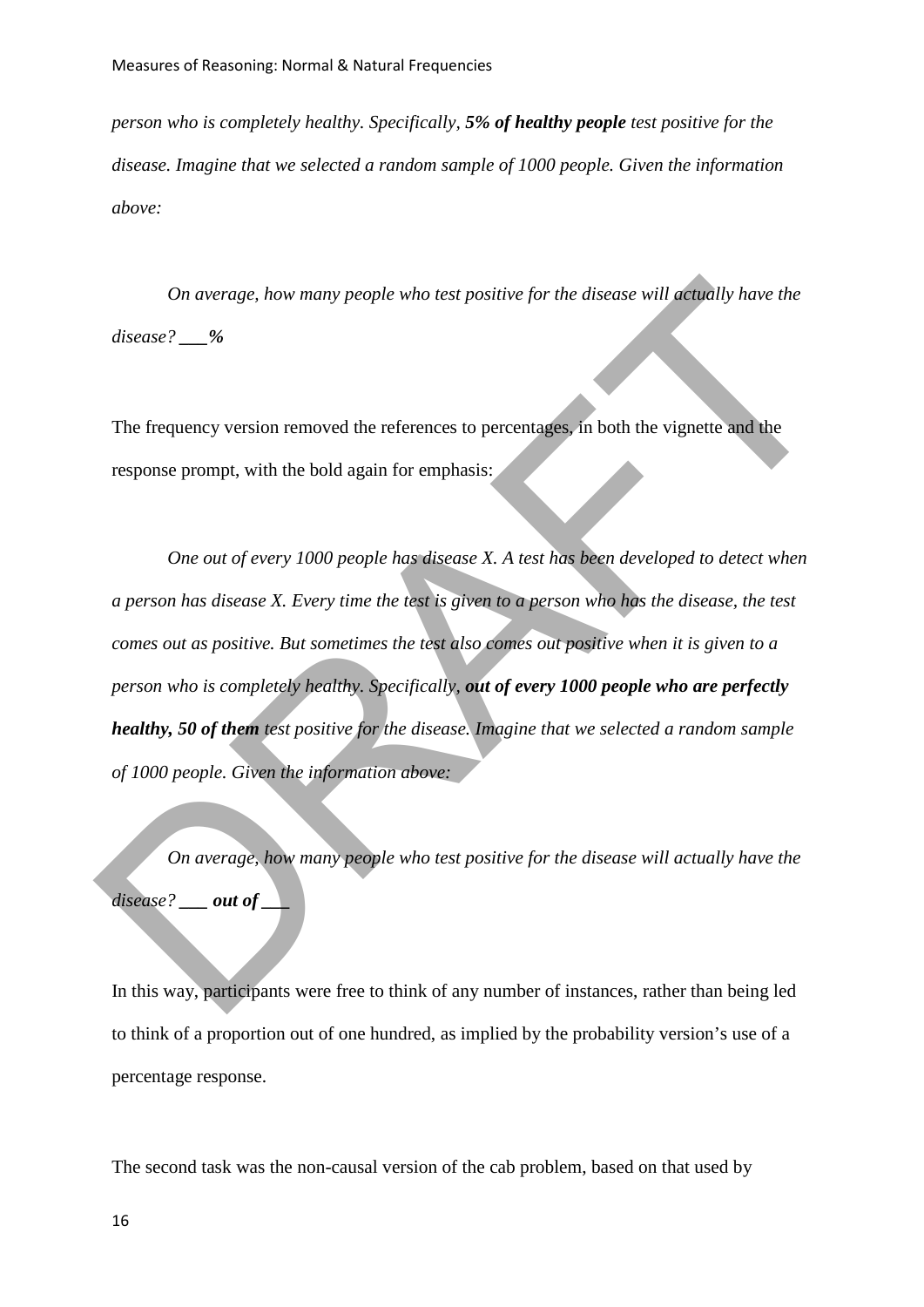Tversky and Kahneman (1980), with the tasks again worded to ensure that both groups were given a similar amount of helpful material, with only the prompts to consider percentages being re-worded for the frequency version:

*In a certain city 85% of the taxis are Green and 15% Blue. A witness to an accident in which a taxi was involved identifies the colour of the vehicle as blue.* 

*The courts tested the witness's ability to identify cabs under the appropriate visibility conditions. The witness was presented with a random sample of taxis, (85% Green and 15% Blue). Of the Blue taxis, the witness correctly identified 80% of them as Blue (while mistakenly identifying 20% as Green). Of the Green taxis the witness mistakenly identified 20% as Blue (while correctly identifying 80% as being Green).* In a certain city 85% of the taxis are Green and 15% Blue. A witness to an accident<br>in which a taxi was involved identifies the colour of the vehicle as blue.<br>The courts tested the witness's ability to identify calls unde

*How likely is it that the taxi involved in the accident was blue? \_\_\_\_\_%* 

The frequency version differed as follows:

*In a certain city 85 out of every hundred taxis are green and the other 15 are blue. Over a one year period, there are 100 accidents involving cabs. In each of these 100 incidents, there was a witness available, and each of these witnesses identified the cab involved as a blue cab.* 

The courts tested the **witnesses'** ability to identify cabs under the appropriate visibility conditions. **One of the witnesses was chosen to be tested at random and you are to assume that all of the other witnesses exhibited exactly the same degree of accuracy. This** witness was presented with a random sample of **100 taxis** (**85** Green and **15** Blue). Of the blue taxis **in the sample**, the witness correctly identified **12** as being Blue (while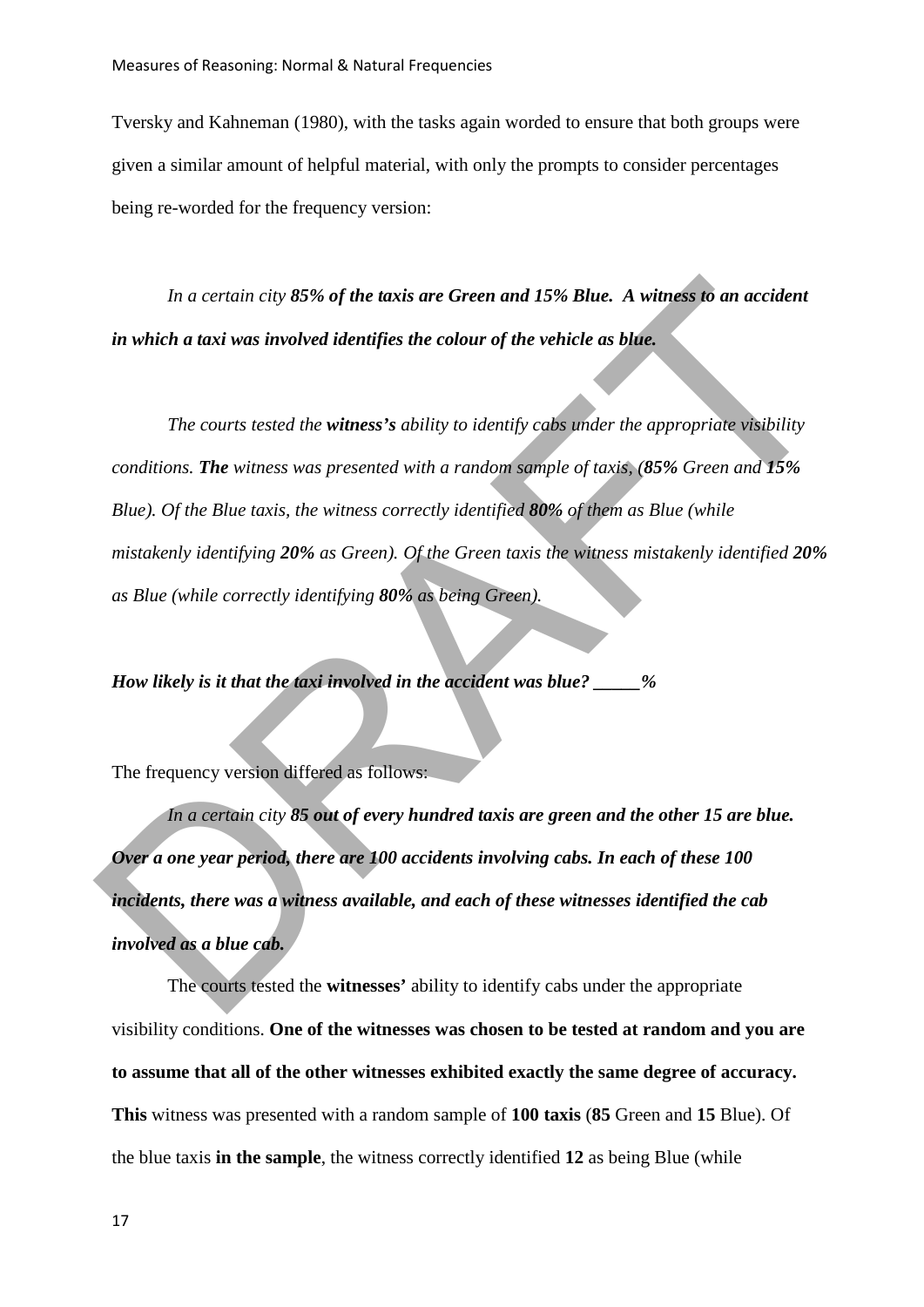mistakenly identifying **3** as Green). Of the Green taxis the witness mistakenly identified **17** as Blue (while correctly identifying **68** as being Green).

*For how many of the 100 accidents where the witness identified the cab as blue was the cab actually blue? \_\_\_\_\_* 

Participants also completed the multiple choice Mill Hill Vocabulary Scale (MHVS, found by Raven, Raven & Court, 1998, to have good reliability for adults over 50, at alpha=.9) and Information Processing Speed (IPS) was measured with a paper and pencil version of the letter comparison task (Fisk, 2005). This latter task was developed from that used by Fisk and Sharp (2002), itself based on that by Salthouse and Babcock (1991). In the current version, the participants were required to compare two sets of letters on a page, and asked to decide whether the two sets were the same, or different. Alongside the two sets of letters were a large 'S' and a large 'D'. The participants were required to circle the S if the two sets of letters were the same, and the D if the sets were different. There were three levels of difficulty – sets of three letters, sets of six letters, and sets of nine. In each case, the participants had thirty seconds to complete as many items as they could, as quickly but carefully as possible. This entire process was then repeated, and the participants' score on this task was then the total number of items that they had responded to correctly, across the three levels of difficulty. Before beginning this task, they were given a full page of instructions, as well as five practice items. DRAFT

# Procedure

Younger participants took part in scheduled teaching sessions, with the older participants attending singly or in small groups at times that were convenient to them. The MHVS and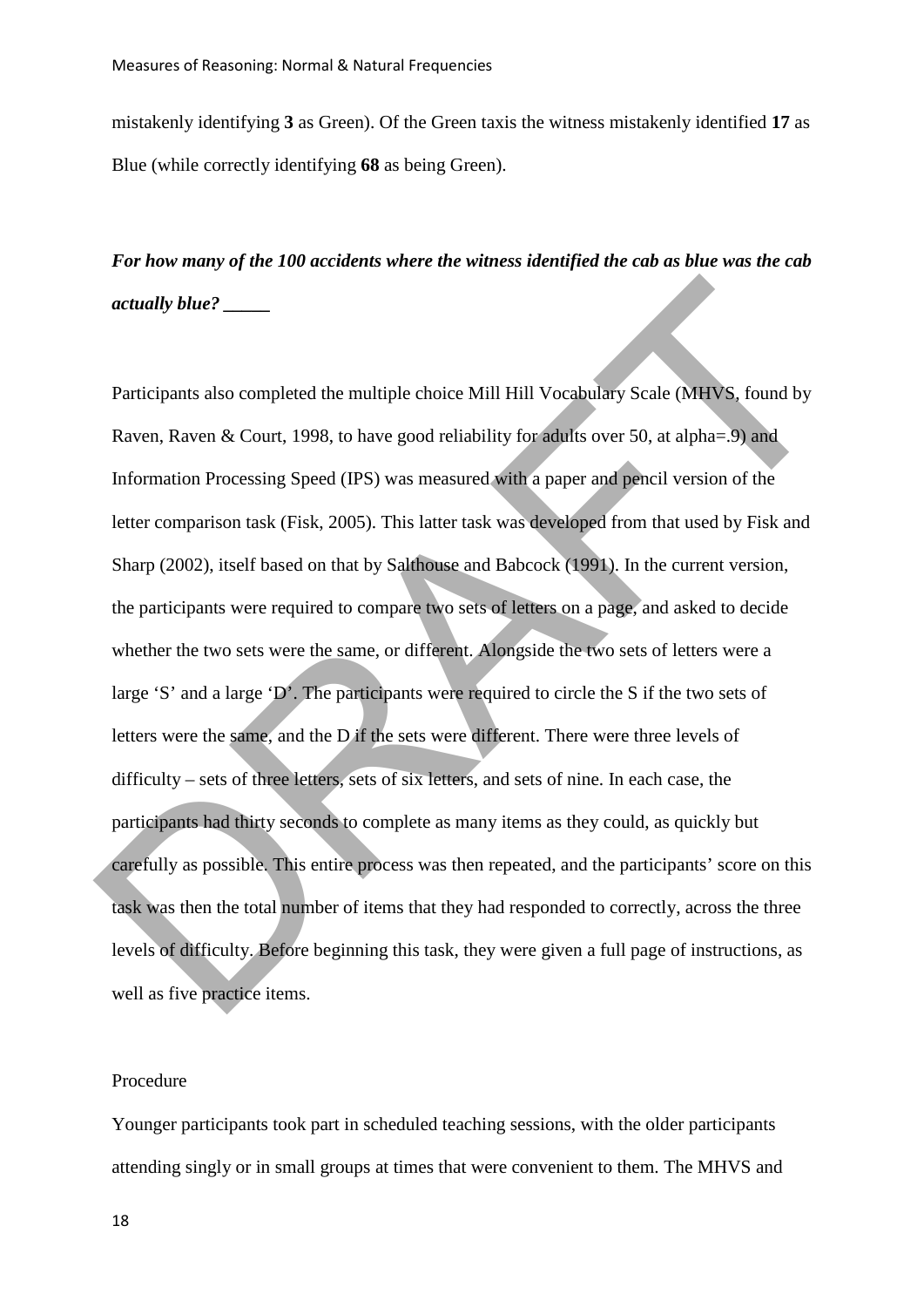measure of IPS were administered before the Bayesian task. All participants also completed a number of other reasoning tasks as part of a related study.

## Study 1 Results

There are two ways of examining the data obtained, the first is to examine the actual responses given as a value out of 100. Participants in the frequency condition were able to choose a denominator other than 100, and in those cases the value was converted by dividing the numerator by the denominator and then multiplying by 100. E.g., an estimate of 40 out of 550 gave  $(40/550) * 100 = 7.27$ . Participants' estimates for both age groups in both conditions are reported in Table 1. Due in part to the very uneven sample sizes, for both the disease task and the cab task the data lacked homogeneity of error variance (Levene's showing  $ps < .01$ ) and no cells showed normal distribution (Kolmogorov-Smirnov  $ps < .001$ ), although the data did not have significant skew or kurtosis. In order to ensure that ANOVA assumptions could be met, the ANOVA were both recast into a regression with dummy variables, and in STATA the robust command was employed. The resulting effect sizes and significance did not differ up to the first two decimal places, indicating that the original ANOVA are sound. These original ANOVA are therefore reported here. There are two ways of examining the data obtained, the first is to examine the actual<br>responses given as a value out of 100. Participants in the frequency condition were able to<br>choose a denominator other than 100, and in

# *< Table 1 around here>*

Independent  $2 \times 2$  ANOVA of the disease task data revealed that there was a significant effect of task format, with those in the probability group giving significantly higher estimates than those in the frequency group,  $F(1, 209) = 7.74$ ,  $p < .05$ , partial eta<sup>2</sup> = .036 (see Table 1) for means of each group). Given that the normative answer to the task was 1.96, it can be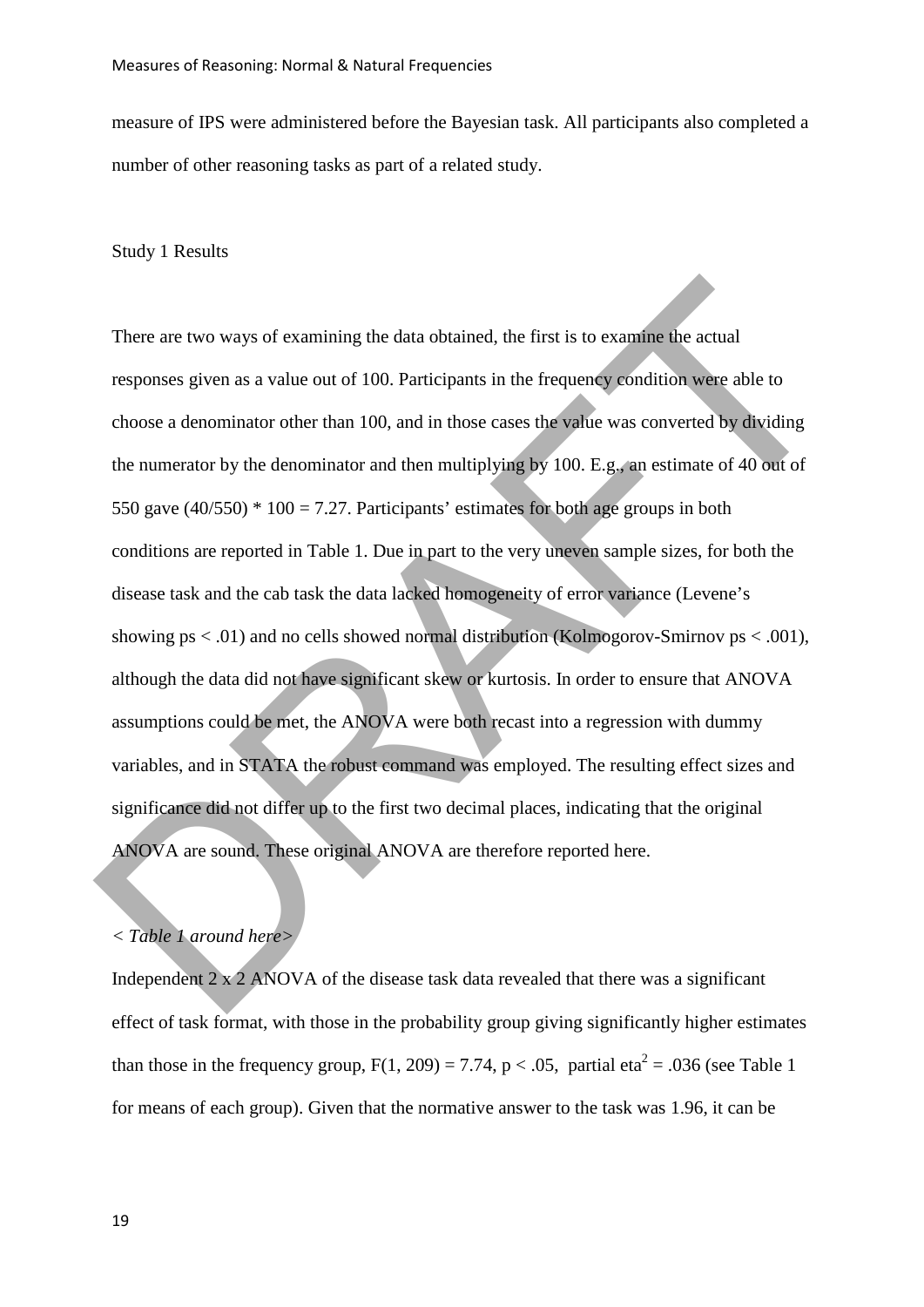seen that those in the frequency group were significantly closer to this correct answer than those in the probability group.

There was no effect of age group,  $F(1, 209) = 0.55$ ,  $p > .05$ , partial eta<sup>2</sup> = .003, and also no significant interaction between age group and task format,  $F(1, 209) = 0.60$ ,  $p > .05$ , partial  $eta^2 = .008$ .

### *<Table 2 around here>*

Descriptive statistics for the measures of vocabulary (the MHVS) and Information Processing Speed (IPS) are presented in Table 2. Neither the MHVS nor the IPS correlated significantly with the disease task scores,  $r = -0.04$  and  $-0.06$  respectively,  $ps > 0.05$ . When examined by task format, for the probability tasks the MHVS coefficient was  $r = -.10$ , and the IPS  $r = .02$ . For frequency tasks MHVS  $r = .00$ , IPS = -.15, ps > .05 in all cases. When analysed by age, the older group also showed no significant relationship, MHSV  $r = -.18$ , IPS  $r = -.04$ ,  $ps > .05$ . Only for the young group did either measure show significance, with MHVS  $r = .11$ ,  $p > .05$ but for the IPS  $r = -.17$ , achieving significance at  $p < .05$ . This indicates that a faster speed is associated with greater over estimates on the task. cta<sup>2</sup> = .008.<br>  $\le$ Table 2 around here><br>
Descriptive statistics for the measures of vocabulary (the MHVS) and Information Processing<br>
Speed (IPS) are presented in Table 2. Neither the MHVS hor the JPS correlated signific

When entered into the analysis of variance as a covariate (assumption of homogeneity of regression slopes being sound at ps > .05), IPS was not significantly related to disease task score,  $p > .05$ , and the existing effect of task format is unaltered, at  $F(1, 208) = 7.67$ ,  $p < .01$ , partial eta<sup>2</sup> = .036. The interaction remains non-significant,  $F(1, 208) = 1.41$ , p > .05, partial  $eta^2 = .007$ , while the effect of age is largely unaltered with only a slight increase in effect size, F(1, 208) = 2.92, p > .05, partial eta<sup>2</sup> = .014.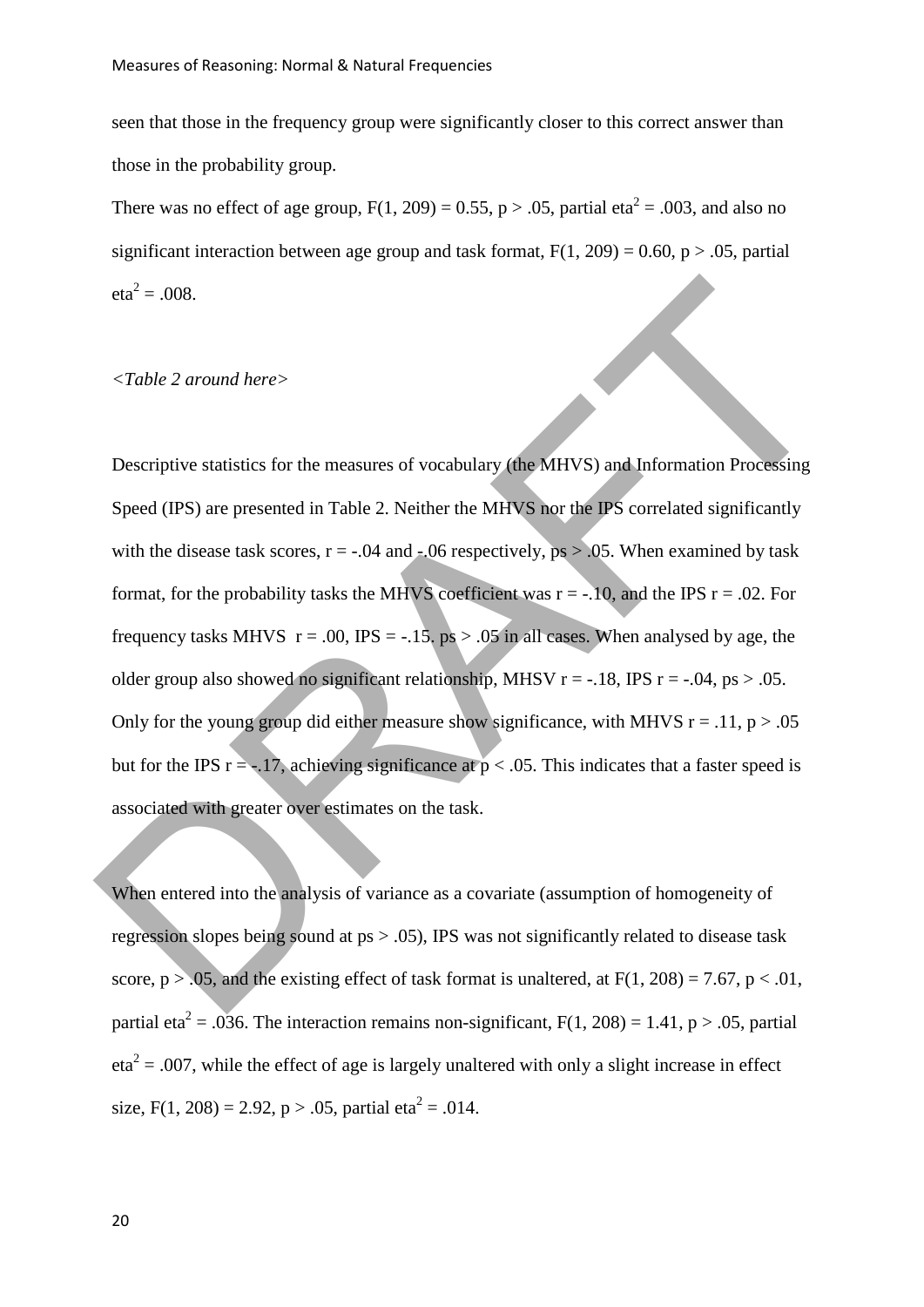The second method of data analysis was to group the responses into categories derived by which cue they were based on, or method by which they appeared to have been generated. based on an approach by Birnbaum (2004).

- 1. 95, the modal response. May be from taking the false positive rate (5%) away from 100 (despite having been informed that the test is 100% accurate when testing those with the disease). (48 participants)
- 2. 5, the false positive rate (22 participants)
- 3. 0.1, the base rate of people within the population who have the disease (24)
- 4. 1, believed to be indicating some manipulation of both base rate and evidence. (14)
- 5. 1.96 through to 2, normatively correct answer (23)

There were also a large number of participants (85) who did not fit into any of these groups, but gave responses that seemed instead to depend on error variance, as only a very small number of participants gave each of the other values collected.

Chi square analysis of these groups found a significant association between task format and response category,  $\chi^2$  (4,131) = 33.43, p < .001. Figure 1 indicates that of those participants in the probability group, many more were giving a response of 95, which as indicated above suggests some manipulation of the data (through taking the false positive rate away from 100) but not an accurate calculation. The frequency group contained a larger proportion of correct answers, but also a greater proportion of 'base rate only' type responses. 100 (despite having been informed that the test is 100% accurate when resting those<br>with the disease). (48 participants)<br>2. 5, the false positive rate (22 participants)<br>3. 0.1, the base rate of people within the populatio

## *< Figure 1 around here>*

There was no association between response category and age group,  $\chi^2$  (4,131) = 0.79, p > .05.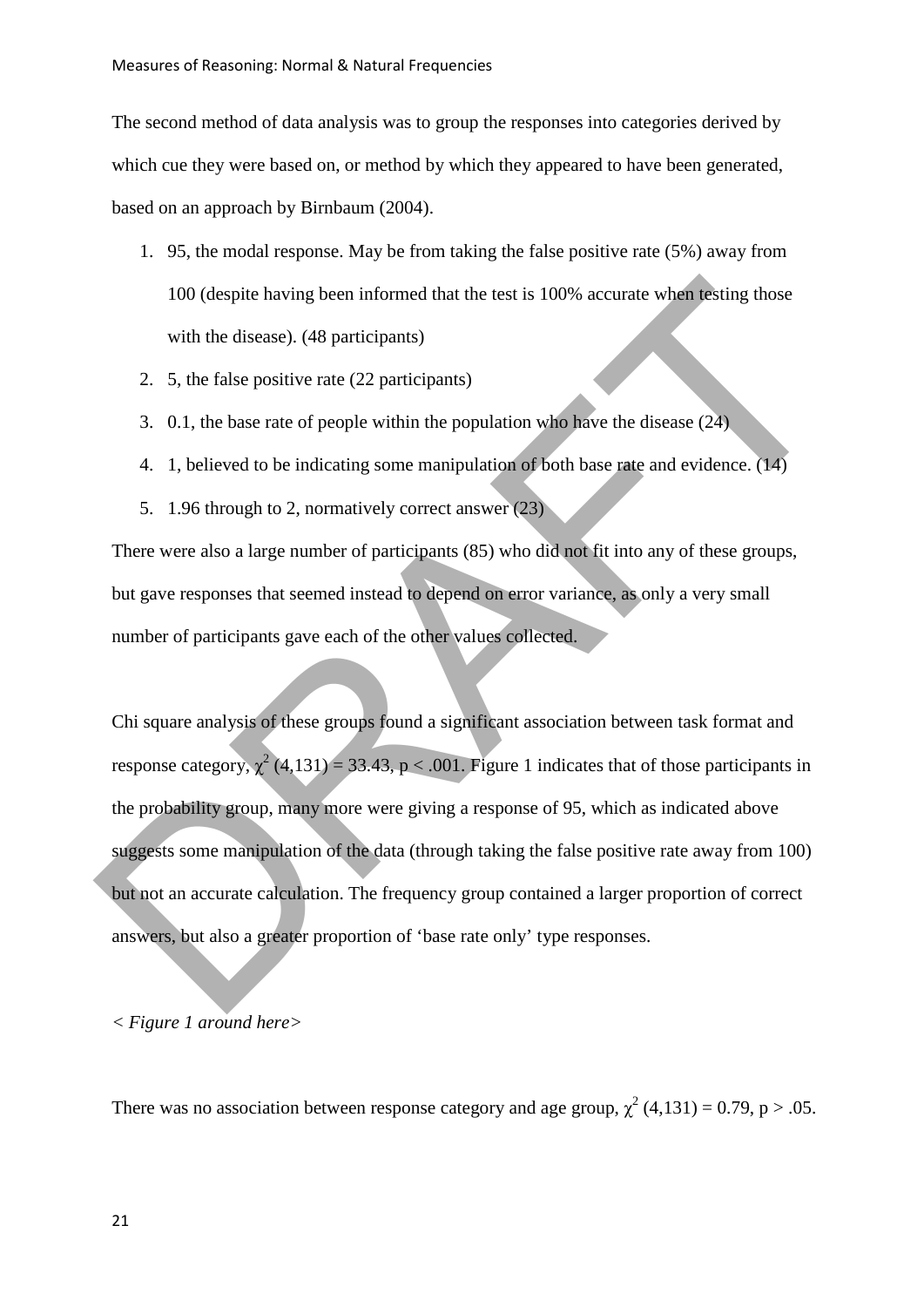The cab task data are summarised in Table 3. ANOVA revealed that there was a significant effect of task format, with those in the probability group giving significantly higher estimates than those in the frequency group,  $F(1, 211) = 14.98$ ,  $p < .001$ , partial eta<sup>2</sup> = .066. Given that the normative answer in this case was 41, responses in the frequency condition are again indicating less over estimation. As revealed below, however, there was no effect of age group,  $F(1, 211) = 0.90$ , p> .05, partial eta<sup>2</sup> = .004, and also no significant interaction between age group and task format,  $F(1, 211) = 0.02$ , p $> .05$ , partial eta<sup>2</sup> = .000.

#### *< Table 3 around here>*

Neither the Mill Hill nor the IPS scores correlated strongly (or significantly) with the cab task responses,  $r = -.11$  and  $r = .05$  respectively,  $ps > .05$ . No significant correlations were found within any subgroups of the data (e.g. examining the data by format or by age group),  $rs < +/ .19$ , ps  $> .05$ indicating less over estimation. As revealed below, however, there was no effect of age group,<br>
F(1, 211) = 0.90, p> .05, partial eta<sup>2</sup> = .004, and also no significant interaction between age<br>
group and task format, F(1,

For the cab task, only three values were regularly reported with the remaining participants producing a range of individual responses that could not be readily categorised. The three more common responses were:

- 1. 80, the modal response and the accuracy of the witness (61 participants fell into this group)
- 2. 15, the base rate of blue cabs (22 participants)
- 3. 12, the product of .80 and .15 (29 participants)

No participant gave the normatively correct answer in this case, and again a large number of participants were omitted from the analysis as they did not fit into any clearly defined group.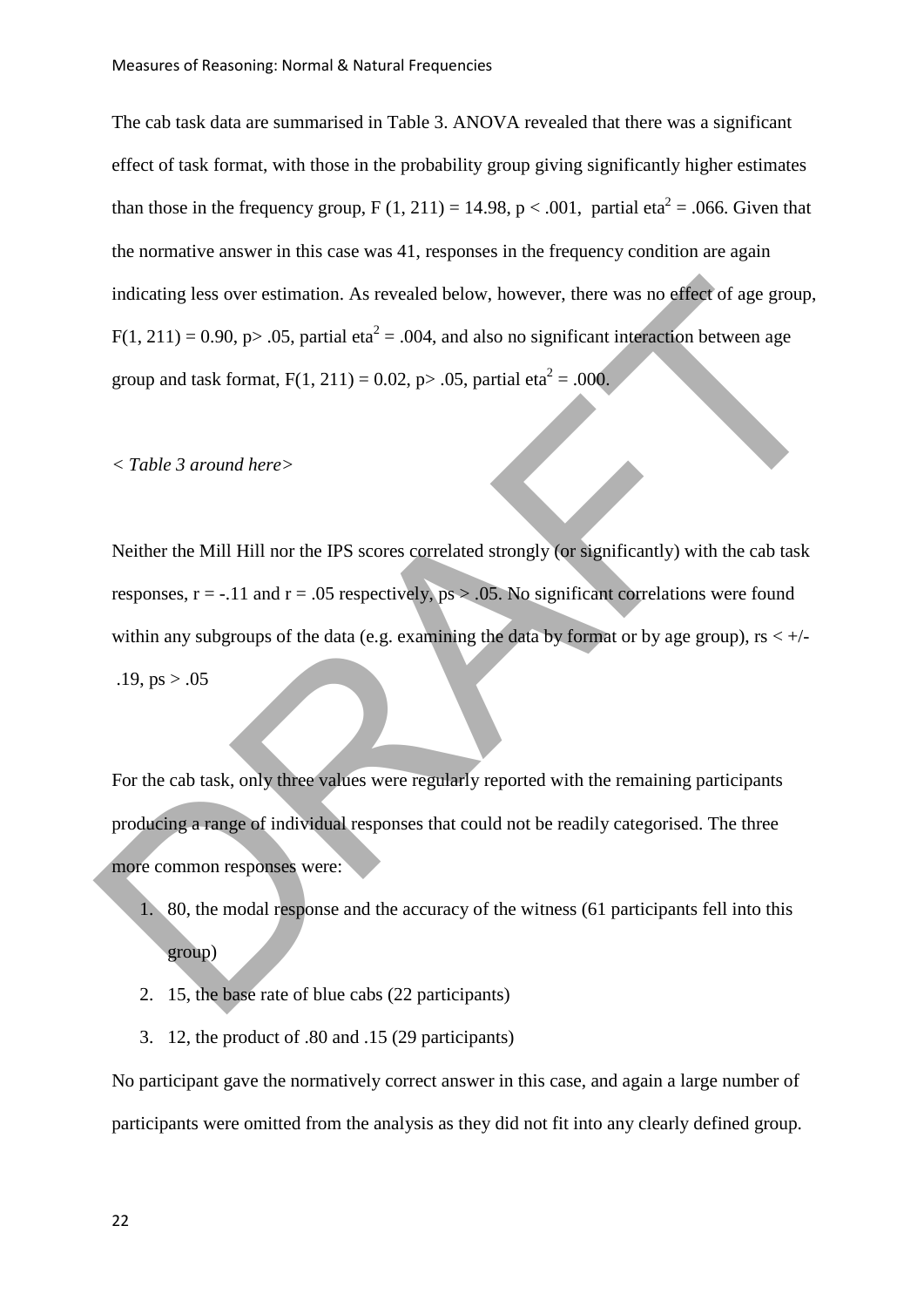There was a significant association between format and response category, with all those who gave a response of 12 – indicative of some calculation – being in the frequency group.  $\chi^2$  (2,  $112$ ) = 39.31, p <.001. In contrast to the data from the disease task, the base rate only response was slightly more likely in the probability format.

# *<Figure 2 around here>*

There was no association between age group and response category,  $\chi^2$  (2,112) = 2.51, p > .05 (see Figure 2).

## Study 1 Conclusions

Of the three hypotheses, only the first, that there would be a facilitating effect of the frequency format, has been supported. There was no interaction between age and format, and no clear indication that the frequency format was associated with responses indicative of attempts to manipulate more than one of the values present in the task, with only the cab task indicating that the frequency format facilitated performance in this way. Coupled with the lack of main effect of age upon response in either task, this indicates that the older participants did not perform more poorly than their younger counterparts, and the frequency effect was found across both age groups. Expanse 2 around here><br>
There was no association between age group and response entergory,  $\chi^2$  (2,112) = 2.51 p > .05<br>
(see Figure 2).<br>
Sludy 1 Conclusions<br>
Of the three hypotheses, only the first, that there would be

There was a clear effect of format in both of the reasoning tasks presented, with those in the probability condition making significantly larger over estimates than those in the normalised frequency condition. It should be noted that (as confirmed by chi square analysis) it is not the case that those in the normalised frequency condition are more likely to obtain the correct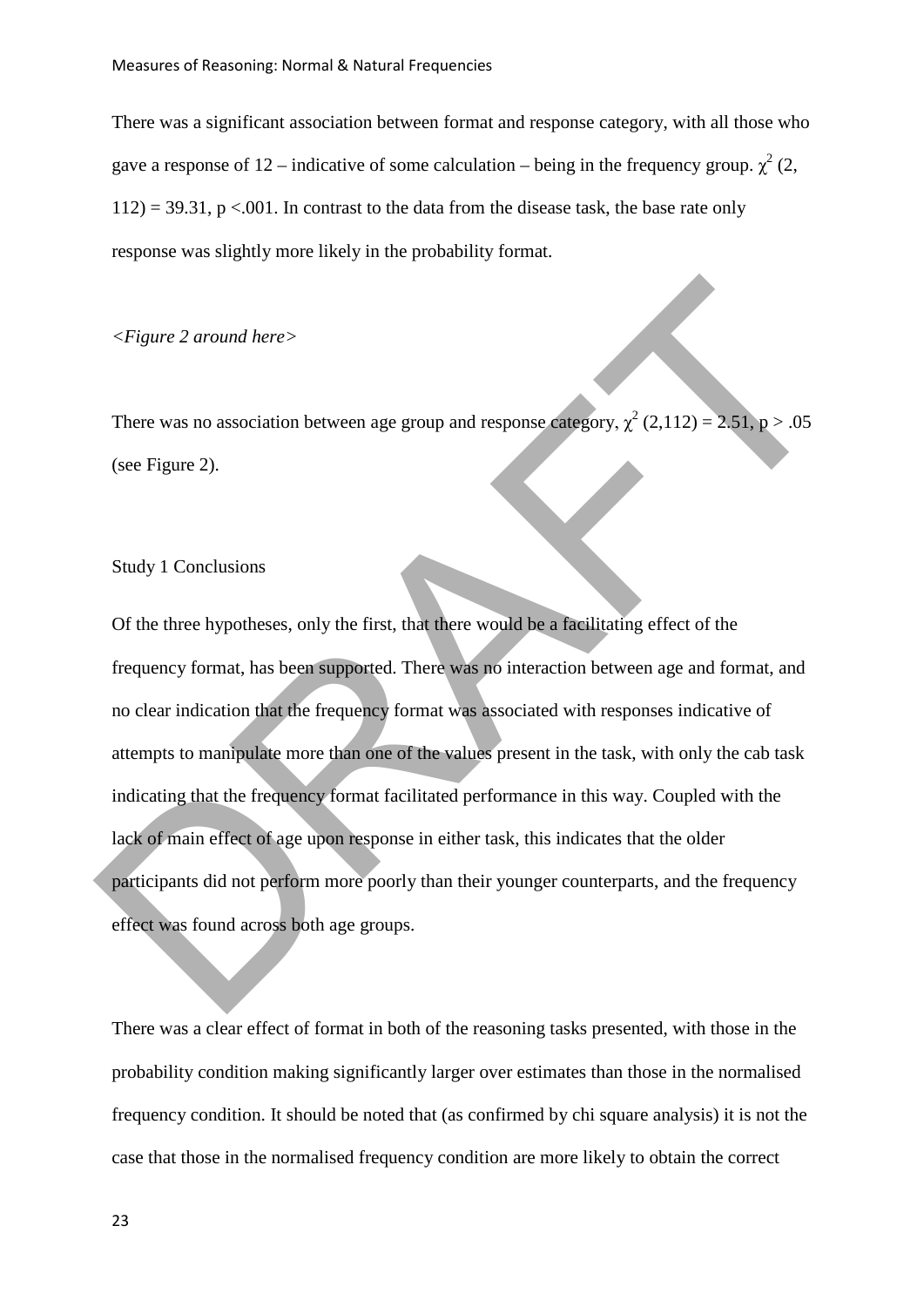answer, but given that the average response to such tasks is to greatly over estimate likelihoods (by neglecting the base rate) such a reduction in over estimates could be of value in an applied setting.

#### Study 2

#### Introduction

Study 1 compared probability tasks with frequency tasks, using a form of frequency task known as 'normalised' frequencies, and with no clear evidence that such a format lead to greater manipulation of the task data, found no evident increase of use of System 2 reasoning processes. Hoffrage, Gigerenzer, Krauss and Martignon (2002) and Gigerener (2011) stress the clear difference between wording tasks as *natural* frequencies, as opposed to *normalised*  frequencies: Study 1<br>
Study 1<br>
Charged probability tasks with frequency tasks using a form of frequency tasks<br>
known as 'normalised' frequencies, and with no clear evidence that such a format lead to<br>
greater manipulation of the task d

*"*Natural *frequencies: Out of 1000 patients, 40 are infected. Out of 40 infected patients, 30 will test positive. Out of 960 uninfected patients, 120 will also test positive.*

Normalised *frequencies: Out of each 1000 patients, 40 are infected. Out of 1000 infected patients, 750 will test positive. Out of 1000 uninfected patients, 125 will also test positive."*

Hoffrage, Gigerenzer, Krauss & Martignon, 2002, p. 346

In the first case, it is easier to see that the answer to the question 'how many of those who test positive actually do have the disease?' can be found by totalling the number of people who have tested positive to get 150 (30, who have the disease, and 120, who do not) and using this as a denominator in a simple equation with the number of people who test positive and have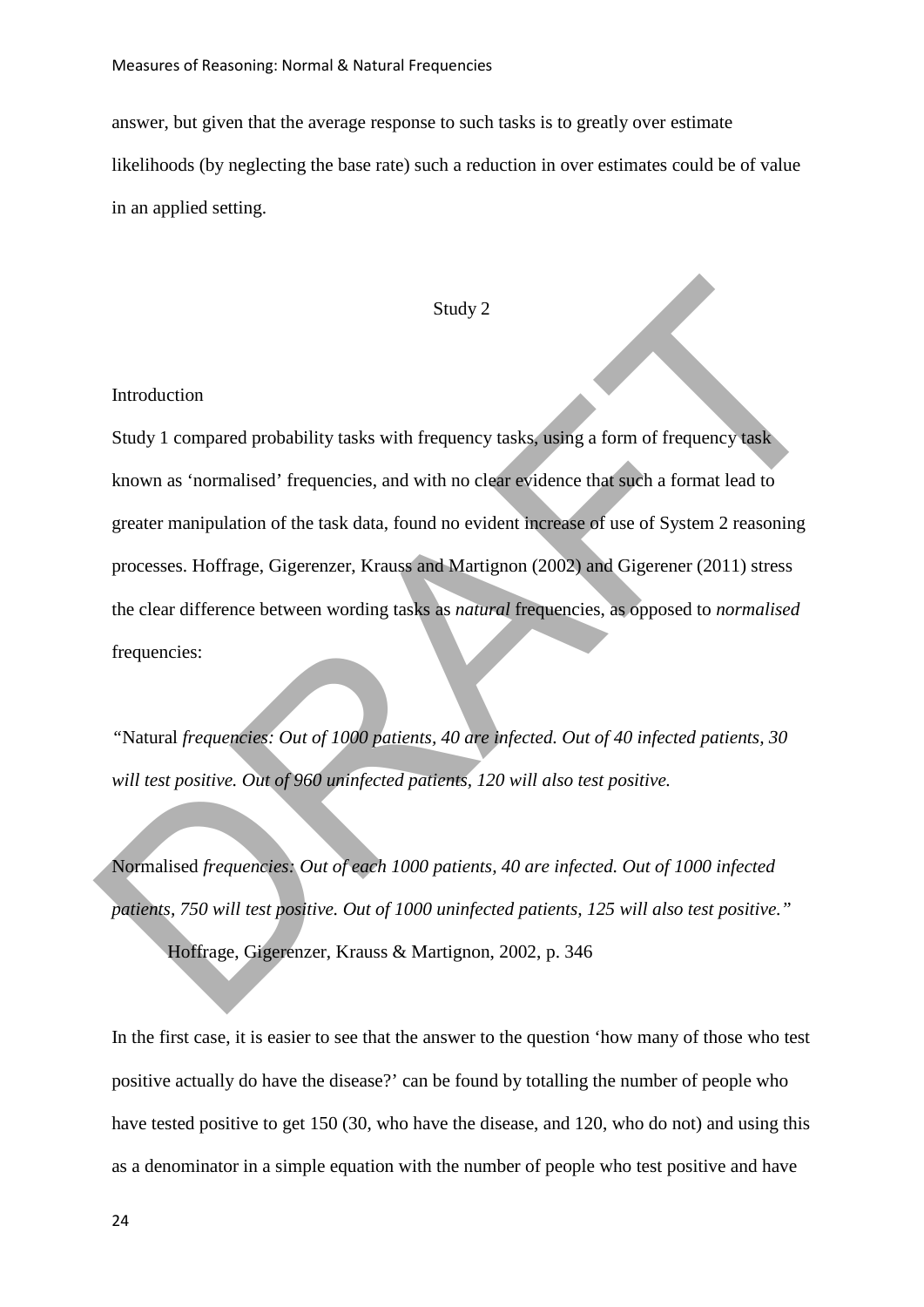the disease, 30, as the numerator. If the response is asked for as \_\_\_ out of \_\_\_, this gives the participant scope to express their result as 30 out of 150, with no attempt at calculating the answer of 20%.

Both the standard probability format, and the normalised frequency format (as stated above) potentially require the following calculation:

$$
P(E|A) = \underline{P(E) \times P(A|E)}
$$
  
 
$$
P(E) \times P(A|E) + P(not E) \times P(A|not E)
$$

P(E) being the prior probability of the event, or base rate, while P(E|A) is the posterior probability of the event, *given* the existence of A. Gigerenzer and Hoffrage (1995) apply the same Bayesian expression in order to evaluate the likelihood of H (the hypothesis that the patient has the disease) or not H (does not have the disease) in the context of the probabilities associated with D (the data obtained, in this case the positive test result). As such, the formula becomes: Both the standard probability format, and the normalised frequency format (as stated above)<br>
potentially require the following calculation:<br>  $P(E|A) = \frac{P(E) \cdot P(A|E)}{P(E) \cdot P(A|E) + P(\text{and } E) \cdot P(A|\text{mod } E)}$ <br>  $P(E)$  being the prior prob

$$
P(H|D) = \frac{P(H) \times P(D|H)}{P(H) \times P(D|H) + P(notH) \times P(D|notH)}
$$

Gigerenzer and Hoffrage (1995) and Mellers and McGraw (1999) illustrate how the natural frequency format renders this full calculation unnecessary, as one of the numbers presented directly corresponds to the numerator of the above expression and the sum of this together with one other presented values constitute the denominator. As such, the necessary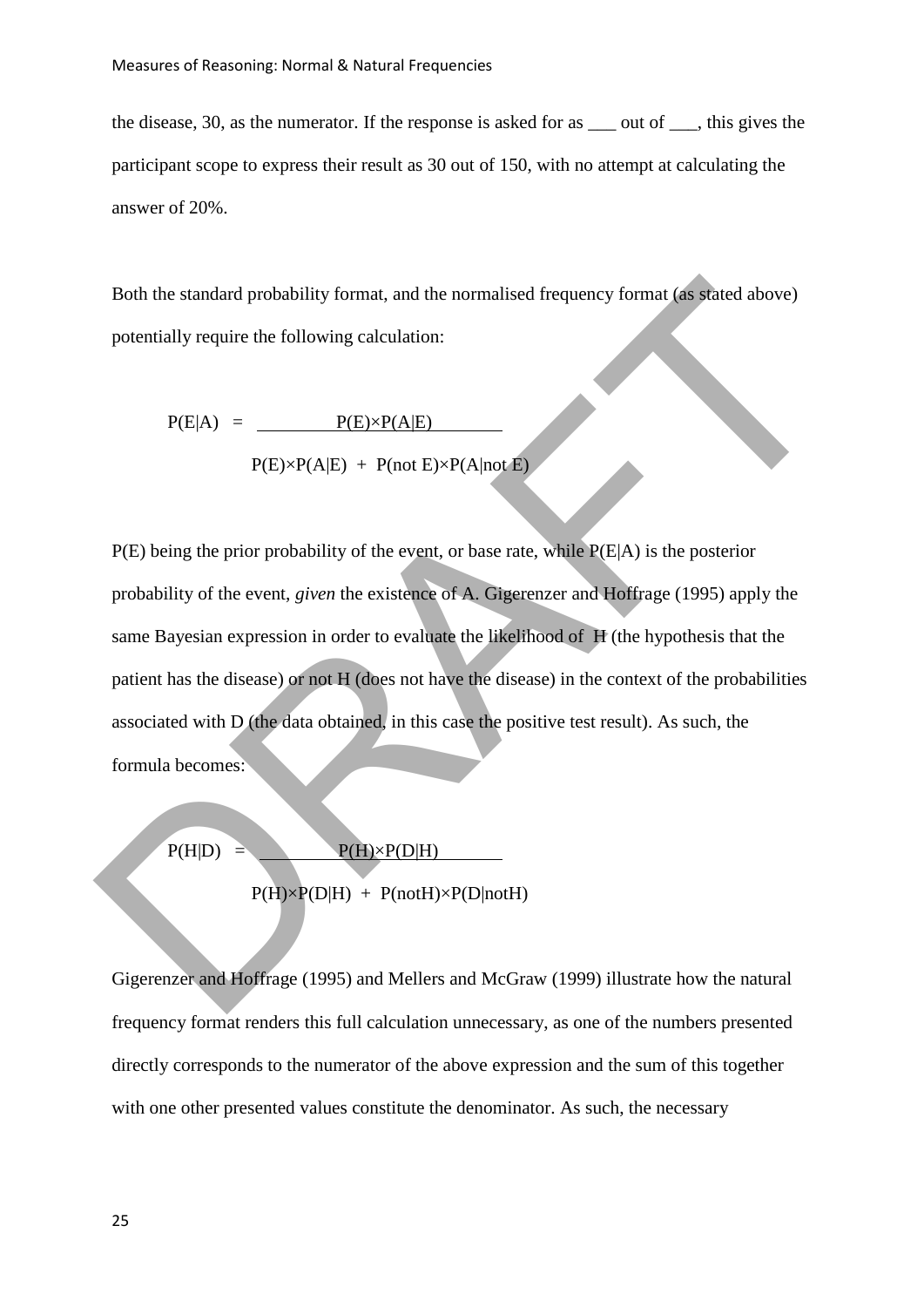calculations have already been conducted and are embedded in problem format and the formula thus becomes (with lower case letters indicating 'data' and 'hypothesis'):

 $P(H|D) =$   $d\&h$ 

 $d\&h + d\&noth$ 

In other words, the number showing both a positive test result and actually having the disease, is simply divided by those who show positive and have the disease *plus* those who show positive but do not have the disease. When we consider that 'd' represents all of those who tested positive, regardless of whether or not they actually have the disease, this can be expressed even more simply as:

 $P(H|D) = h\&d$ 

d

Looking at the examples above, it is a relatively simple matter to pick out the values d&h (30) and d (30 who have the disease plus the 120 who showed positive while not having the disease) and to complete the calculation 30/150. Relative, that is, to attempting to find the same data from the normalised frequencies, which requires the individual to not just identify the correct values involved, but also to then make the more complex calculations given above, returning to the base rate each time in order to arrive at the answer. P(HID) =  $\frac{d8h}{dx}$ <br>
d&h + d&noth<br>
In other words, the number showing both a positive test result and actually having the disease,<br>
is simply divided by those who show positive and have the disease *phus* those who show<br>

Mellers and McGraw (1999) conclude that natural frequencies facilitate Bayesian reasoning by making set structures clear, allowing for a clearer understanding, and easier manipulation,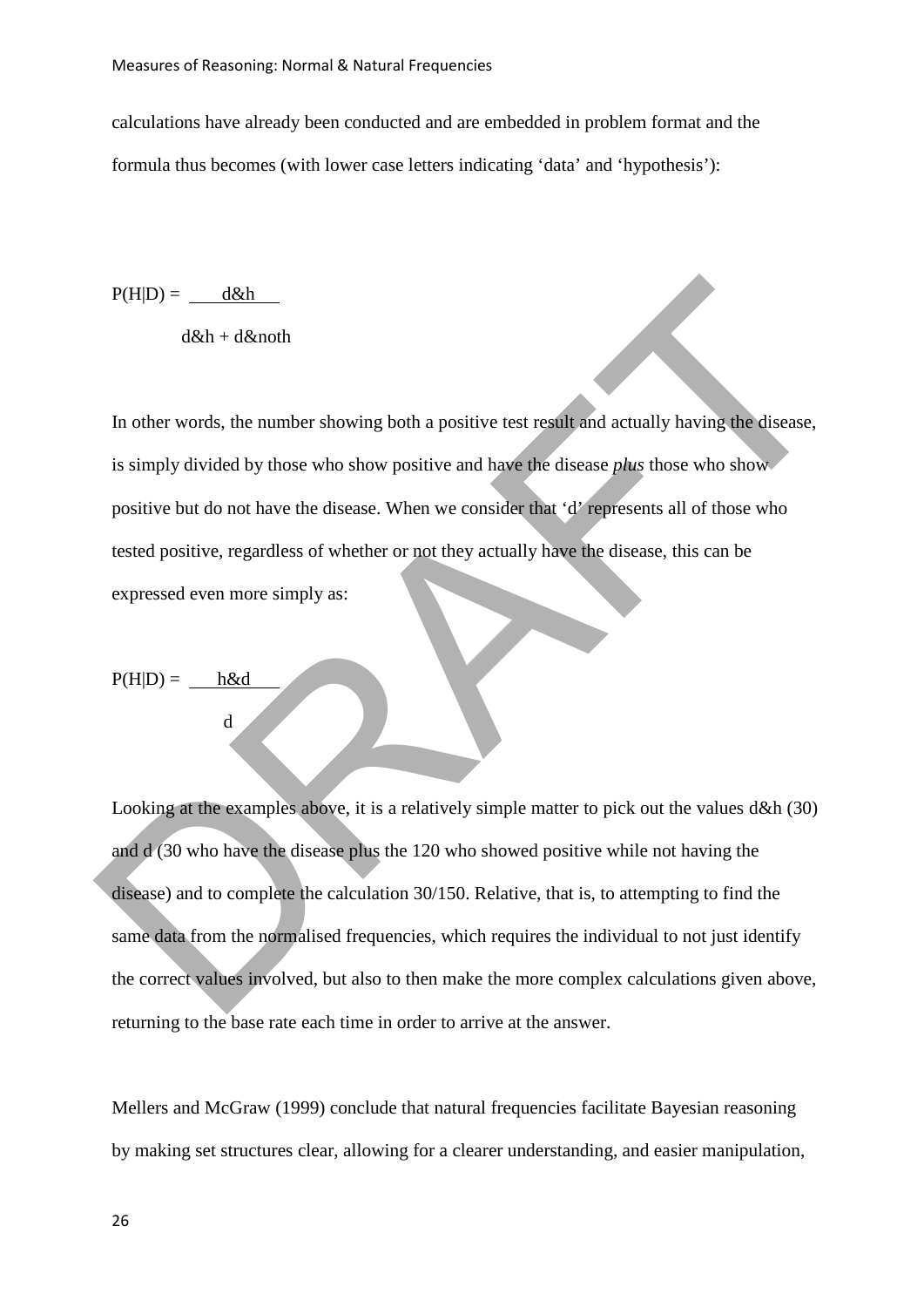of joint events such as 'has disease AND tests positive' 'does not have disease AND tests positive'. Similarly, Evans *et al.* (2000) had also concluded that the frequency formats only result in better reasoning if they are worded so as to encourage the reader to create a mental model of the sets involved. Yamagishi (2003) also stresses the importance of not only being aware of the nested sets, but in visualising them, with the aid of diagrams. This complements the findings of Cosmides and Tooby (1996) who also found increased accuracy when tasks are represented pictorially. Such studies enable us to examine what people might be capable of when given sufficient instruction, but do not necessarily represent how people reason on a day-to-day basis.

Gigerenzer and Hoffrage (1995; 1999) and Hoffrage *et al*. (2002) approach natural frequencies by using evolutionary theory, stating that the format leads to better reasoning due to the data being presented in the way that it would naturally be acquired. They suggest that often the reason frequency formats are found not to facilitate reasoning is that they have not been presented in this way, as natural frequencies, but have instead been normalised. Indeed, Gigerenzer and Hoffrage (1995) directly compare tasks written as normalised frequencies and as probability tasks and found no significant difference between them. They feel that those who describe the improved reasoning as being explained by 'nested sets' are misunderstanding the importance of natural frequencies' presentation. They feel that the suggestions of nested and subsets as explanations are 'nothing more than vague labels for the basic properties of natural frequencies' (p. 343, Hoffrage *et al.* 2002) and stress instead that 'natural frequencies result from natural sampling and thus carry information about the base rates' (p. 347, ibid). aware of the nested sets, but in visualising them. with the aid of diagrams. This eomplements<br>the findings of Cosmides and Tooby (1996) who also found increased accuracy when tasks<br>are represented pictorially. Such studies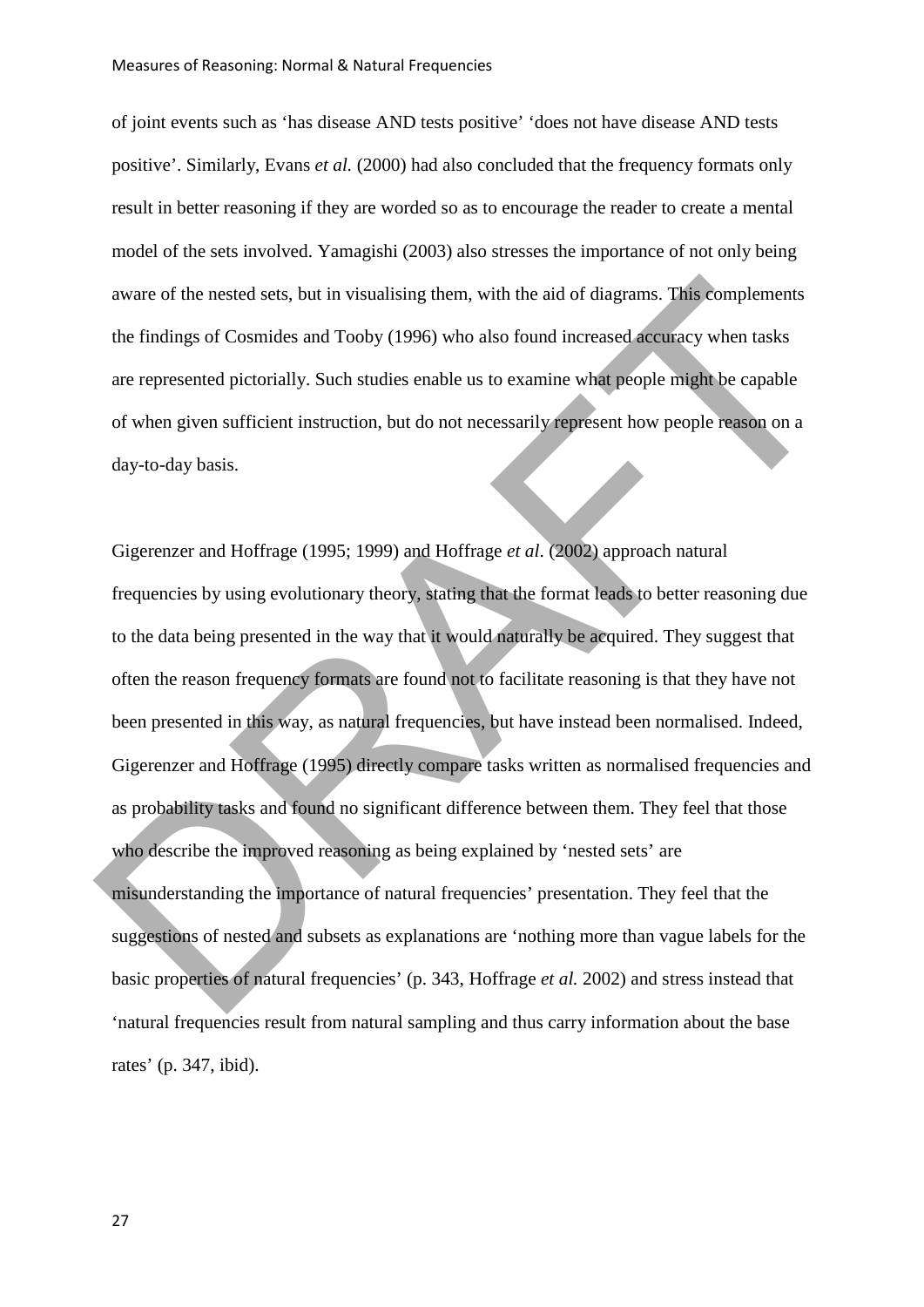For this study 2, it is anticipated that presenting tasks in a natural frequency format will again show a facilitating effect (when compared with tasks in a probability format) and will also elicit an interaction effect between age group and format, whereby older participants experience a greater facilitating effect of the frequency format. An association between the frequency format and attempts to manipulate the data contained within the task is also again anticipated.

#### Method

# Participants

Fifty-one older individuals, with a mean age of 68.72 (5.53) years and a range from 60 to 79 were recruited through the U3A. There were 8 males and 42 females in this group, with one participant failing to give their gender. All participants in this group were given £10 in lieu of expenses for their participation.

Forty-one younger participants took part in this study, 11 male and 30 female, ranging from 18 to 25, with a mean age of 20.80 (2.56) years. As in study 1, all of this younger group were students of Liverpool John Moores University. They took part through the Psychology department's Research Participation Scheme, through which students earn Participation Points which enable them to recruit through the scheme in their own future research. Participants in the scheme are also offered the chance to pass their module through the completion of a reflective piece on their participation experience. For ethical considerations all students were free to choose an alternative activity to fulfil coursework requirements. frequency format and attempts to manipulate the data contained within the task is also again<br>anticipated.<br>
Participants<br>
Fifty-one older individuals, with a mean age of 68.72 (5.53) years and a range from 60 to 79<br>
were re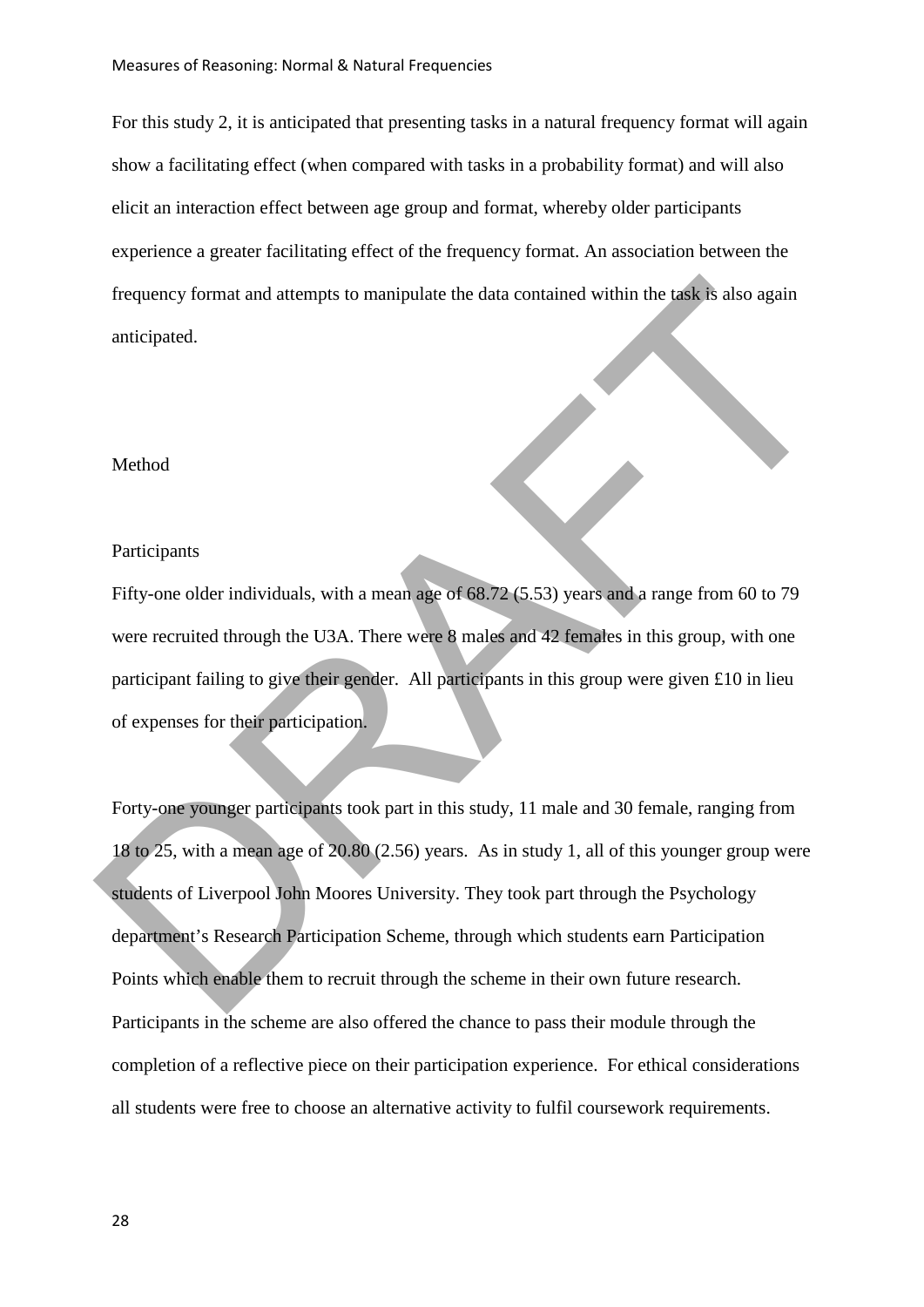All participants were randomly assigned to either the probability or the natural frequency condition, and as far as could be ascertained, none of the participants had ever taken part in any similar research, at this or any other institution, and were naïve as to the issues being studied.

## Materials

All participants completed two Bayesian reasoning tasks. As in the previous study, one was based on the 'disease X' problem (Evans *et al.* 2000) while the second was based on the noncausal version of the cab problem (Tversky & Kahneman, 1980). This new natural frequency format is modelled on that used by Giggerenzer and Hoffrage in their research (e.g. Giggerenzer & Hoffrage 1995, 2007) and will allow for greater comparison with their findings. The alteration from '1 out of 1000' to '10 out of 1000' for the base rate of the disease will also allow participants to work with integers, rather than fractions, decimals or percentages. Giggerenzer and Hoffrage (1995) suggest that this is one of the key benefits of the natural frequency format. The probability versions have been amended accordingly in order to better 'match' the new natural frequency tasks. Materials<br>
All participants completed two Bayesian reasoning tasks. As in the previous study, one was<br>
hased on the 'disease X' problem (Evans *et al.* 2000) while the second was hased on the non-<br>
causal version of the c

The probability version of the cab task was as follows (with bold to emphasise the difference between this and the natural frequency format):

*Two cab companies, the Green and the Blue, operate in the city. There are more green cabs than blue so the probability of getting a blue cab is 15%, while the probability of*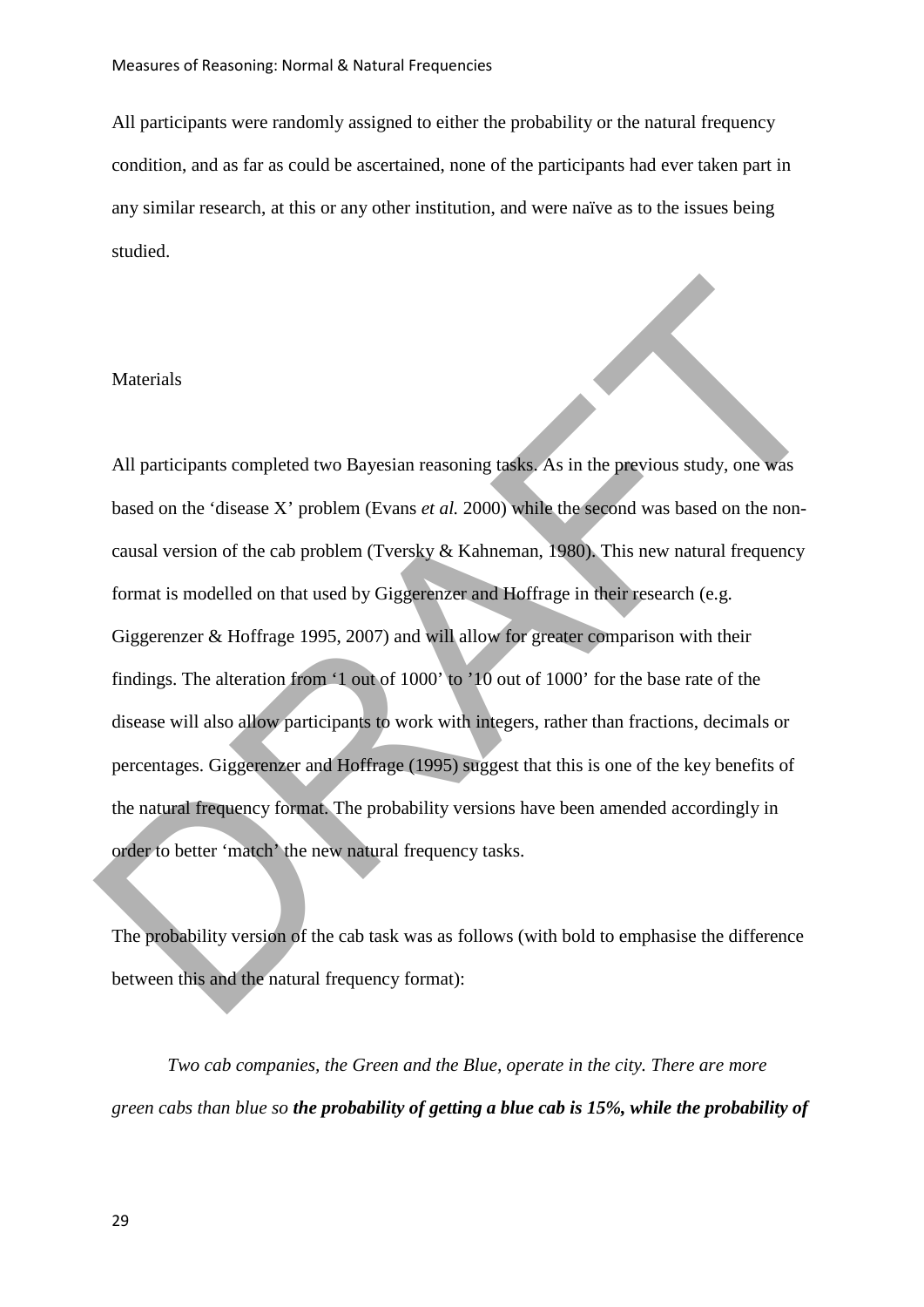*getting a green cab is 85%. A cab was involved in a hit-and-run accident at night. On the night of the accident a witness identified the cab as "blue."* 

*The court tested the reliability of the witness under the similar visibility conditions with Blue and Green cabs. When the cabs were really blue, there was an 80% probability that the witness would correctly identify the colour and a 20% probability that they would mistakenly report the colour as green. When the cabs were really green, there was also an 80% probability that the witness would correctly identify the colour and a 20% probability that they would mistakenly report the colour as blue.*  with Blue and Green cabs. When the cabs were really blue, there was an 80% probability<br>that the witness would correctly identify the colour and a 20% probability that they would<br>mistakenly report the colour as green. When

*What is the probability that the cab involved in the hit and run was blue?* 

 $\frac{9}{6}$ 

The natural frequency version of the cab task:

*Two cab companies, the Green and the Blue, operate in the city. There are more green cabs than blue so of every 100 cabs in the city, 15 are blue and 85 are green. A cab was involved in a hit-and-run accident at night. On the night of the accident, a witness identifies the cab as "blue".* 

*The court tested the reliability of the witness under the similar visibility conditions with Blue and Green cabs. When the cabs were really blue, the witness said they were blue in 12 out of 15 tests (while mistakenly identifying 3 as green). When the cabs were really*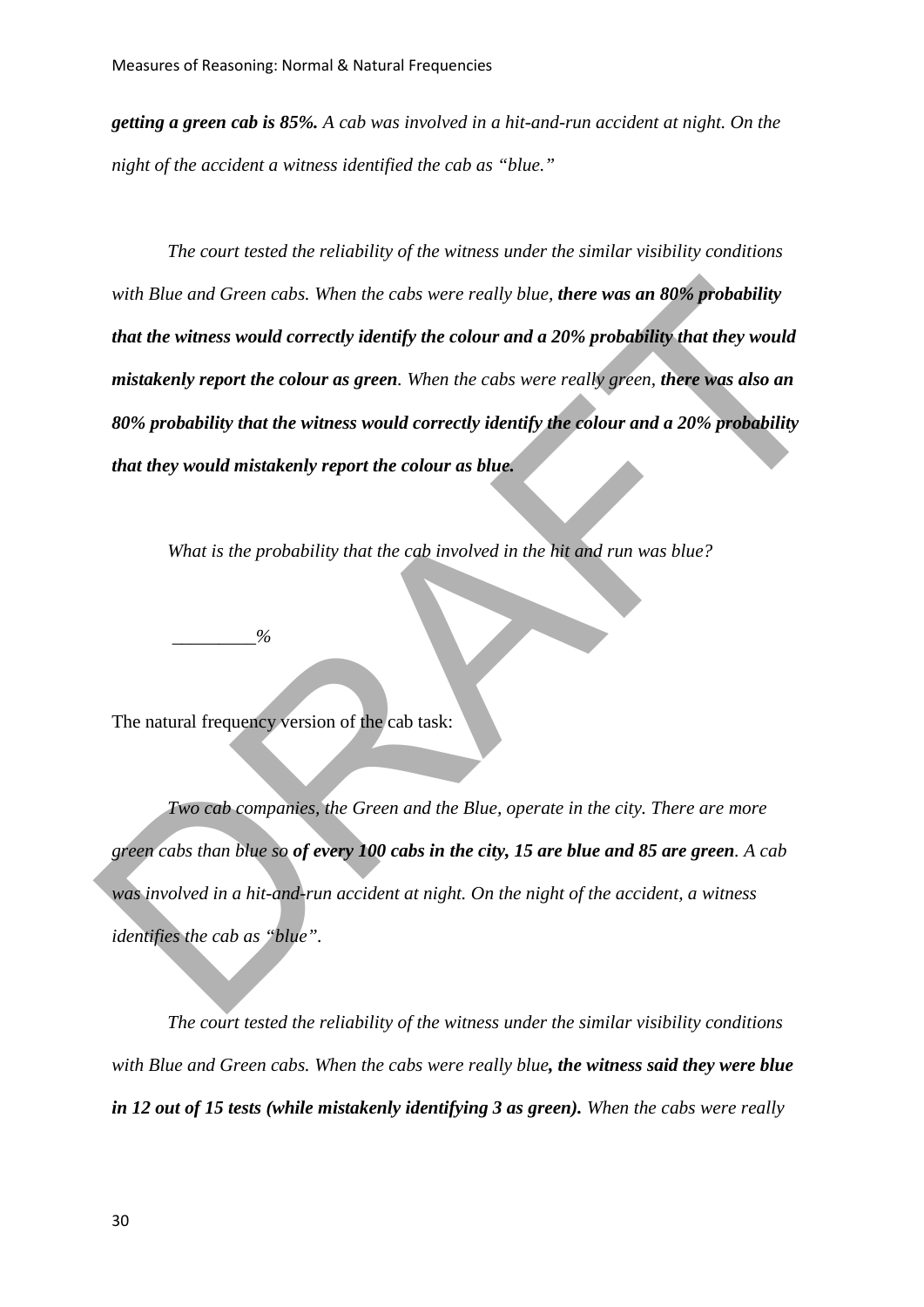*green, the witness mistakenly said they were blue in 17 out of 85 tests (while correctly identifying 68 as being green).* 

*What are the chances that the cab involved in the hit-and-run accident was blue?* 

*out of* 

This wording provides the information in the form of natural frequencies, as opposed to the 'normalised' frequencies provided in the previous study (as discussed in the introduction to this study).

The probability version of the disease problem read as follows:

*The probability that an individual from the UK population has disease X is 1%. A test has been developed to detect when a person has disease X. In terms of accuracy, the probability that a person who has the disease will produce a positive test result is 80%. But sometimes the test also comes out positive when it is given to a person who is completely healthy. Specifically, the probability that a healthy person will produce a positive test result is 10%.*  out of <u>containers</u><br>and of containers and the form of matterial frequencies, as opposed to the<br>inormalised' frequencies provided in the previous study (as discussed in the introduction to<br>this study).<br>The probability versi

*Given the information above:* 

*What is the probability that a person who tests positive for the disease actually has the disease?* 

 $\frac{9}{6}$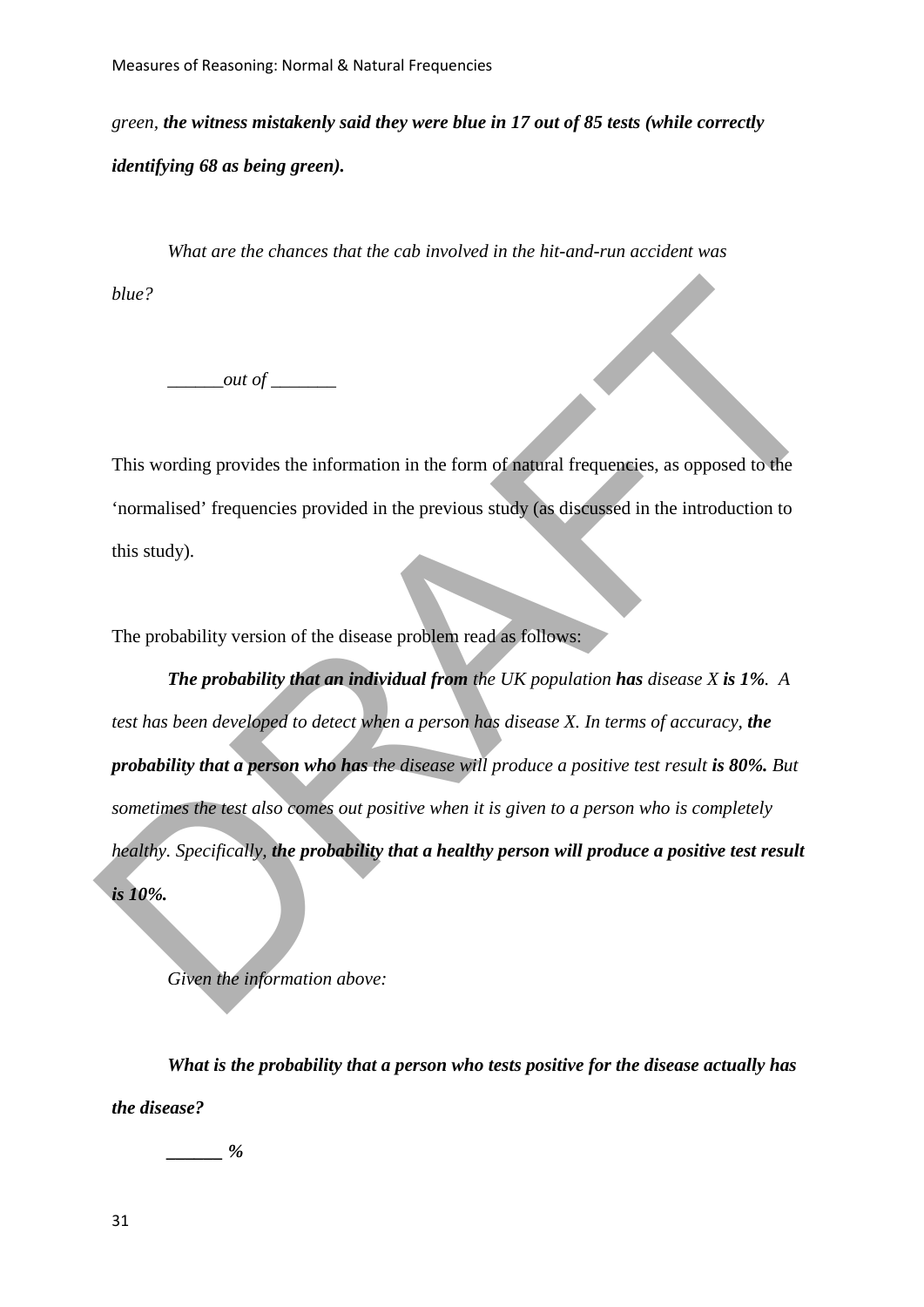The natural frequency format was as follows:

*10 out of every 1000 people in the UK population have disease X. A test has been developed to detect when a person has disease X. In terms of accuracy, 8 out of the 10 people who have the disease will produce a positive test result. But sometimes the test also comes out positive when it is given to a person who is completely healthy. Specifically, 99 out of the 990 healthy people will also test positive for the disease.*

*Given the information above:* 

*On average, how many people who test positive for the disease will actually have the disease?* 

*\_\_\_\_ out of \_\_\_\_\_* 

All participants also completed the MHVS and IPS as detailed in Study 1.

# Procedure

All participants completed the tasks individually or in small groups at Liverpool John Moores University. The IPS and MHVS were again completed before the reasoning tasks were presented. The presentation of the two Bayesian tasks was alternated to prevent any order effects. who have the disease will produce a positive test result. But sometimes the test diso comes<br>out positive when it is given to a person who is completely healthy. Specifically, 99 out of the<br>990 healthy people will also test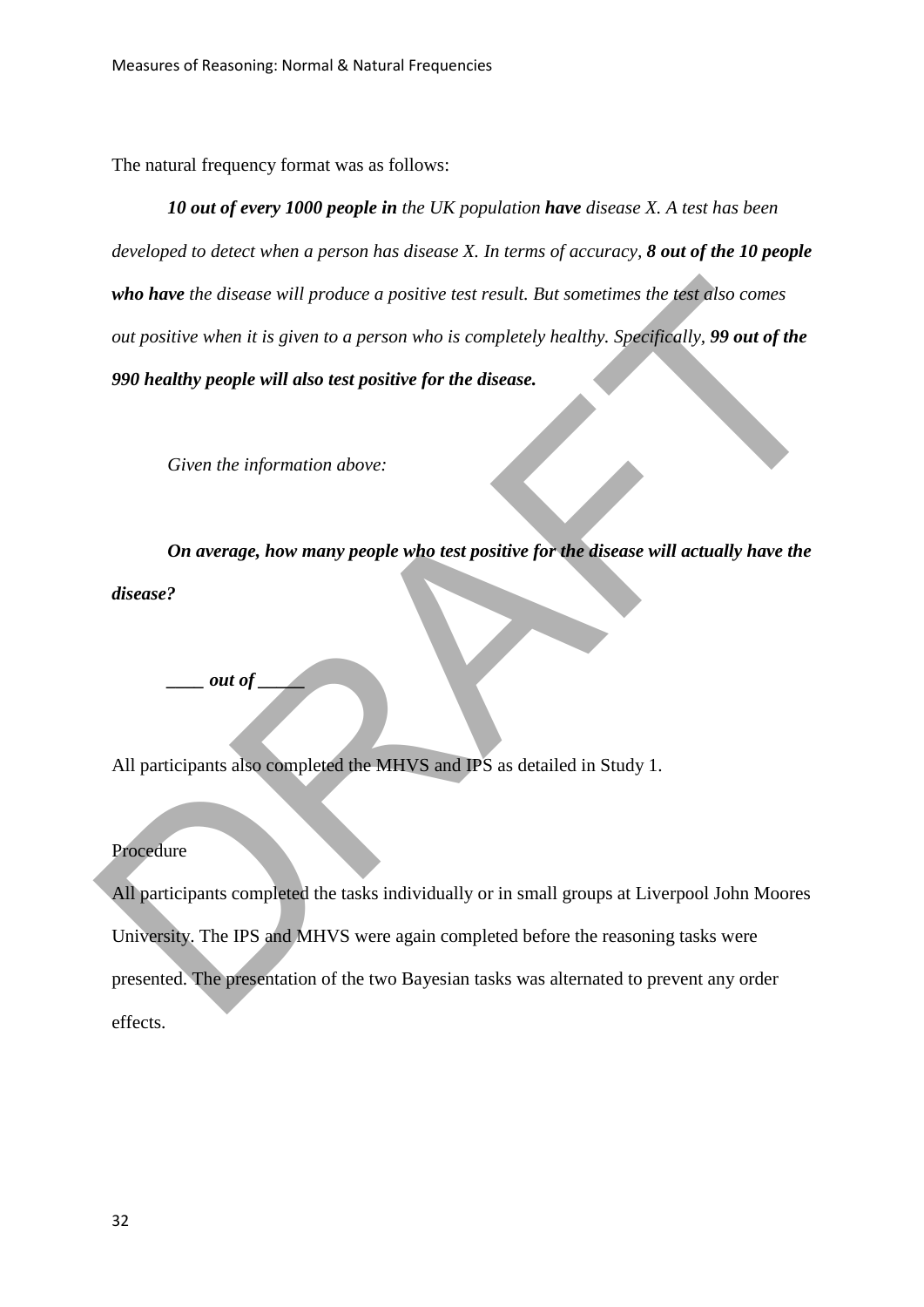## Study 2 Results

The data will again be examined in two ways, first as values out of 100, and second as categories. For the disease task, the descriptive statistics are presented in Table 4.

*<Table 4 around here>* 

Independent 2 x 2 ANOVA revealed that the natural frequency format again led to an effect of task format,  $F(1, 81) = 7.76$ . p< .01, partial eta<sup>2</sup> = .087 – an effect size over twice that found when using the normalised frequency format (where partial eta<sup>2</sup> = .036). Again, overall those in the probability condition produced larger estimates than those in the frequency condition. Example 4 around here<br>
Independent 2 x 2 ANOVA revealed that the natural frequency format again led to an effect<br>
of task format, F(1, 81) = 7.76, p< .01, partial eta<sup>2</sup> = .087 = an effect size over twice that<br>
found when

The effect of age group was not significant,  $F(1, 81) = .67$ ,  $p > .05$ , partial eta<sup>2</sup> = .008, but the interaction between the two factors was significant,  $F(1,81) = 4.29$ , p < .05, partial eta<sup>2</sup> = .050. This interaction is illustrated in Figure 3, where it can be seen that the effect of format is driven by the young group, while the old group are largely unaffected.

*<Figure 3 around here>* 

*<Table 5 around here>* 

Neither the MHVS nor the IPS scores (see descriptive statistics in Table 5) correlated strongly (or significantly) with the disease responses, both  $r = -0.15$  and  $r = 0.15$  respectively,  $ps > .05$ .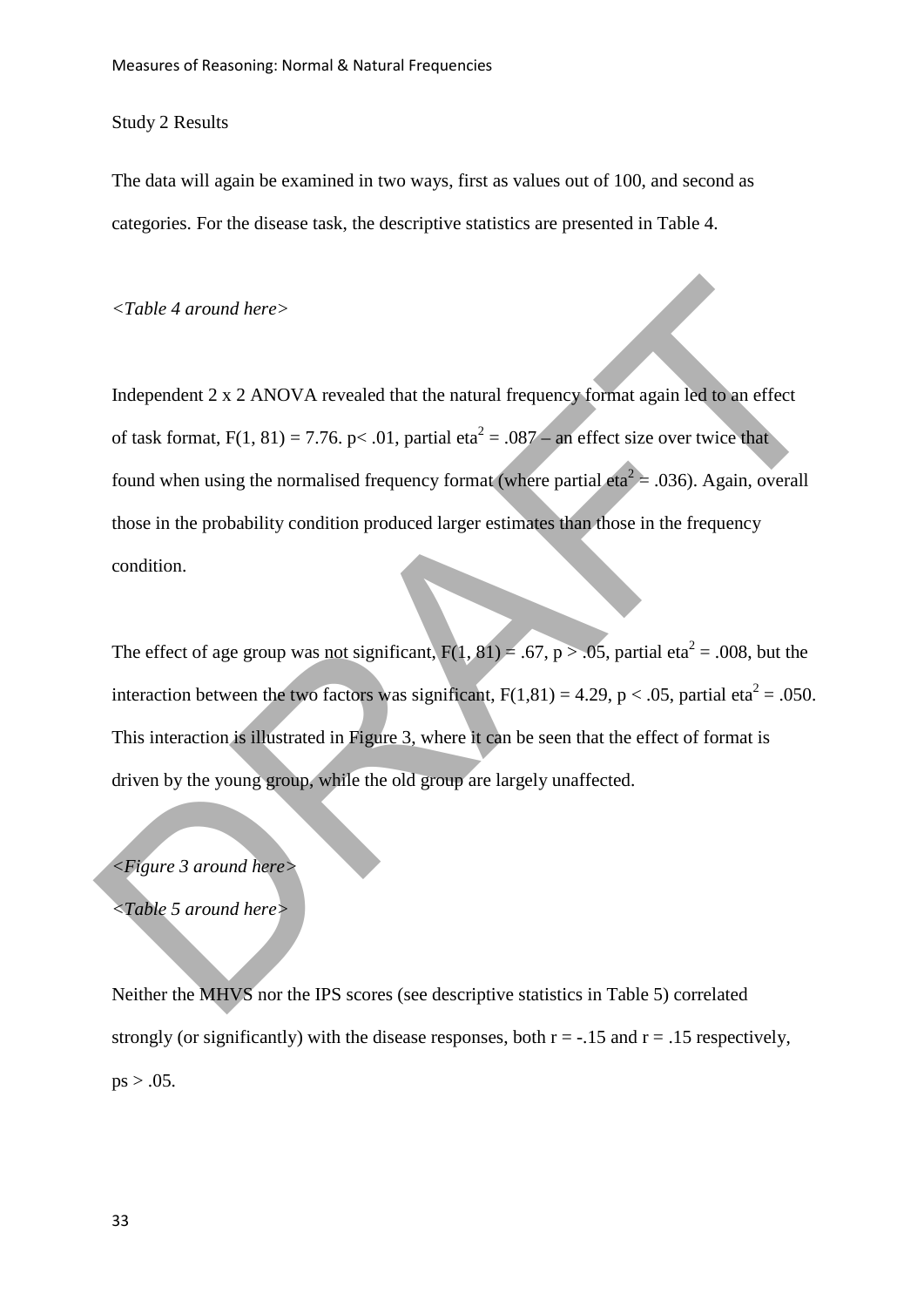When examined by task format, for the probability tasks the IPS coefficient was significant, at  $r = .28$ ,  $p < .05$ , indicating that greater speed was again associated with greater over estimation. When examined by task format, and then by age group, no other correlations between estimate and MHVS or IPS were found,  $rs < .24$ ,  $ps > .05$ 

When added to the analysis of variance as a covariate, IPS was not significantly related to disease task score,  $F < .01$ , homogeneity of regression slopes being sound at ps  $> .05$ .

The effect of task format remains almost unchanged,  $F(1, 80^1) = 7.24$ , p< .01, partial eta<sup>2</sup>  $=.083.$ 

There is still no effect of age group,  $F(1, 80) = .09$ ,  $p > .05$ , partial eta<sup>2</sup> = .001. The interaction is also now (marginally) non-significant,  $F(1,80) = 3.71$ , p > .05, partial eta<sup>2</sup> = .055. Estimated marginal means, presented in Table 6, indicate that when the difference in processing speeds is accounted for, the difference between the age groups' estimates do decrease. When added to the analysis of variance as a covariate, IPS was not significantly related to<br>disease task score,  $F \le .01$  $F \le .01$ , homogeneity of regression slopes being sound at ps > 05.<br>The effect of task format remains almost u

# *<Table 6 around here>*

The data were again categorised by response, as previously discussed. In this instance the proportion of 'unclassified' participants was far smaller, and was therefore included in the analysis.

- 1.  $1 -$  the base rate (10 participants)
- 2. 7.48 normative (3 participants)

<span id="page-33-0"></span> $\overline{a}$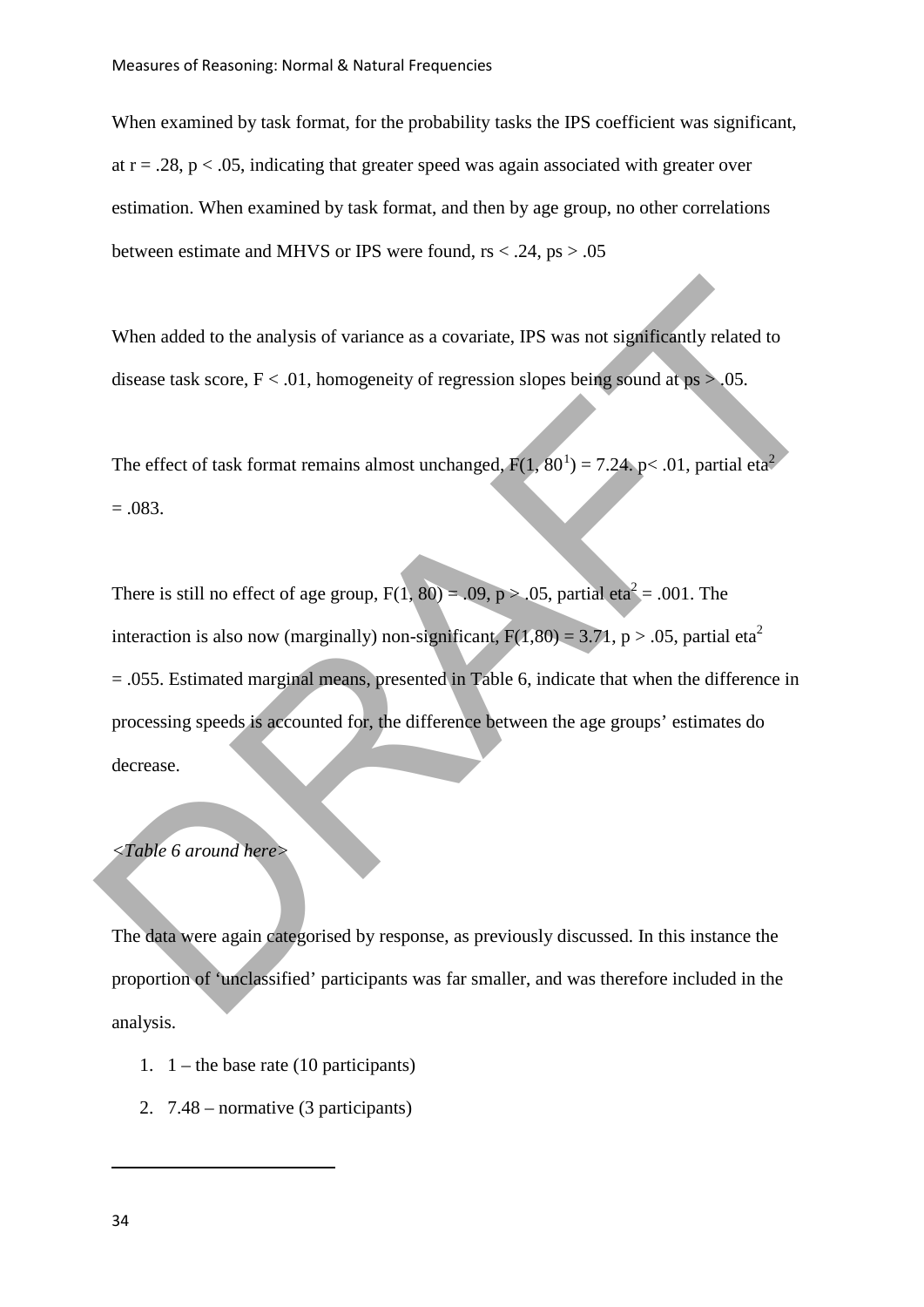- 3. 10 value for 'positive test given the person is healthy' (11 participants)
- 4. 70 indicative of some calculation (10 participants)
- 5. 80 value for 'positive test given the person is healthy' (15 participants)
- 6. 90 indicative of some calculation (12 participants)
- 7. Those responses which did not fit into any clearly defined group (24 participants) As in Study 1, Chi square analysis of these groups found a significant association between task format and response category,  $\chi^2$  (6,85) = 14.33, p < .05, with Figure 4 indicating that those in the natural frequency group were far more likely to give responses that were unclassified, while far less likely to respond with the value of 90 that is thought to indicate that they have taken the chance of false positives from the total likelihood. The latter in particular is similar to the previous findings of Study 1. 7. Those responses which did not fit into any clearly defined group (24 participants)<br>As in Study 1, Chi square analysis of these groups found a significant association between<br>task format and response category,  $\chi^2$  (6

Age group was not associated with response category,  $\chi^2$  (6,85) = 5.45, p > .05

*<Figure 4 about here>* 

Cab task descriptive statistics are presented in Table 7.

## *<Table 7 about here>*

ANOVA in this case found no significant effects ( $F < 1$  for both the effect of age, and the interaction), although the effect of format approaches significance,  $F(1, 85) = 3.15$ ,  $p=.08$ . partial eta<sup>2</sup> = .03, with those in the frequency condition responding with slightly lower estimates of likelihood than those in the probability condition group. As the normative value is 41.4 (12/29), it can be seen that the mean judgements in the frequency format are just slightly closer to being 'correct'.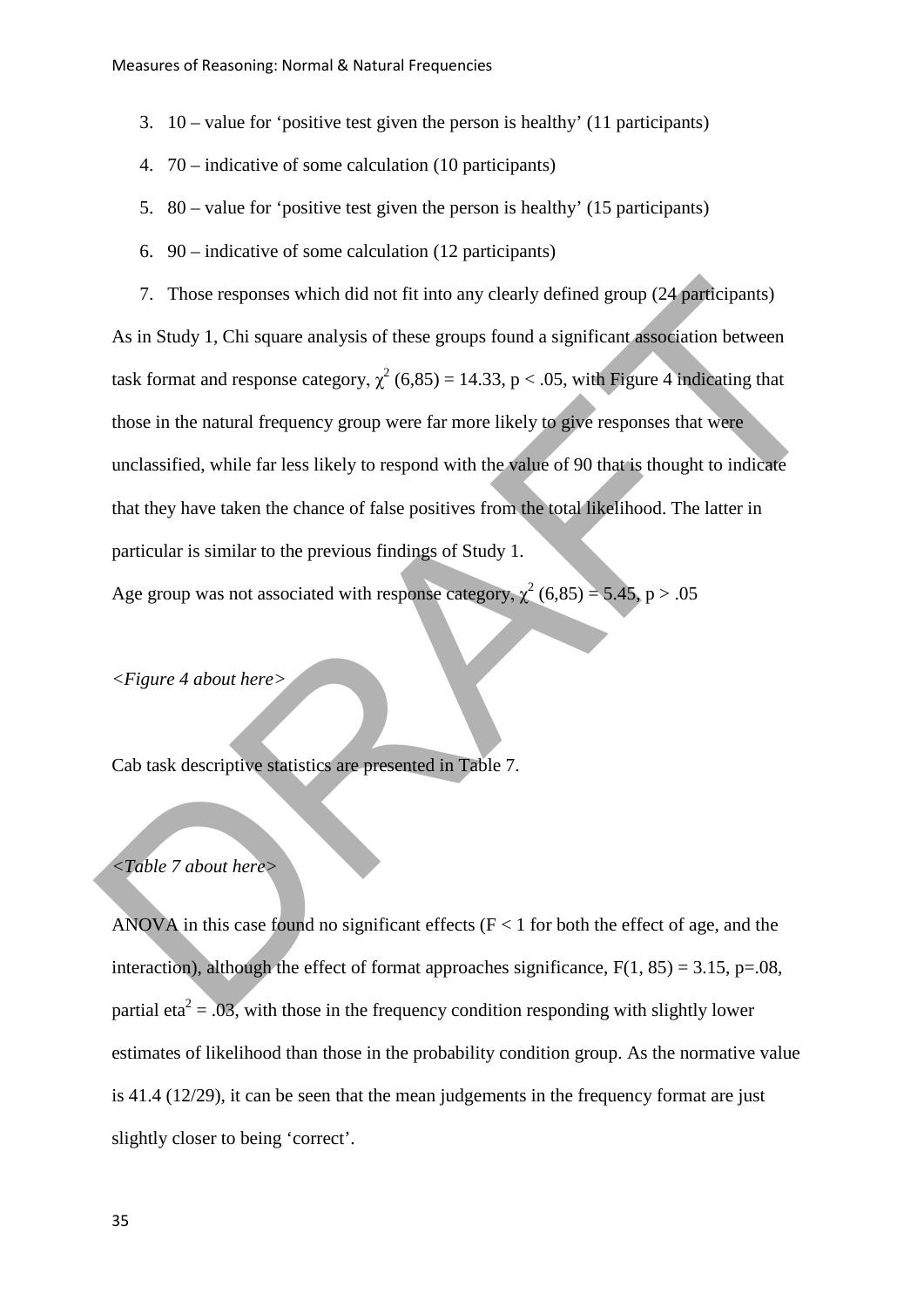Neither the Mill Hill nor the IPS scores correlated strongly (or significantly) with the cab task responses,  $r = .14$  and  $r = .03$  respectively,  $ps > .05$ , nor did they do so when the data were examined by format, or by age group,  $rs < 0.22$ ,  $ps > 0.05$  in all cases.

The cab task showed a greater number of clearly defined groups than in Study 1.

- 1. 15 base rate (21 participants)
- 2. 41-42 normative (2 participants)
- 3. 80 value is given in the probability version as being the probability of the witness correctly identifying a blue cab (26 participants)
- 4. 20 value is given in the probability version as being the probability of the witness stating 'blue' when it is a green cab (5 participants)
- 5. 12 value is given in the frequency version as being the probability of the witness correctly identifying a blue cab (4 participants)
- 6. Those responses which did not fit into any clearly defined group (31 participants)

Chi square analysis of these groups found no significant association between task format and response group,  $\chi^2$  (5,89) = 8.20, p > .05, or between age group and response group, The cab task showed a greater number of clearly defined groups than in Study 1:<br>
1. 15 – base rate (21 participants)<br>
2. 41-42 – normative (2 participants)<br>
3. 80 – value is given in the probability version as being the p

 $\chi^2$  (5,89) = 8.15, p > .05.

## Study 2 Conclusions

Of the three hypotheses the first, that there would be a facilitating effect of the frequency format, has been partially supported, in the disease task. There was an interaction between age and format for the disease task only, offering partial support for that hypothesis, although the interaction ceased to be significant when processing speed was taken into account. Again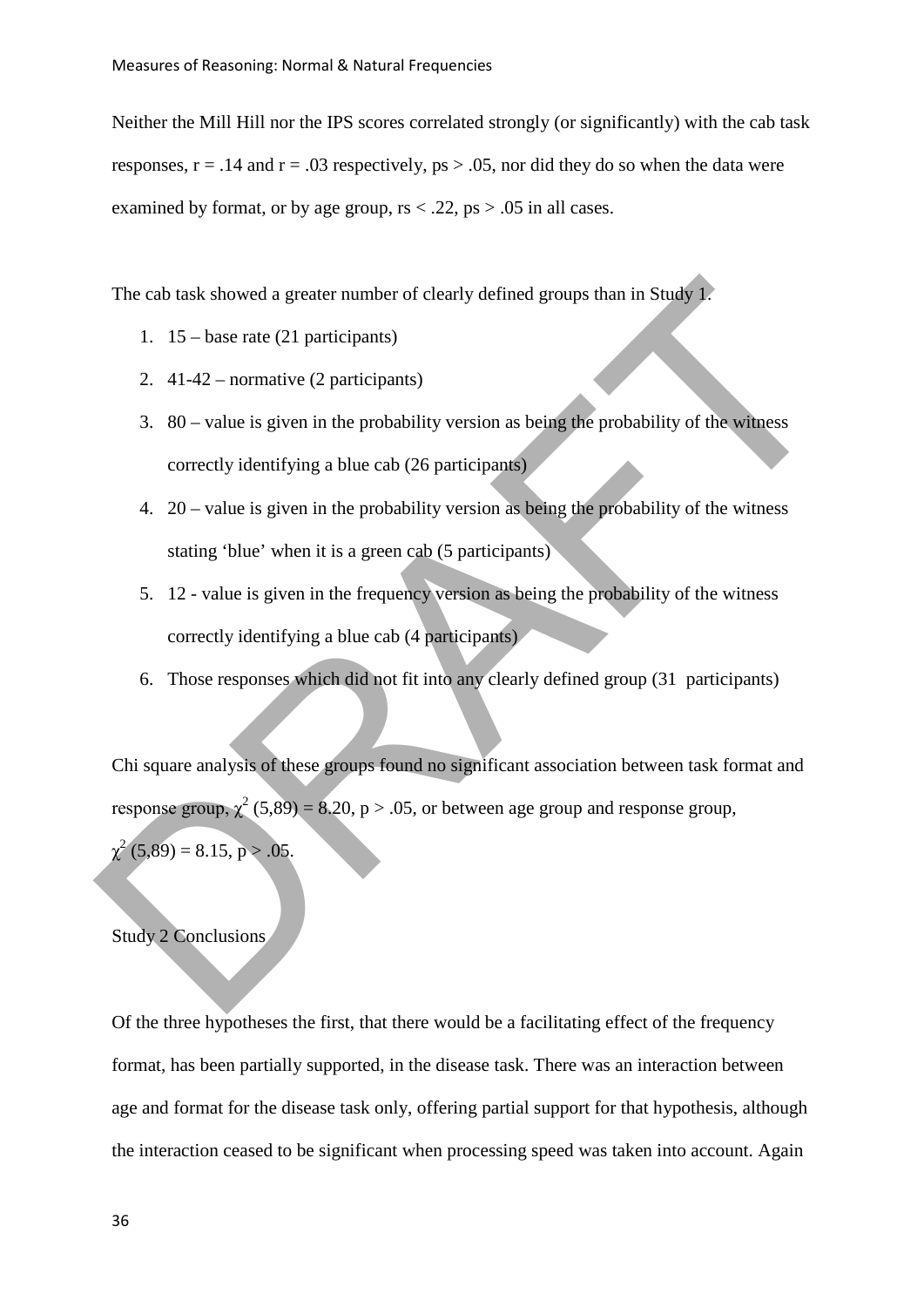no clear indication that the frequency format was associated with responses indicative of attempts to manipulate more than one of the values present in the task. In both cases, a greater proportion of participants were able to be placed into groups for analysis, resulting in a reduction in the number of data 'lost' during this process.

When compared with Study 1, which used normalised frequencies, the use of natural frequencies did result in a larger effect of task format upon performance for the disease task, but there was no effect at all for the cab task. Giggerenzer and Hoffrage, (1999) have also suggested that there is something distinct about the cab problem which appears to suppress or counteract the beneficial effect of natural frequencies, therefore reducing the likelihood of finding an effect of format when using this task. When compared with Study 1, which used normalised frequencies, the use of natural<br>frequencies did result in a larger effect of task format upon performance for the discase task,<br>but there was no effect at all for the cab t

This second study also reveals an interaction between age and task format, on the disease task only, such that the effect of format is clearly driven by the young group, who are grossly overestimating the probability in the probability format, but showing closer to normative responses in the natural frequency format. The older participants show far less difference between the conditions – it could be said that they are not benefitting from the frequency format, but equally they are not suffering from the probability format.

# Discussion

Across the two studies there is support for the effect of format (in both normal frequency tasks and in the disease natural frequency task), limited support for the interaction between age and format (in the disease natural frequency task) and no support at all for the association between task format and responses indicative of calculation.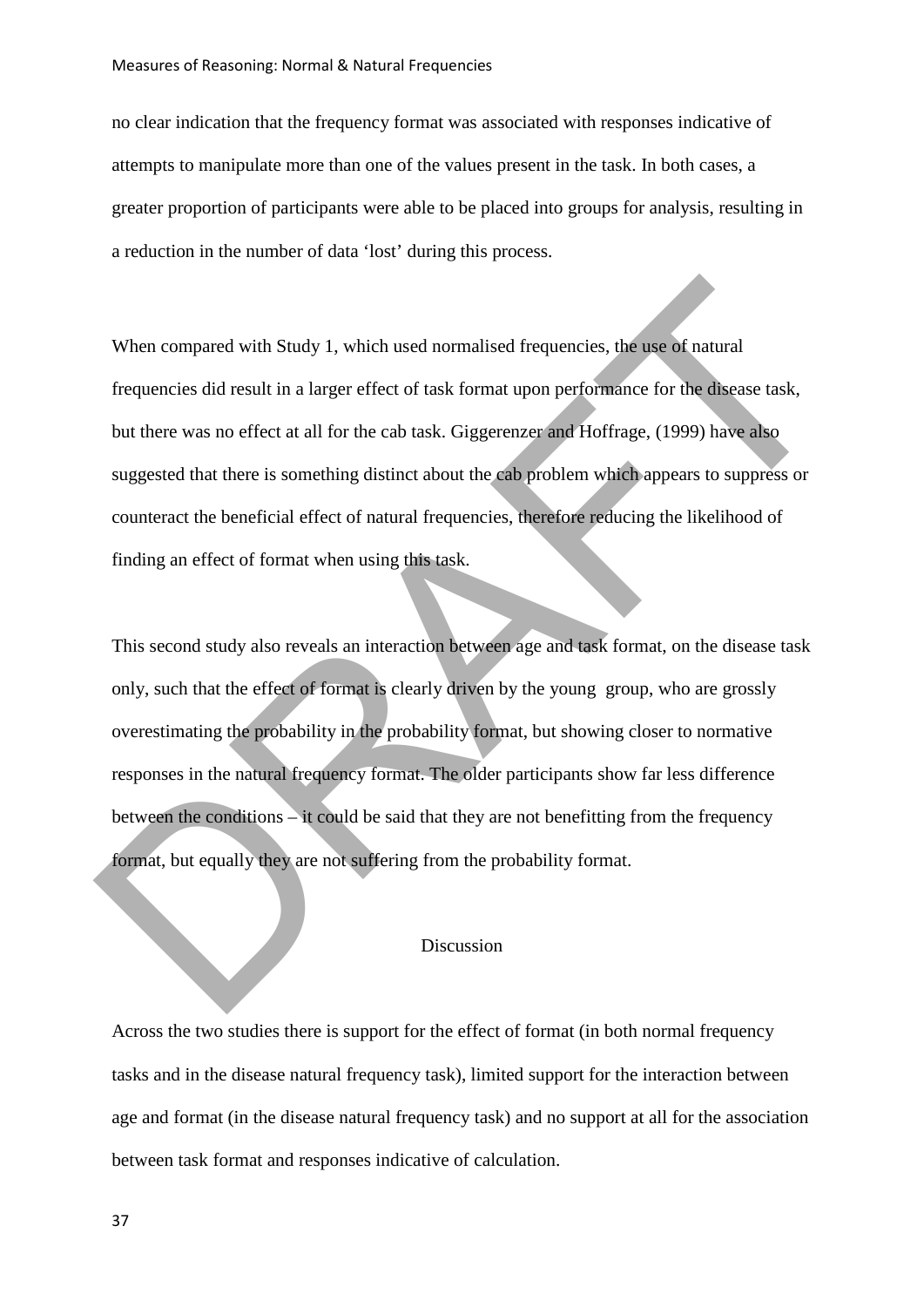Two studies of Bayesian reasoning have been presented here. The first, looking at normalised frequencies and the second at naturalised frequencies, with the expectation in each case that these frequency formats will lead to either more accurate reasoning, or at least more attempts to be more accurate, by using more of the information available. The ANOVA conducted in both studies demonstrated that for the disease task, there were consistently larger overestimates in the probability condition, with this effect being larger for natural frequencies than for normalised frequencies. For the cab task, however, the reverse was found – the difference was present when using normalised frequencies, but ceased to be significant when natural frequency tasks were used.

The second study found that older participants (that is, 65 and over) were neither advantaged by frequency format nor disadvantaged by probability format. Regardless of the format, they gave either estimates that were higher than the 'young frequency' group, or lower than the 'young probability' group. This is in accordance with findings by Mutter and Plumlee (2009), that not only did older participants find it more difficult to integrate a range of information in order to solve problems, they also did not appear to benefit from their being framed in meaningful contexts, something which significantly improved performance in a younger group. In the current study, it appears that the more transparent framing, and the use of the natural frequency format in particular, was of no benefit to older participants. However, rather than this being due to older participants performing poorly overall, group means suggest that this is a function of younger participants doing particularly poorly – making very large over estimates – in the probability condition. to be more accurate, by using more of the information available. The ANOVA conducted in<br>both studies demonstrated that for the disease task, there were consistently larger<br>overestimates in the probability condition, with t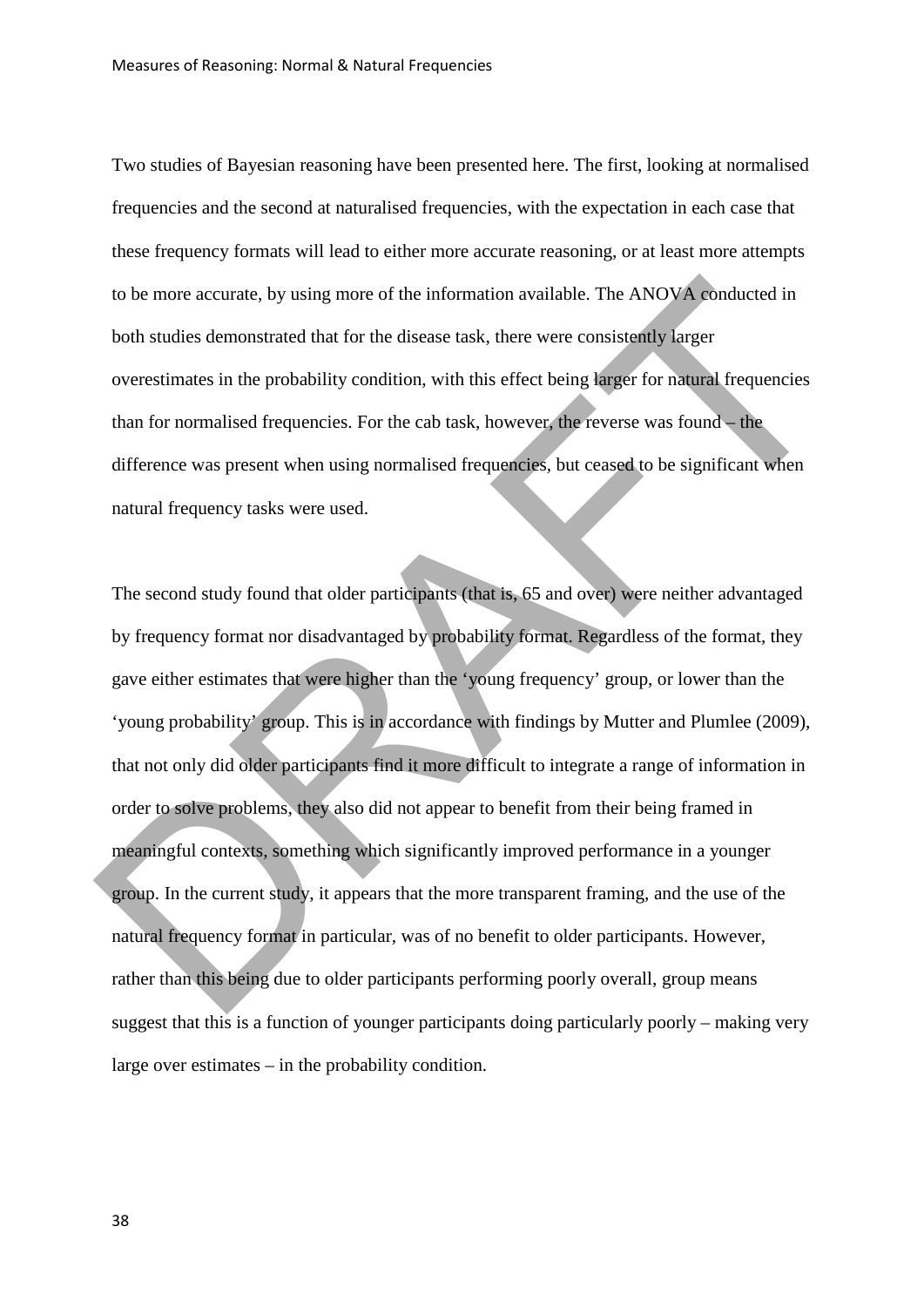In all cases, and in accordance with most previous research, very few participants correctly produced the normatively correct answer (see for instance Gigerenzer, 1996; Croskerry, 2009; Birnbaum, 2004; Gigerenzer *et al.,* 2008; Anderson *et al.*, 2014).

When the results were examined by response group, an association between format and response was found (in all but the cab task comparing natural frequencies with probabilities), but this was not in the form that was anticipated. It had been expected that the frequency formats would facilitate the use of System 2, presenting the information such that participants would make greater attempts to calculate the correct answer, even if they did not do so accurately. This may have been revealed by more 'correct' answers, but also by more answers given that showed some form of calculation, instead of simple 'base rate only' or 'base rate neglect' type responses that indicate participants have given as their answer one of the values shown in the wording of the task. No such association was consistently found, with all formats being associated with answers that indicated both calculation and lack of calculation in the majority of tasks. However for the cab task in Study 1, it was the case that the only response category in that data which was indicative of some attempt to integrate information in a multiplicative manner was only evident in the frequency format. Just as children can show intuitive judgements of likelihood when presented with complex but concrete examples (Téglás et al., 2011) it can be suggested that the frequency format does in some way facilitate this intuition but is not enough to initiate System 2. When the results were examined by response group, an association between format and<br>response was found (in all but the cab task comparing natural frequencies with probabilities),<br>but this was not in the form that was antic

Using the dual, and multi-system approach, one interpretation of the current findings is that System 1 (the rapid, autonomous system) is over ruling the external prompt to System 2 that the task format provides. Evans (2006) suggests this may occur when System 1 comes up with an answer so quickly that System 2 is simply not engaged, or that System 1, the is a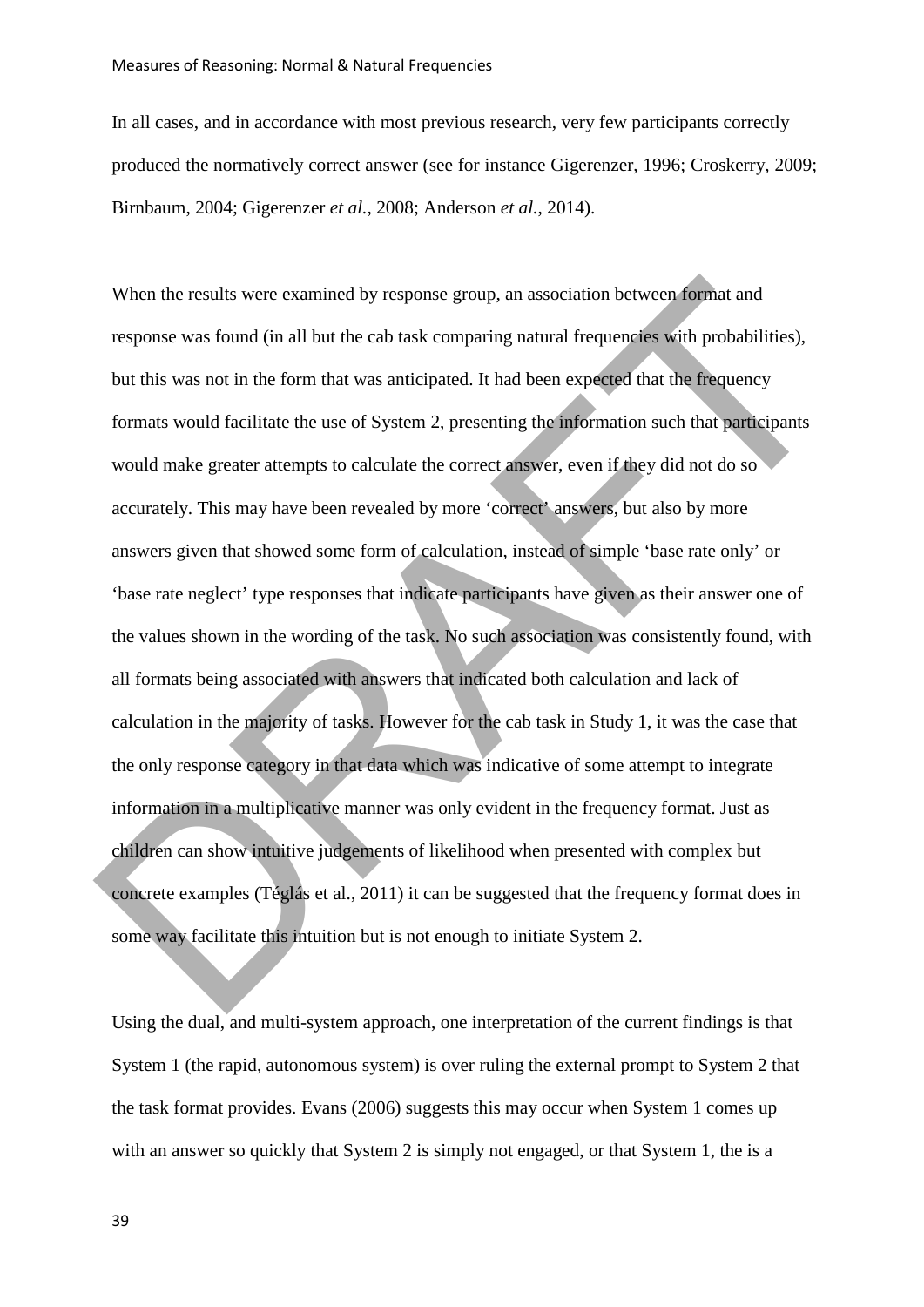default system is only rarely over ruled by the by the analytic System 2. Stanovich (2004) also places particular emphasis on the autonomous nature of System 1 processes, as it may respond even as we are consciously aware that its response is incorrect and/or unnecessary. This suggests that we need a stronger external prompt to engage the more cognitively demanding System 2 to engage – that our intuitive processes are so strong, or ingrained, that this becomes a very difficult response to override..

A further possibility is that the frequency formats are providing an illusionary Feeling of Rightness (FOR: Thompson, 2009). The FOR is felt when an initial answer is given, by either system, and leads to the answer being accepted as true, rather than System 2 being (further) engaged to find another solution. If participants feel more confident working with the natural frequency values, this could result in less priming of System 2 due to the FOR. In a task asking about the probability of a positive diagnosis, for instance, participants may be primed to strongly associate a diagnosis with the occurrence of that condition, leading to a strong FOR when they reach an answer which suggests a high likelihood of the disease's presence. demanding System 2 to engage – that our intuitive processes are so strong, or ingrained, that<br>this becomes a very difficult response to override..<br>A further possibility is that the frequency formats are providing an illusi

Finally, it is always possible that System 2 is being primed, but that as it uses greater cognitive resources (Evans & Over, 1996; Sloman, 2002; Stanovich & West, 2000) participants either do not have the resources to use it correctly, or are being cognitive misers in taking the less effortful route of System 1. This might explain the large number of responses that did not appear to fit any recognisable pattern for all tasks used – such random data might be expected not from participants using erroneous rules, but from their attempting to use rules which they fail to execute accurately.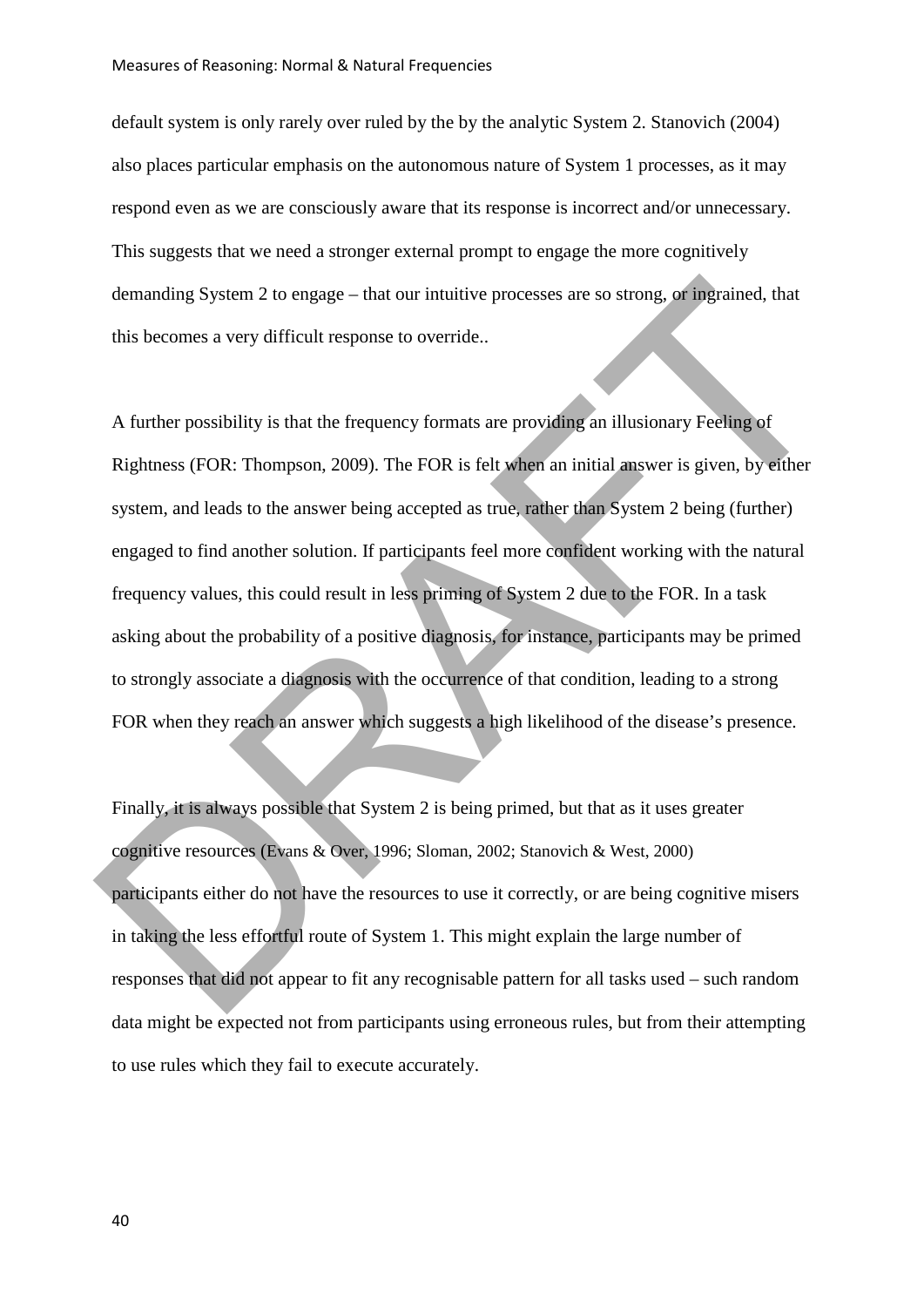A key strength of the current studies is the focus on examining not whether responses are normatively correct – what has been termed 'rational' – but at how close they are to the correct answer, as a way of assessing intuitive reasoning of comparative likelihood. In such Bayesian tasks, and in the disease task in particular, the errors made are usually that the likelihood of the disease is vastly over estimated. As such, the fact that the frequency format led to less overestimation is an indication that it aids reasoning. Evans (2014) states that the research in this field should move away from categorising responses, and people, as being either 'rational' or 'irrational', and Mandel (2014) also suggests that there needs to be "better discussion of whether being non-Bayesian is necessarily irrational" (p3). Moving the focus towards degrees of accuracy, rather than absolutes, is following this trend in suggesting that the aim should be in moving towards reasoning that is functional, and advantageous to the individual. Ikelihood of the disease is vastly over estimated. As such, the fact that the frequency format<br>
led to less overestimation is an indication that it aids reasoning. Evans (2014) states that the<br>
research in this field shoul

Stupple, Ball, Evans and Kamal-Smith (2011) found that participants who take longer over syllogistic tasks are more logical, in terms of getting more correct answers and being less susceptible to belief bias. They suggest that this supports the dual processing theories. If we couch the disease task as being susceptible to the belief bias that 'positive test = having a disease' then we can again conclude that to fail to get the 'normative' entirely 'correct' answer is not indicative of a reasoning failure. It may serve us well to have greater awareness of the possibility of false positives, but our general rule that a positive test is highly associated with having the disease will more usually be to our advantage.

Future directions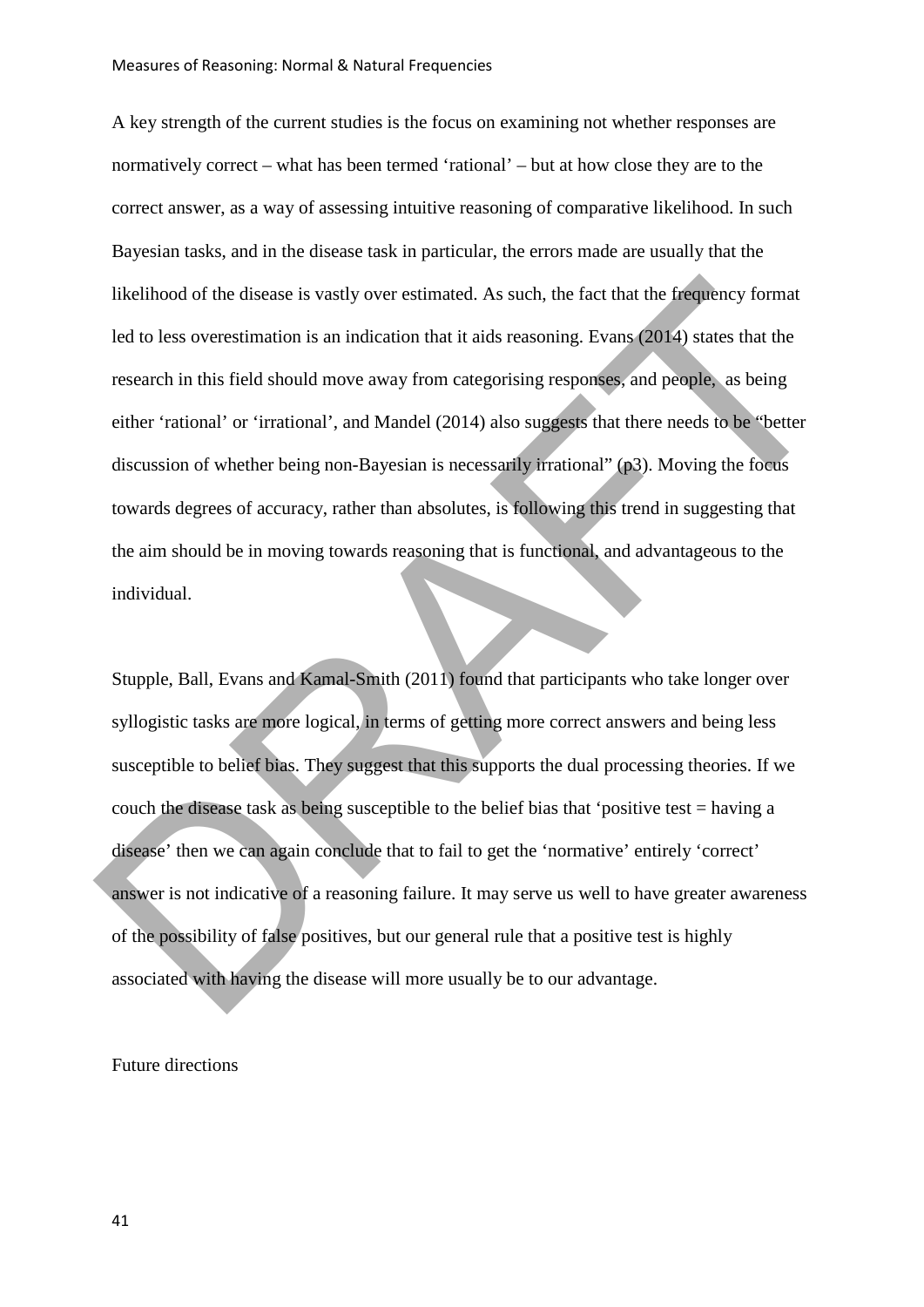As demonstrated by the very low number of participants getting the 'correct answers' on both the current and previous studies (i.e. Gigerenzer, 1996; Croskerry, 2009; Birnbaum, 2004; Gigerenzer et al., 2008; Anderson et al. 2014). Such bayesian tasks are very difficult, and when considered in terms of 'getting them right' there is a strong floor effect. The current study minimises the impact of this in terms of our ability to analyse the results by looking at categories of responses, and degrees of accuracy, it is also possible that the difficulty of the tasks leads to a lack of a 'feeling of solvability' (see Thompson 2009) which may be disheartening and lead to low motivation and lack of engagement of System 2 at all. We would propose a number of ways to address this. One would be to use diagrams, as have already been found to facilitate reasoning (Gigerenzer & Hoffrage, 1995; Cosmides & Tooby, 1996; Yamagishi, 2003), or to create more concrete tasks, and/or tasks with a more limited range of answers. such as those used by Gonzales and Girotto (2010). This may have low ecological validity in terms of diagnostic and financial decision making, but does have great value as a tool to understanding the processes. study minimises the impact of this in terms of our ability to analyse the results by looking at<br>categories of responses, and degrees of accuracy, it is also possible that the difficulty of the<br>tasks leads to a lack of a "f

Other possibilities would be to look in more detail at measures of cognitive ability as mediators/predictors of reasoning performance (cf Fisk 2005, also Stanovich & West). This study found very little influence of processing speed, and none of vocabulary – aspects that did differ between the groups despite attempts in recruitment to match them on these aspects. One aspect that has been omitted (due to time constraints and concerns of fatigue in participants) is mathematical ability. This would influence participants' ability to use the analytic system effectively, and a lack of correlation between performance and cognitive ability would reflect a greater likelihood of the response having been created by the intuitive System 1 . Stanovich has frequently used SATs results as a measure of cognitive ability, (for instance Stanovich & West, 1998). Nonetheless exam results across age cohorts are not likely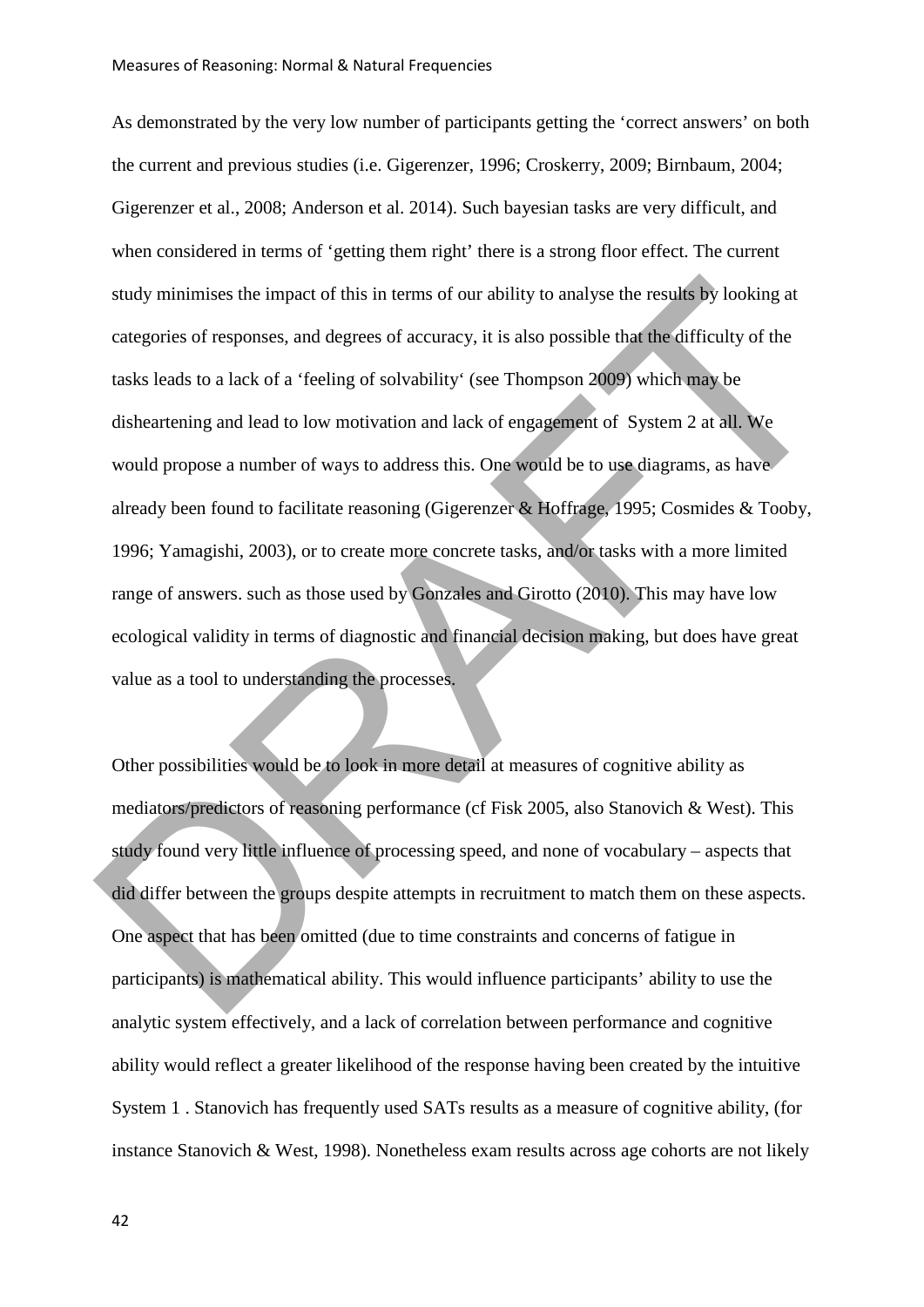to be comparable, so future research may be required to administer such measures within a test battery. However, fatigue is a concern here, as is motivation (as discussed above) and is likely to affect older participants disproportionately, so it is an important consideration when designing studies in this area.

One of the challenges for this area, as in so many attempts to understand cognitive processes, is to identify what the process has actually been when confabulation is an issue (Evans 2008; Thompson 2009). The current study has attempted to get to the root of this by looking at whether any calculation has occurred and categorising responses accordingly, but this remains a post hoc interpretation. Another method is in testing the participant's memory for each cue (Franssens & De Neys, 2009), on the premise that if a person has used the value in their calculation at all, they will be more likely to be able to recall it. This may be true even in cases where they have previously stated that they did not use or notice the particular cue when completing the task. One of the challenges for this area, as in so many attempts to understand cognitive processes,<br>is to identify what the process has actually been when confabulation is an issue (Evans 2008;<br>Thompson 2009). The current study

In conclusion, the two studies presented here demonstrate that frequencies are easier to work with than single event probabilities, with both normalised and natural frequencies eliciting more accurate (or perhaps 'less inaccurate') responses on the 'disease' task. While the reasoning shown even in the natural frequency group is by no means normative, such reduction in overestimates is beneficial in situations such as clinical settings, when a more realistic understanding of risks and benefits can facilitate discussion and decision making. It may be as simple as the presentation of the reference class having lead to the magnitude of the subgroup in question – its smallness – being made salient to the participants, and they are then anchoring their responses more appropriately. However, the interaction of age by format in the natural frequency versus probability versions of the disease task reveals that for the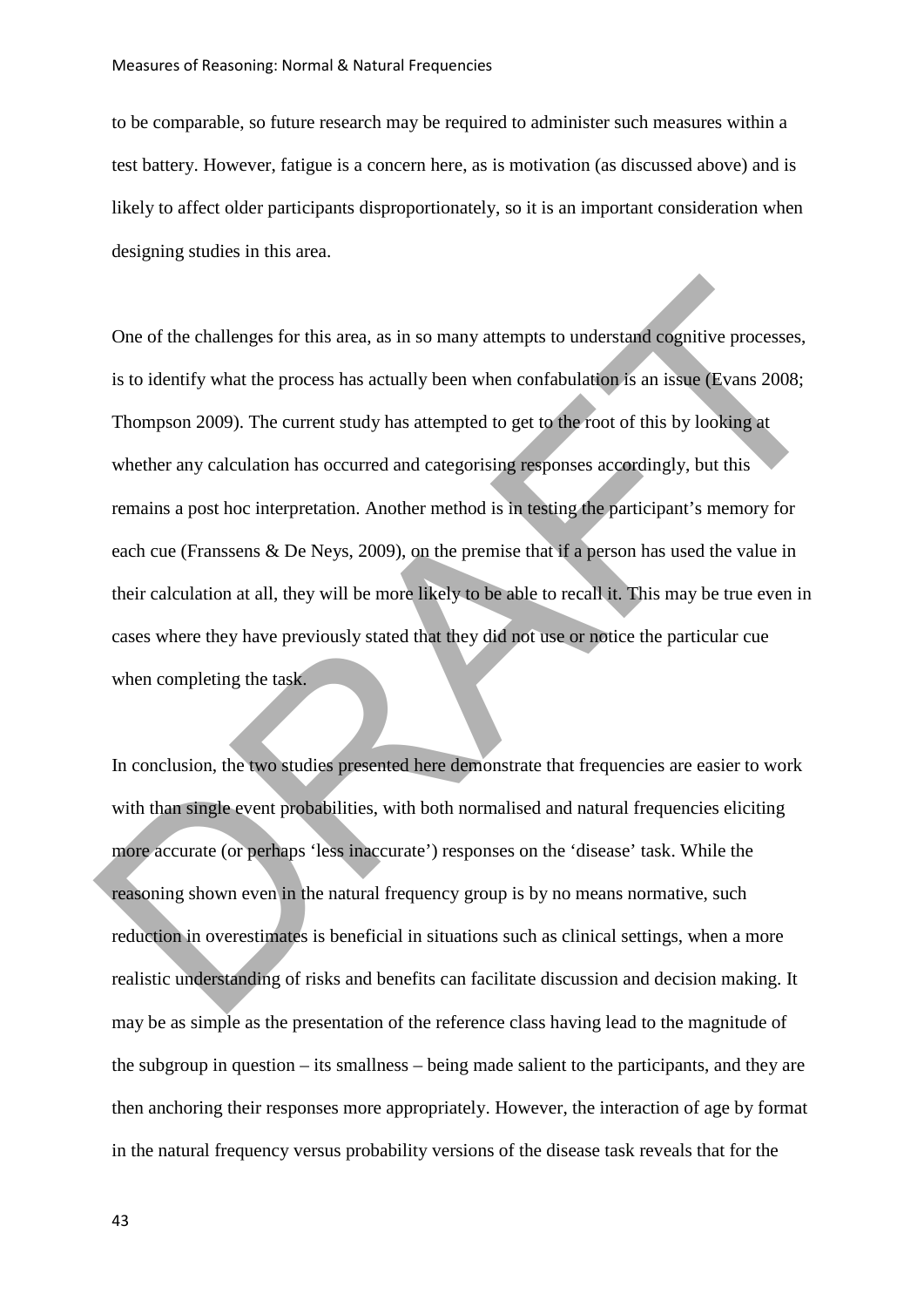younger group a poor performance in the probability formatted tasks is particularly reduced by the natural frequency format, suggesting that they are using the information more effectively than their older counterparts..

When examined by task format, there was no evidence of greater use of System  $2 - no$ evidence that people in the frequency groups were attempting to get the correct answer with some kind of statistical/rational method. However, in both studies large amounts of apparently random variation was found. This latter issue is a function of the fact that participants are required to generate their own answers to complex tasks, rather than being invited to select from a range of possible solutions, and future research may look for ways of inviting participants to select possibilities while still engaging System 2 to devise an answer, rather than relying on a FOR (Thompson, 2009) when presented with various options. When examined by task format, there was no evidence of greater use of System 2 – no<br>evidence that people in the frequency groups were attempting to get the correct answer with<br>some kind of statistical/rational method. How

The studies presented here demonstrate once again the difficulty of eliciting and identifying the use of System 2 process on complex reasoning tasks, but that the frequency formats used here both lead to more accuracy from participants in the 'Disease task' in particular continues to illustrate their usefulness. While 'correct' Bayesian reasoning may continue to be beyond most participants in this study and in day to day life, a focus on improving accuracy by considering its utility should be at the centre of future research in this field.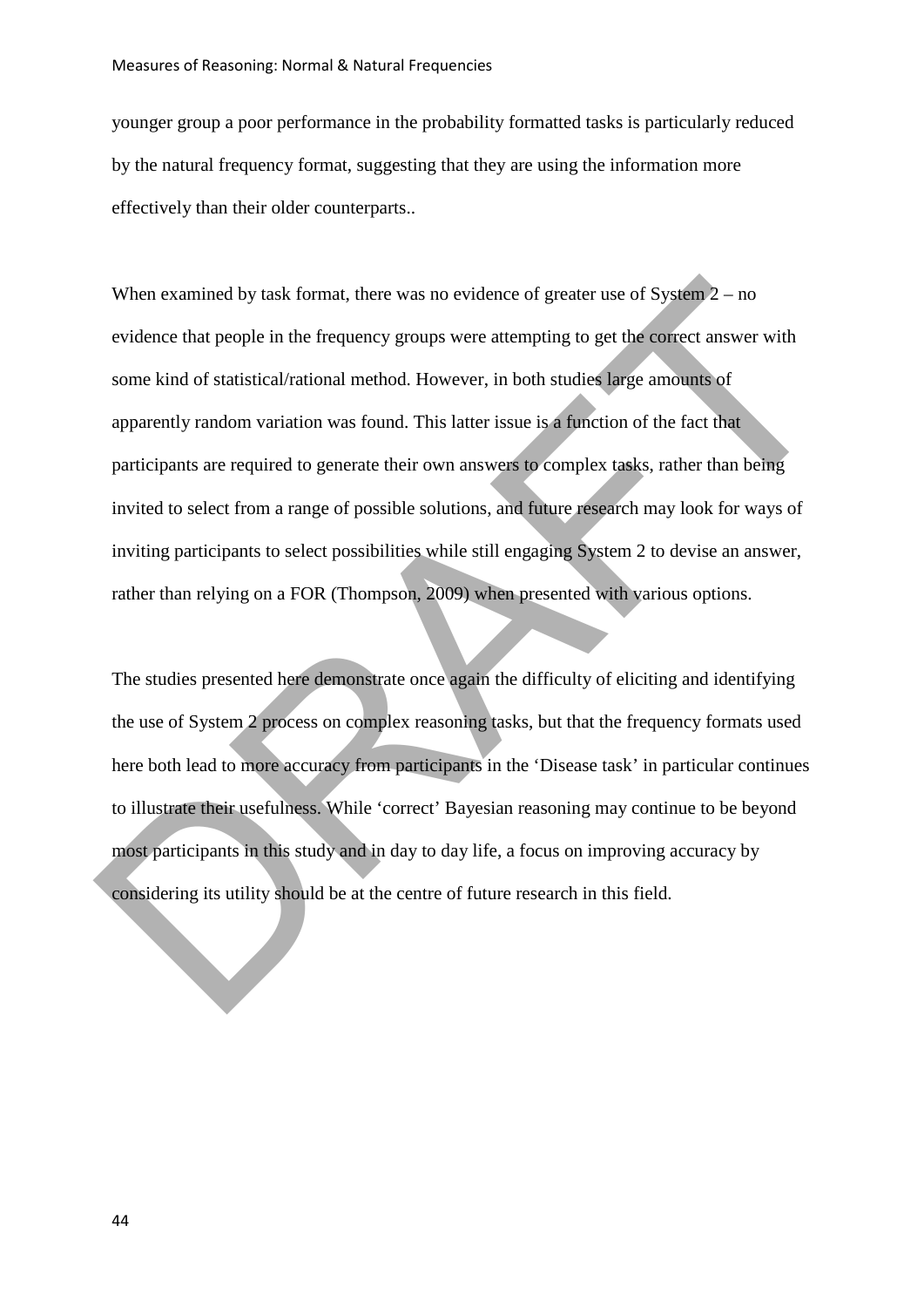### References

- Anderson, B. L., Gigerenzer, G., Parker, S., & Schulkin, J. (2014). Statistical Literacy in Ostetricians and Gynecologists. *Journal for Healthcare Quality, 36*, 5-17. doi: 10.1111/j.1945-1474.2011.00194.x
- Birnbaum, M. H. (2004). Base Rates in Bayesian Inference. In R. F. Pohl (Ed.), *Cognitive Illusions: a handbook on fallacies and biases in thinking judgement and memory* (43- 60). Hove, UK: Psychology Press. Birnbaum, M. H. (2004). Base Rates in Bayesian Inference. In R. F. Pohl (Ed.), Cognitive<br>Illusions: a handbook on fallacies and biases in thinking judgement and memory (43-<br>60). Hove, UK: Psychology Press.<br>Brass. G. L. (2
	- Brase, G. L. (2008). Frequency interpretation of ambiguous statistical information facilitates Bayesian reasoning. *Psychonomic Bulletin and Review, 15,* 248-289. doi: 10.3758/PBR.15.5.284
	- Chasseigne, G., Ligneau, C., Grau, S., Le Gall, A., Roque, M., & Mullet, E. (2004). Aging and probabilistic learning in single- and multiple-cue tasks. *Experimental Aging Research, 30,* 23-45. doi: 10.1080/03610730490251469
	- Chasseigne, G., Mullet, E., & Steward, T. R. (1997). Aging and multiple cue probability learning: the case of inverse relationships. *Acta Psychologica, 97,* 235-252. doi: 10.1016/S0001-6918(97)00034-6
	- Chen, Y., & Sun, Y. (2003). Age differences in financial decision-making: using simple heuristics. *Educational Gerontology, 29*, 627-635. doi: 10.1080/03601270390218152
	- Cosmides, L., & Tooby, J. (1996). Are humans good intuitive statisticians after all? Rethinking some conclusions from the literature on judgment under uncertainty. *Cognition, 58,* 1 - 73. doi: 10.1016/0010-0277(95)00664-8
	- Croskerry, P. (2009) Clinical cognition and diagnostic error: applications of a dual process model of reasoning. *Advances in Health Sciences Education, 14,* 27-35. doi: 10.1007/s10459-009-9182-2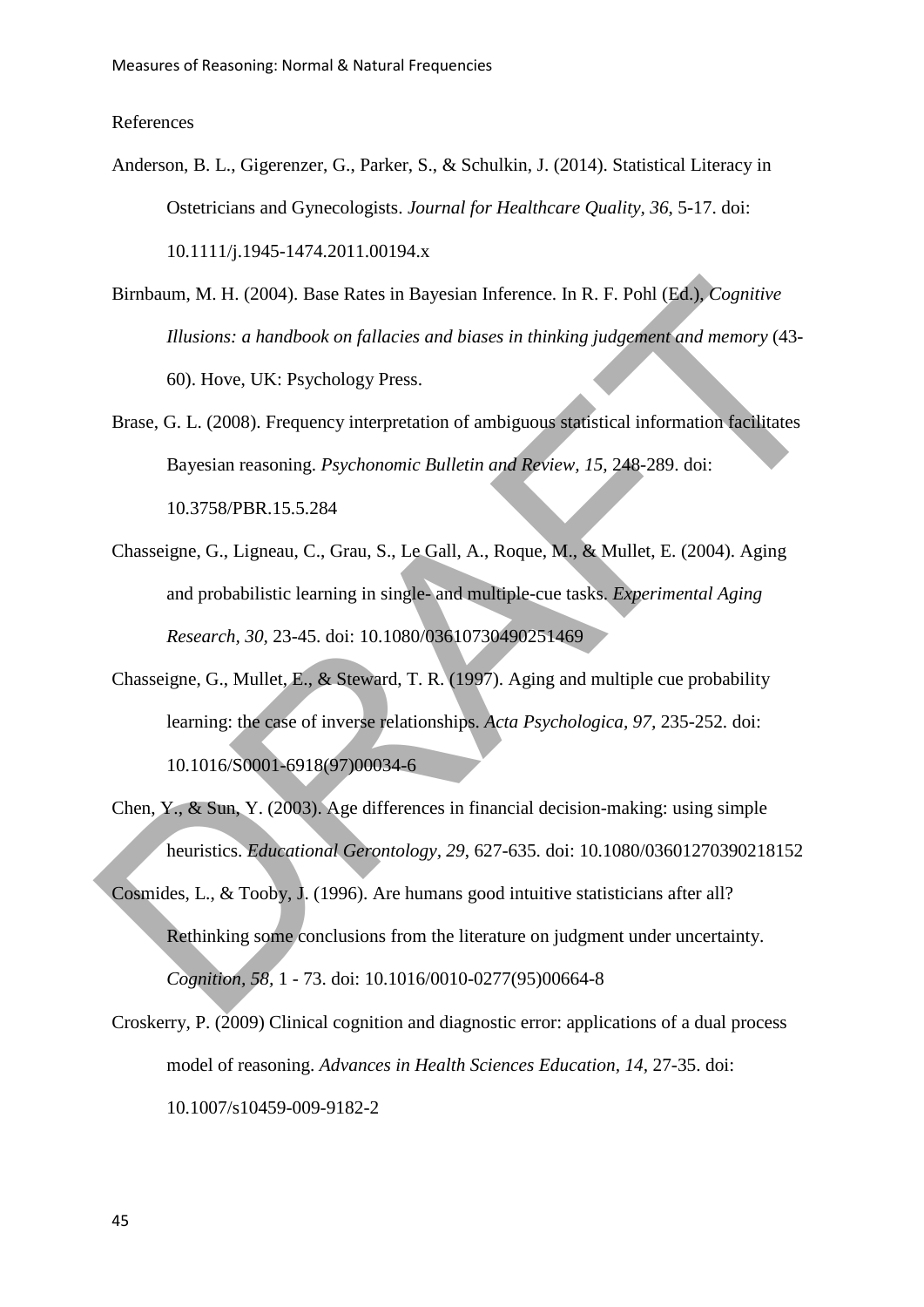- De Neys, W., & Glumicic, T. (2008). Conflict monitoring in dual process theories of thinking.*Cognition, 106,* 1248-1299. doi: 10.1016/j.cognition.2007.06.002
- Evans, J. S. B. T. (2008). Dual -processing accounts of reasoning, judgment, and social cognition. *Annual Review of Psychology, 59*, 255-278. doi:

10.1146/annurev.psych.59.103006.093629

- Evans, J. S. B. T., Handley, S. J., Perham, N., Over, D. E., & Thompson, V. A. (2000). Frequency versus probability formats in statistical word problems. *Cognition, 77,* 197- 213. Retrieved from http://faculty.arts.ubc.ca/pbartha/p520w07/evans\_freq.pdf 10.1146/annurev.psych.59.103006.093629<br>
Evans, J. S. B. T., Handley, S. J., Perham, N., Over, D. E., & Thompson, V. A. (2000).<br>
Frequency versus probability formats in statistical word problems. *Cognition*, 77, 197-<br>
213
	- Evans, J. St. B. T. (2010). *Thinking Twice: Two Minds in One Brain*. New York, Oxford University Press.
	- Evans, J. S. B. T. (2014). Rationality and the Illusion of Choice. *Frontiers in Psychology, 5,*  1-4. doi: 10.3389/fpsyg.2014.00104
	- Fisk, J. E. (2005). Age and Probabilistic Reasoning: Biases in Conjunctive, Disjunctive and Bayesian Judgements in Early and Late Adulthood. *Journal of Behavioural Decision Making, 18,* 1-28. doi: 10.1002/bdm.488
	- Fisk, J. E., & Sharp, C. (2002). Syllogistic reasoning and cognitive ageing. The Quarterly *Journal of Experimental Psychology, 55A*, 1273-1293. doi:

10.1080/02724980244000107

- Franssens, S. & De Neys, W. (2009) The effortless nature of conflict detection during thinking. *Thinking and Reasoning, 15,* 105-128. doi: 10.1080/13546780802711185
- Gigerenzer, G. (1996). The psychology of good judgment: Frequency formats and simple algorithms. *Medical Decision Making, 16,* 273-280. doi:

10.1177/0272989X9601600312

Gigerenzer, G. (2011). What are natural frequencies. *British Medical Journal*, 343. doi: 10.1136/bmj.d6386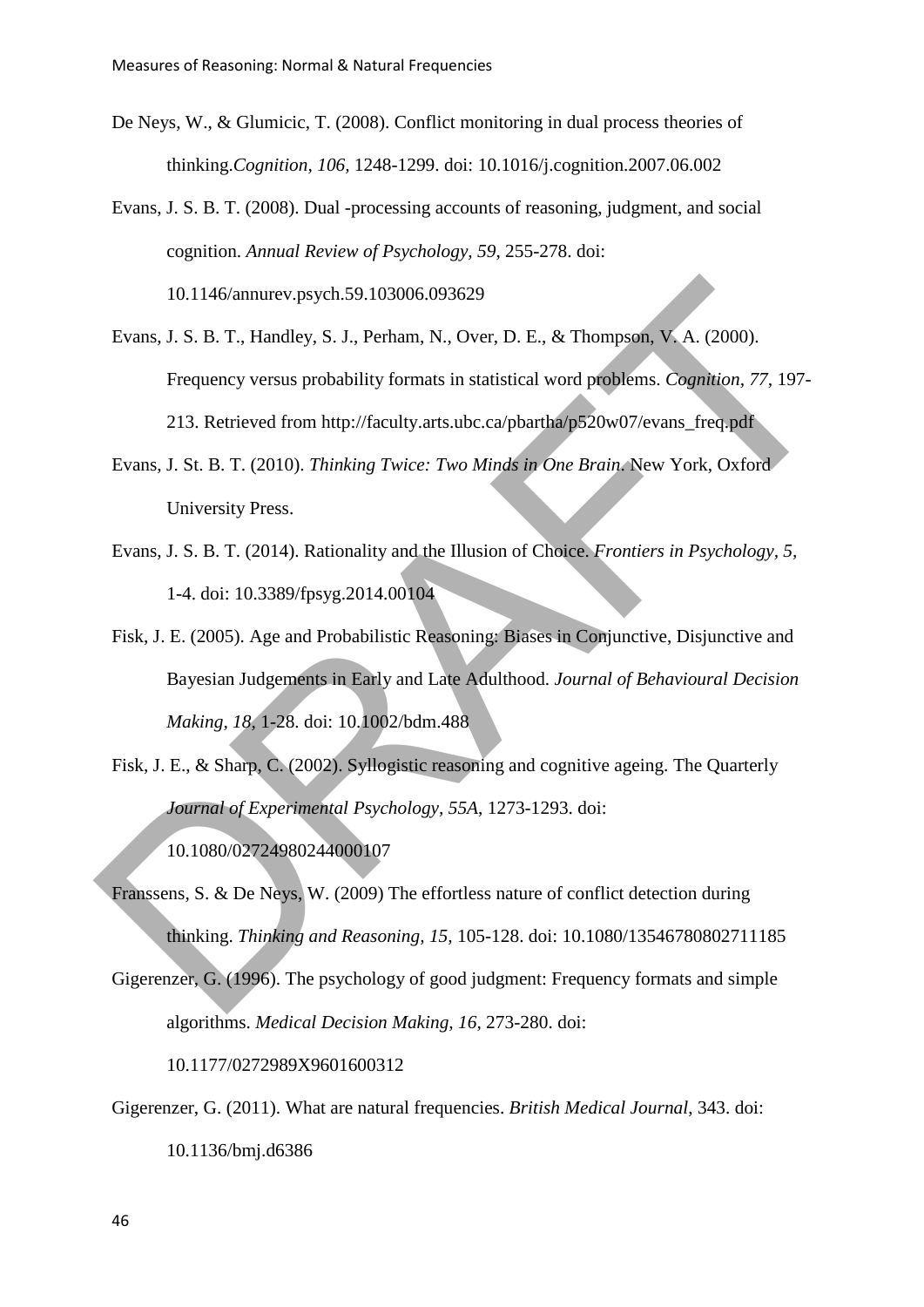- Gigerenzer, G., & Galesic, M. (2012). Why do single event probabilities confuse patients? *British Medical Journal, 344*. doi.org/10.1136/bmj.e245
- Gigerenzer, G., Gaissmaier, W., Kurz-Milcke, E., Schwartz, L. M. & Woloshin, S. (2008). Helping doctors and patients make sense of health statistics. *Psychological Science in the Public Interest, 8,* 53-96. doi: 10.1111/j.1539-6053.2008.00033
- Gigerenzer, G., & Hoffrage, U. (1995). How to improve Bayesian reasoning without instruction: Frequency formats. *Psychological Review, 102*, 684-704. Retrieved from http://www.cogsci.ucsd.edu/~coulson/203/GG\_How\_1995.pdf
- Gigerenzer, G., & Hoffrage, U. (1999). Overcoming difficulties in bayesian reasoning: A reply to Lewis and Keren (1999) and Mellers and McGraw (1999). *Psychological Review, 106,* 425-430. doi: 10.1037/0033-295X.106.2.417
- Gigerenzer, G., & Hoffrage, U. (2007 ). The role of representation in Bayesian reasoning: correcting common misconceptions. *Behavioral and Brain Sciences, 30,* 264-267. doi: 10.1017/S0140525X07001756
- Gonzales, M. & Girotto, V. (2010). Combinatorics and probability: Six- to ten-year-olds reliably predict whether a relation will occur. *Cognition, 120,* 327-379. doi: 10.1016/j.cognition.2010.10.006
- Hinsz, V. B., Tindale, R. S., & Nagao, D. H. (2008). Accentuation of information processes and biases in group judgments integrating base-rate and case-specific information. *Journal of Experimental Social Psychology, 44,* 116-126. doi: 10.1016/j.jesp.2007.02.013 the Public Interest, 8, 53-96. doi: 10.1111/j.1539-6053.2008.00033<br>
Gigerenzer, G., & Hoffrage, U. (1995). How to improve Bayesian reasoning without<br>
instruction: Frequency formats. *Psychological Review*, 102, 684-704. Re

Hoffrage, U., Gigerenzer, G., Krauss, S., & Martignon, L. (2002). Representation facilitates reasoning: what natural frequencies are and what they are not. *Cognition, 84,* 343-352. doi: 10.1016/S0010-0277(02)00050-1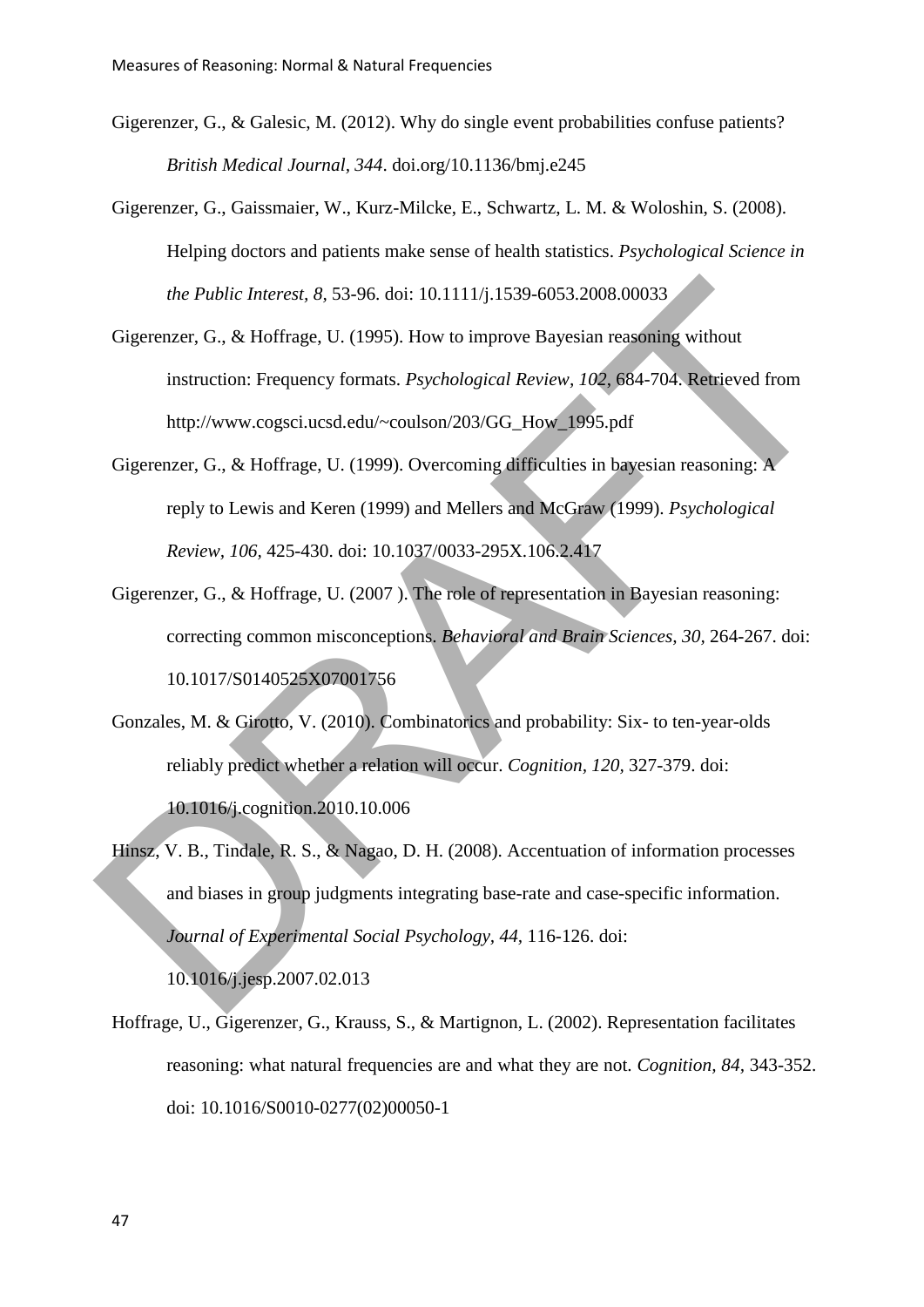- Hultsch, D. F., Hertzog, C., Small, B. J., & Dixon, R. A. (1999). Use it or lose it: engaged lifestyle as a buffer of cognitive decline in aging? *Psychology and Aging, 14*, 245-263. doi: 10.1037/0882-7974.14.2.245
- Johansen, M. K., Fouquet, N., & Shanks, D. R. (2007). Paradoxical effects of base rates and representations in category learning. *Memory & Cognition, 35,* 1365-1379. doi: 10.3758/BF03193608
- Johnson, M. M. S. (1993). Thinking about strategies during, before and after making a decision. *Psychology and Aging, 8*, 231-241.

Kahneman, D. (2011). *Thinking, Fast and Slow.* London, Penguin.

- Kahneman, D., & Frederick, S. (2002). Representativeness Revisited: Attribute Substitution in Intuitive Judgment. In T. Gilovich, D. Griffin & D. Kahneman (Eds.), *Heuristics and Biases: The Psychology of Intuitive Judgment.* New York, NY, US: Cambridge University Press. Johansen, M. K., Fouquet, N., & Shanks, D. R. (2007). Paradoxical effects of base rates and<br>representations in category learning. *Memory & Cognition*, 35, 1365-1379. doi:<br>10.3758/BF03193608<br>Johnson, M. M. S. (1993). Think
	- Mellers, B. & McGraw, A. P. (1999). How to improve Bayesian reasoning: Comment on Gigerenzer and Hoffrage (1995). *Psychological Review,* 106, 417-424. doi: 10.1037/0033-295X.106.2.417
	- Mutter, S. A. (2000). Illusory correlation and group impression formation in young and older adults. *Journal of Gerontology, 55B,* 224-237. doi: 10.1093/geronb/55.4.P224
	- Mutter, S. A. & Plumlee, L. F. (2009). Aging and integration of contingency evidence in causal judgment. *Psychology and Aging, 24,* 916-926. doi: 10.1037/a0017547
	- Mutter, S. A., Haggbloom, S. J., Plumlee, L. F., & Schirmer (2006). Aging, working memory, and discrimination learning. *The Quarterly Journal of Experimental Psychology, 59,* 1556-1566. doi: 10.1080/17470210500343546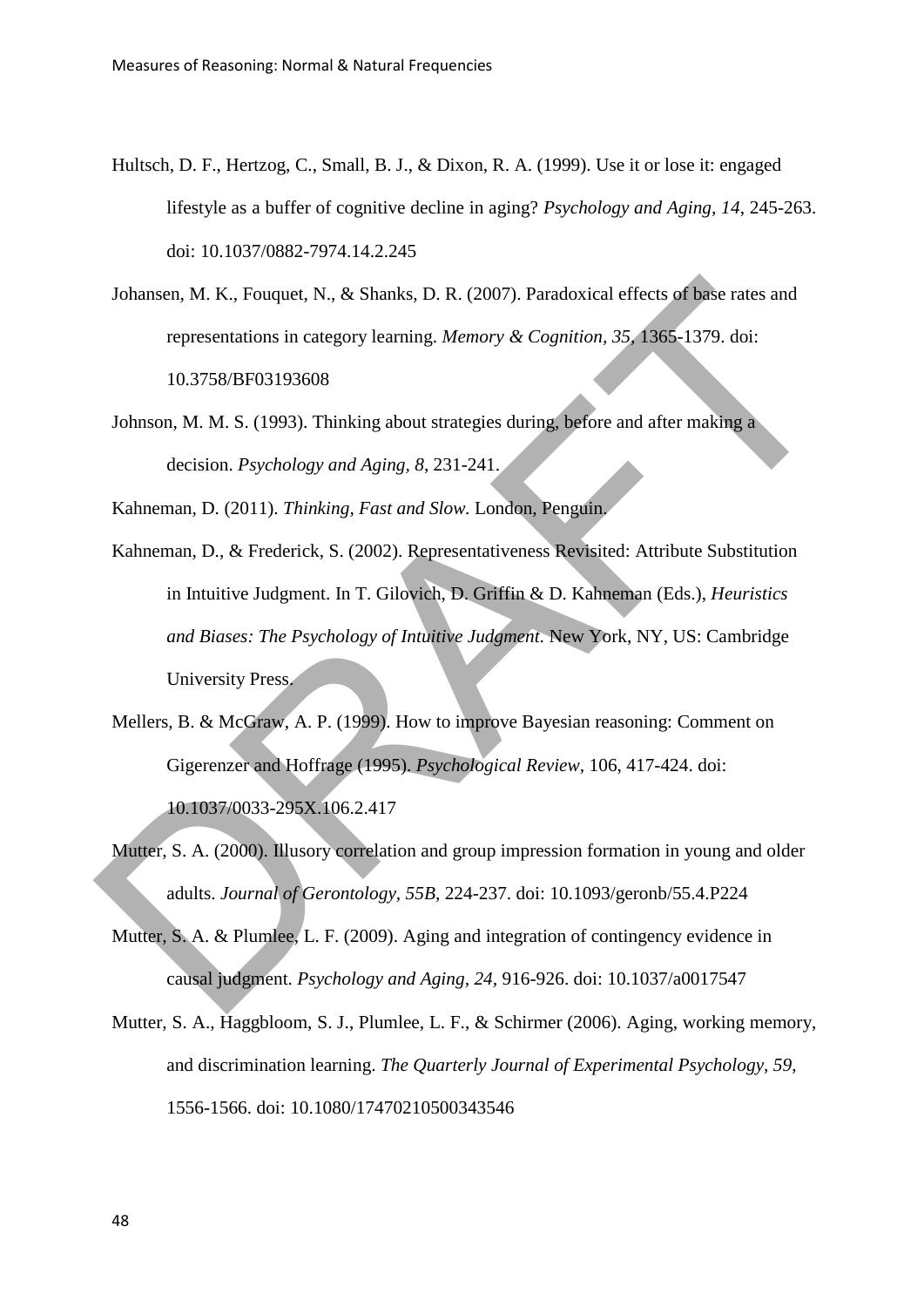- Mutter, S. A., & Pliske, R. M. (1994). Aging and illusory correlation in judgments of cooccurrence. *Psychology and Aging, 9,* 53-63. doi: 10.1037/0882-7974.9.1.53
- Mutter, S. A., & Williams, T. W. (2004). Aging and the detection of contingency in causal learning. *Psychology and Aging, 19,* 13-26. doi: 10.1037/0882-7974.19.1.13
- Peters, E., & Bruine de Bruin, W. (2012). *Aging and decision skills Judgment and Decision Making as a Skill: Learning, Development, and Evolution*. New York: Cambridge University Press.
- Raven, S., Raven, J. C., & Court, J. H. (1998). *Manual for Ravens Progressive Matrices and vocabulary scales, Section 5, Mill Hill vocabulary scale*. Oxford, UK: Oxford Psychologists Press.
- Salthouse, T. A., & Babcock, R. L. (1991). Decomposing adult age differences in working memory. *Developmental Psychology, 27,* 763-776. doi: 10.1037/0012-1649.27.5.763
- Sloman, S. A. (2002). Two systems of reasoning. In T. Gilovich, D. Griffin & D. Kahneman (Eds.), Heuristics and biases: The psychology of intuitive judgment. New York: Cambridge University Press.
- Stanovich, K. E. (2004).*The robot's rebellion: Finding meaning in the age of Darwin*. Chicago: University of Chicago Press
- Stupple, E. J. N., Ball, L. J., Evans, J. S. B. T., & Kamal-Smith, E. (2011). When logic and belief collide: Individual differences in reasoning times support a selective processing model. *Journal of Cognitive Psychology, 23,* 931-941. doi: Peters, E., & Bruine de Bruin, W. (2012). Aging and decision skills Judgment and Decision<br>
Making as a Skill: Learning, Development, and Evolution. New You:: Cambridge<br>
University Press.<br>
Raven, S., Raven, J. C., & Court,

10.1080/20445911.2011.589381

Thompson, V. A. (2009). Dual-process theories: A metacognitive perspective. In J. S. B. T. Evans & K. Frankish (Eds.), *In Two Minds: Dual Process and Beyond*. New York: Oxford University Press.